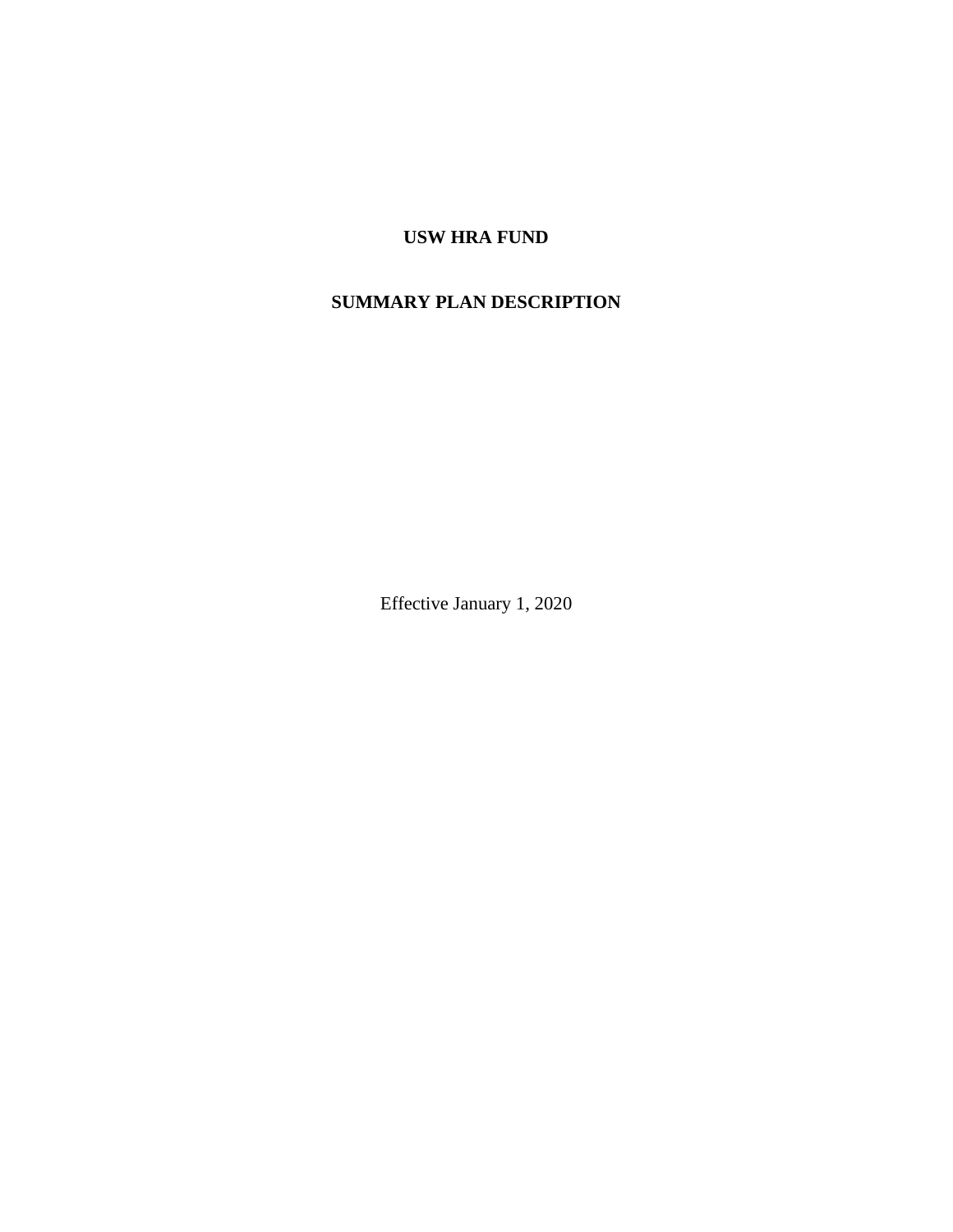# **TABLE OF CONTENTS**

| SECTION 6. CONSOLIDATED OMNIBUS BUDGET RECONCILIATION ACT   |  |
|-------------------------------------------------------------|--|
|                                                             |  |
| SECTION 8. THE UNIFORMED SERVICES EMPLOYMENT AND            |  |
| SECTION 9. COORDINATION OF BENEFITS WITH MEDICARE AND OTHER |  |
|                                                             |  |
|                                                             |  |
|                                                             |  |
|                                                             |  |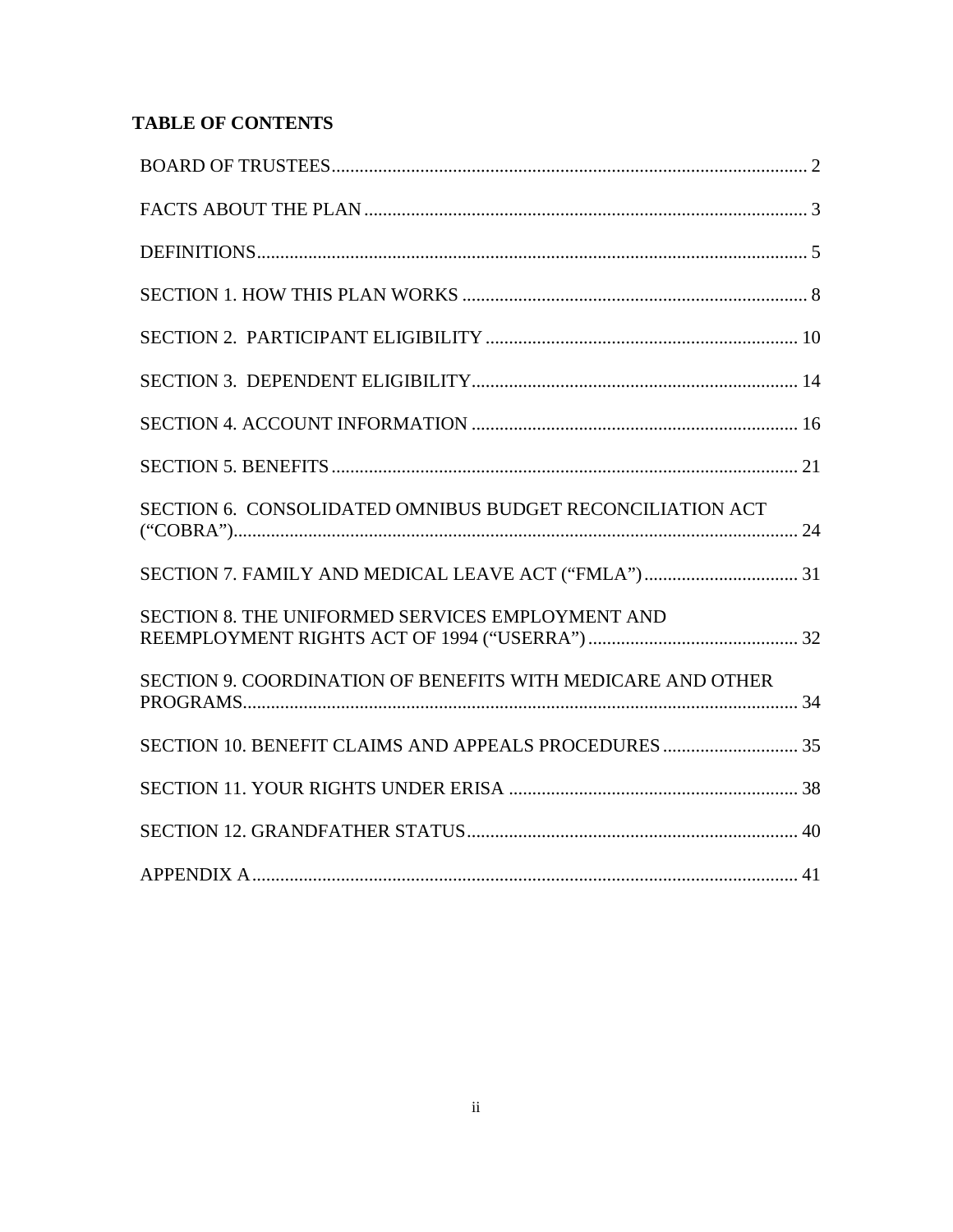#### DEAR PARTICIPANT:

We are pleased to provide you with this booklet describing the benefits available under the Health Reimbursement Arrangement ("HRA" or "Plan") provided by the USW HRA Fund ("Fund"). This document is the plan of benefits for the Fund's HRA as of January 1, 2020, and is referred to as the "Summary Plan Description" or "SPD." This SPD is provided to help you understand the benefits to which you and your family, if applicable, are entitled under the HRA.

The Plan is administered by a Board of Trustees made up of representatives of the USW International Union and participating Employers. Administration, record keeping, and claims payment questions should be directed to the Fund Office at 800-251-4107 or 855- 450-1875 , hra@uswbenefitfunds.com, or 1101 Kermit Drive, Suite 800, Nashville, TN 37217.

The rules, regulations, and procedures of the Plan in effect at the time a claim for benefits is received by the Fund Office will determine how the claim is processed. The Trustees have the power to interpret, apply, construe, and amend the provisions of the Plan and make factual determinations regarding its construction, interpretation, and application. Any decision made by the Trustees in good faith is binding upon Employers, Participants, Dependents, and all other persons who may be involved with or affected by the Plan.

The Trustees expressly reserve the right, in their sole discretion, at any time and from time to time to amend either the amount or conditions under which any benefits are provided under the Plan. Although termination of the Fund is not anticipated, in the event of termination, the Trustees shall use all remaining Fund assets in a manner that best carries out the purpose for which the Fund was established.

> Sincerely, The Board of Trustees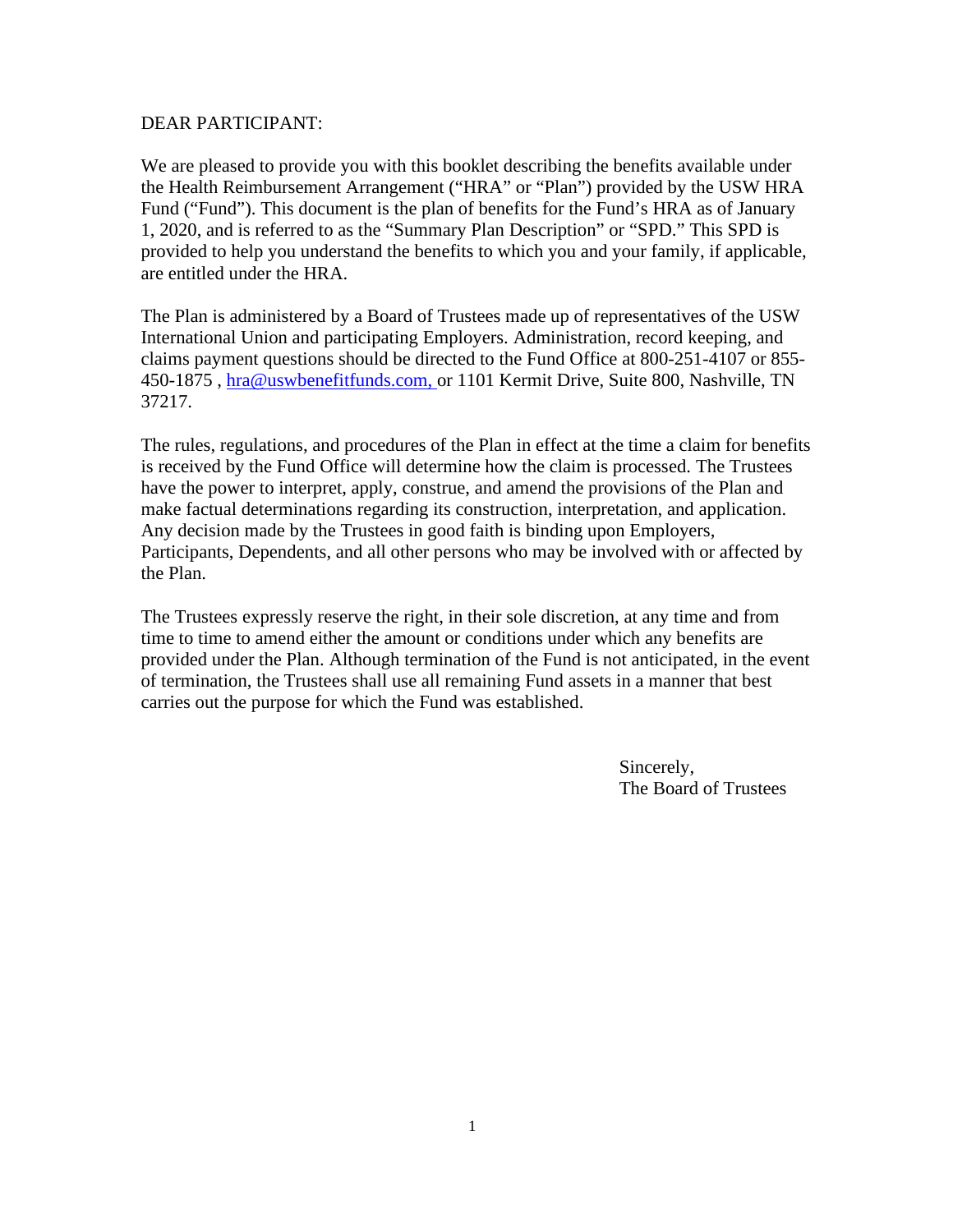# **BOARD OF TRUSTEES**

Mark Rhodes USW HRA Fund 1101 Kermit Drive, Suite 800 Nashville, TN 37217

# **Union Trustees Employer Trustees**

Terrence Sproule USW HRA Fund 1101 Kermit Drive, Suite 800 Nashville, TN 37217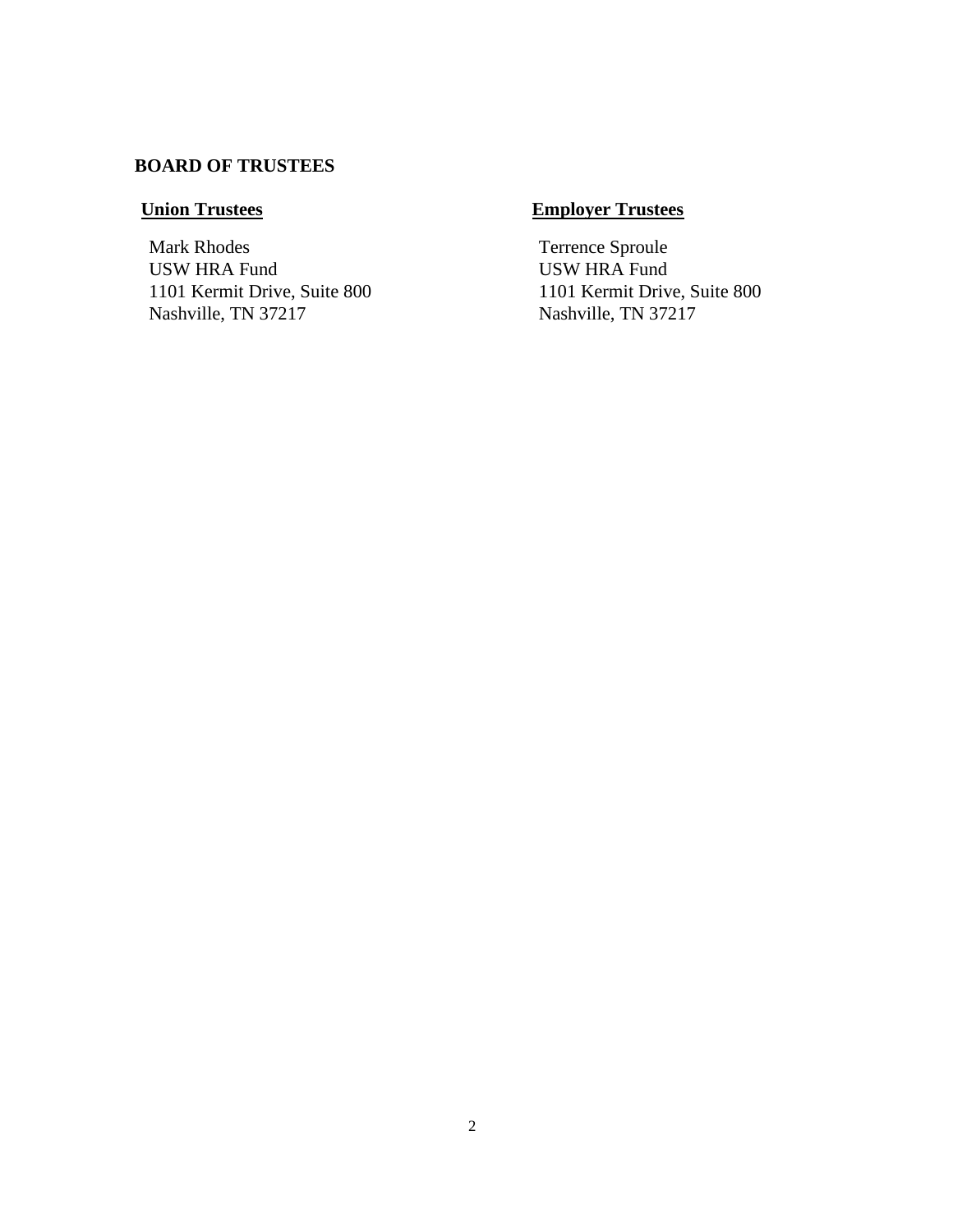## **FACTS ABOUT THE PLAN**

#### **Plan Name**

USW HRA Fund.

#### **Plan Sponsor**

The Board of Trustees of the USW HRA Fund, 1101 Kermit Drive, Suite 800, Nashville, TN 37217.

## **Employer Identification Number (EIN)**

The tax identification number assigned to the Plan Sponsor by the IRS is 62-1548543.

#### **Plan Number**

The Plan Number assigned to this Plan by the Plan Sponsor is 501.

## **Type of Plan**

This is a welfare plan as defined in the Employee Retirement Income Security Act of 1974, as amended ("ERISA") and is designed to provide health care benefits.

## **Name of Plan Administrator**

The Plan Administrator is the Board of Trustees of the USW HRA Fund.

#### **Type of Administration**

The Plan is administered by a joint labor/management Board of Trustees. The Board of Trustees, the Plan Administrator, establishes the rules and regulations of the Plan and is otherwise responsible for the operation of the Plan. The Trustees have the discretion and exclusive right to construe the terms of the Plan provisions and to determine all questions, whether legal or factual, of the nature, amount, and duration of benefits. The decisions of the Trustees regarding the terms of the Plan is final and binding. Although the Trustees are legally designated as the "Plan Administrator," the Fund employs an in-house administrative staff.

#### **Agent for Service of Legal Process**

The agent for service of legal process is the Board of Trustees of the USW HRA Fund, attention Executive Director. Service of legal process may be made upon a Fund Trustee, at the addresses listed on page 2, or the Plan Administrator at the address listed for the Fund.

#### **Sources of Contribution**

Contributions are made to the Fund as required by collective bargaining agreements between Employers and the USW International Union, AFL-CIO or its local unions, or other unions, or as required by written agreement between an Employer and the Fund, that require the Employer to make contributions to the USW HRA Fund on your behalf. You may request in writing to receive a copy of your collective bargaining agreement by contacting the Fund Office.

#### **Funding Medium**

The Plan is funded by Employer Contributions that are made to a qualified tax-exempt Fund. This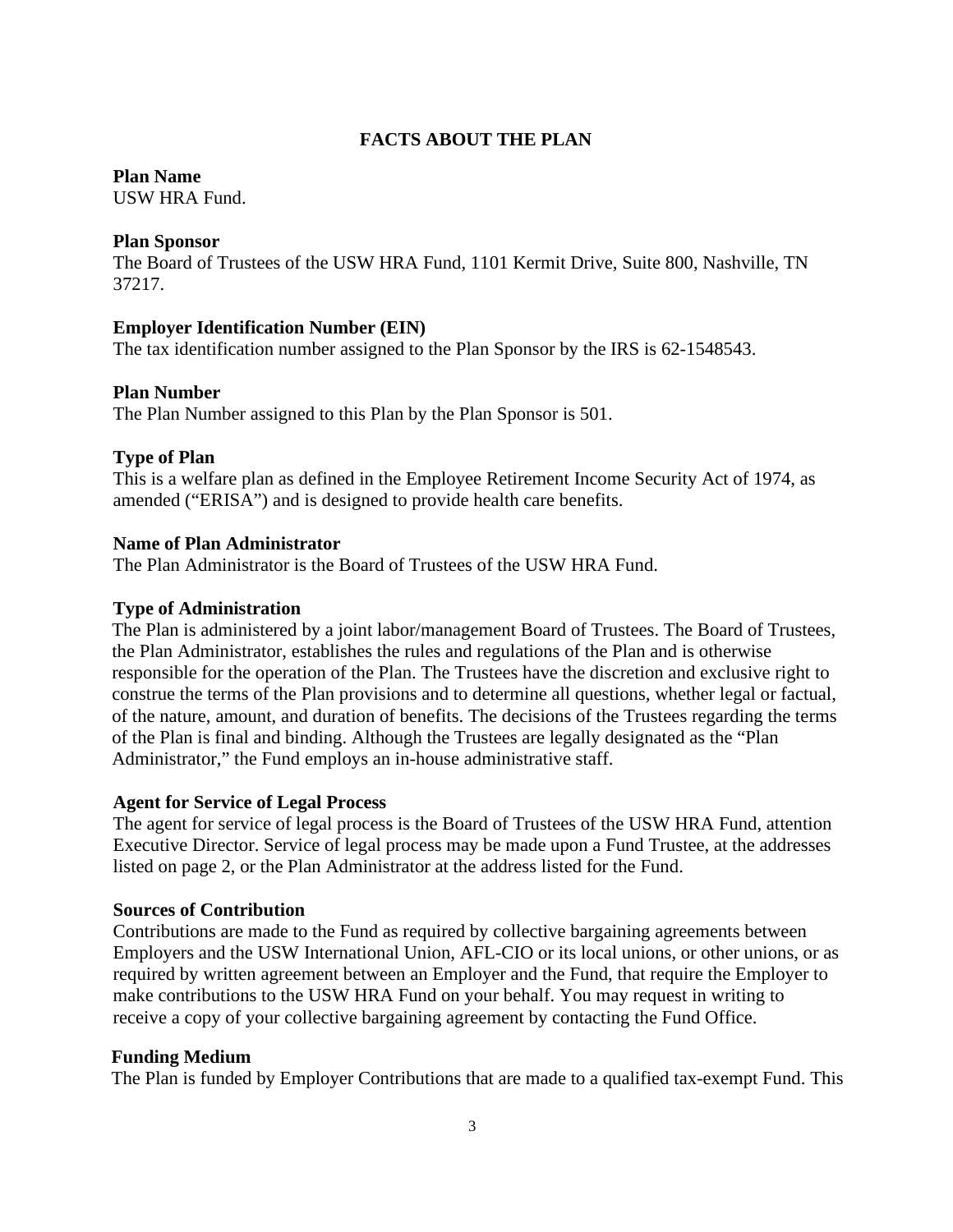money is reserved irrevocably for the reimbursement of Eligible Medical Expenses, as defined in the Plan, incurred on behalf of Participants and their Dependents and to pay administrative expenses. Upon the election of the continuation of coverage under the Consolidated Omnibus Budget Reconciliation Act ("COBRA") (as explained more fully in Section 6 of the SPD), Participants and their Dependents are allowed to make contributions to the Fund on their own behalf on an after-tax basis. Participants and Dependents also are allowed to make contributions to the Fund under provisions of the Uniformed Services Employment and Reemployment Rights Act of 1994 ("USERRA") as described in Section 8.

## **Fiscal Year/Plan Year**

The Plan's fiscal year is the calendar year January 1 through December 31.

#### **Plan Interpretation**

All determinations made by the Trustees with respect to any matter arising under the Plan documents shall be final, conclusive, and binding on all affected Participants, their Dependents, and all other persons affected by the Plan. Any decision of the Trustees shall only be reversed by a court if such decision is determined to be arbitrary and capricious.

No individual (other than the Trustees) has any authority to interpret the Plan, to apply the terms of the Plan, or to make any promises to you about the Plan.

The Trustees intend that the Plan's terms are legally enforceable. If a provision of this Plan is held invalid or unenforceable, such invalidity or unenforceability shall not affect any other provisions of the Plan, and this Plan will be construed and enforced as if such invalid or unenforceable provision had not been included.

While the Trustees have attempted to make this SPD as easy to understand as possible, the Trustees are aware that some of the terms and concepts discussed may be unfamiliar to you. If you have any questions regarding the Plan, you should feel free to contact the Fund Office in writing at USW HRA Fund, 1101 Kermit Drive, Suite 800, Nashville, TN 37217, by email at [hra@uswbenefitfunds.com,](mailto:hra@uswbenefitfunds.com) or by calling 800-251-4107 or 855-450-1875.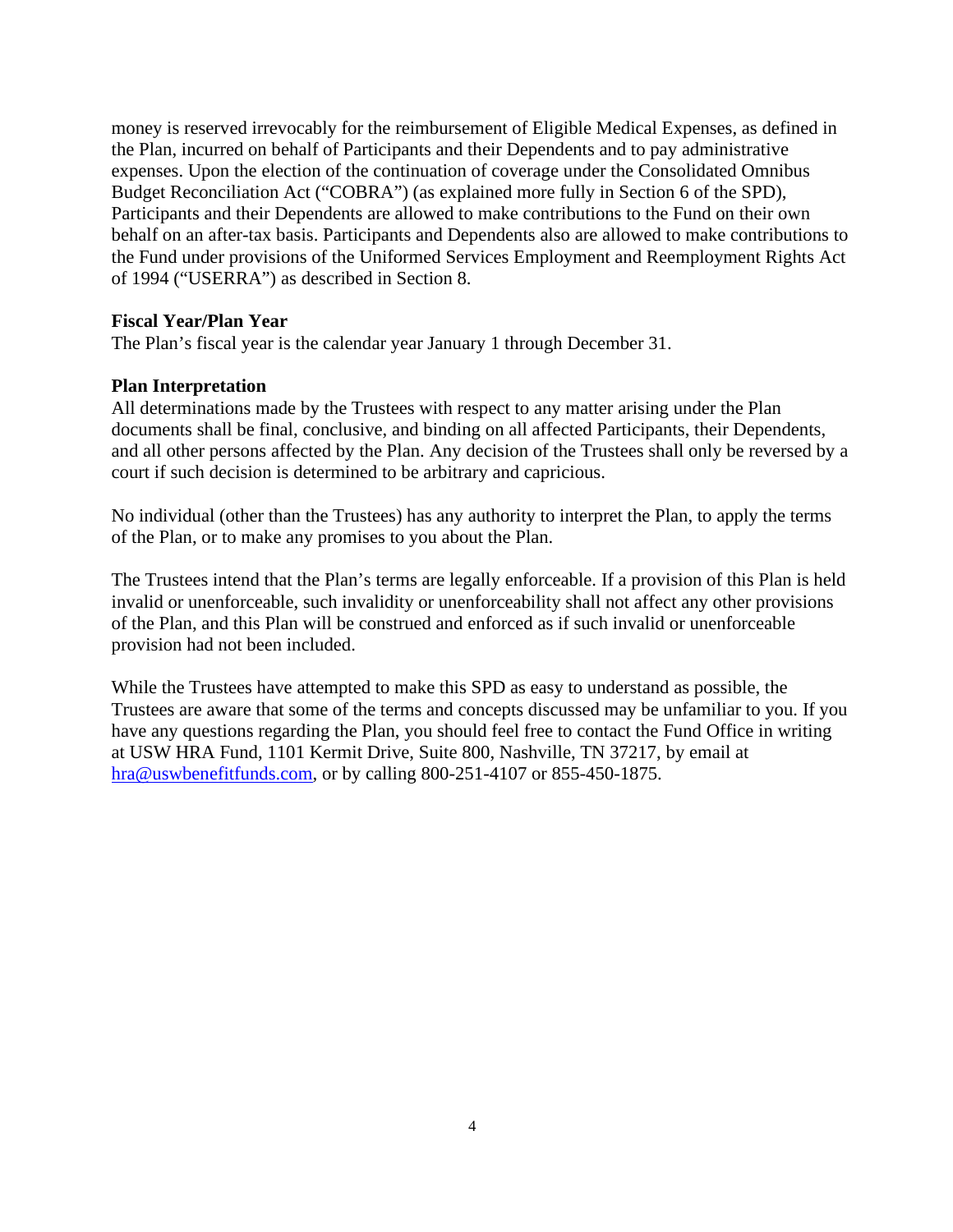## **DEFINITIONS**

Certain terms in this booklet have specific definitions. Defined terms are capitalized whenever they appear in this booklet and will help you understand your benefits. In all cases, the Trustees have the sole discretion to determine whether a definition applies or is satisfied. Wherever the following terms are used, they are capitalized and have the following meanings:

**Active Employee** means an Employee who is currently working in Employment.

**Alternate Recipient** means any child of a Participant who is recognized under a qualified medical child support order as having a right to enrollment in the Plan.

**Code** means the Internal Revenue Code, as amended.

**COBRA** means the Consolidated Omnibus Budget Reconciliation Act.

**COBRA Beneficiaries** under this Plan are Dependents who are either:

- 1. your spouse, other than a legally separated or divorced spouse;
- 2. your child from birth until, and including, the date of your child's  $26<sup>th</sup>$  birthday; or
- 3. your unmarried dependent child who is incapable of self-sustaining employment by reason of mental or physical handicap, who becomes so incapable on or before the date of your child's  $26<sup>th</sup>$  birthday.

In addition to your biological child, a child includes your stepchild, and your adopted child, including a child placed with you for adoption during any waiting period prior to the finalization of the adoption.

**Continuation Coverage** is the coverage provided under the Plan upon a Participant's or Dependent's election of COBRA coverage.

**Contributions** means amounts paid to the Fund by an Employer for each Employee as required under a collective bargaining agreement between the Union and an Employer or other written agreement between an Employer and the Fund that requires contributions to the Fund on your behalf.

**Dependent** under this Plan is any individual who is either:

- 1. your spouse, other than a legally separated or divorced spouse;
- 2. your child from birth until, and including, the date of your child's  $26<sup>th</sup>$  birthday;
- 3. your unmarried dependent child who is incapable of self-sustaining employment by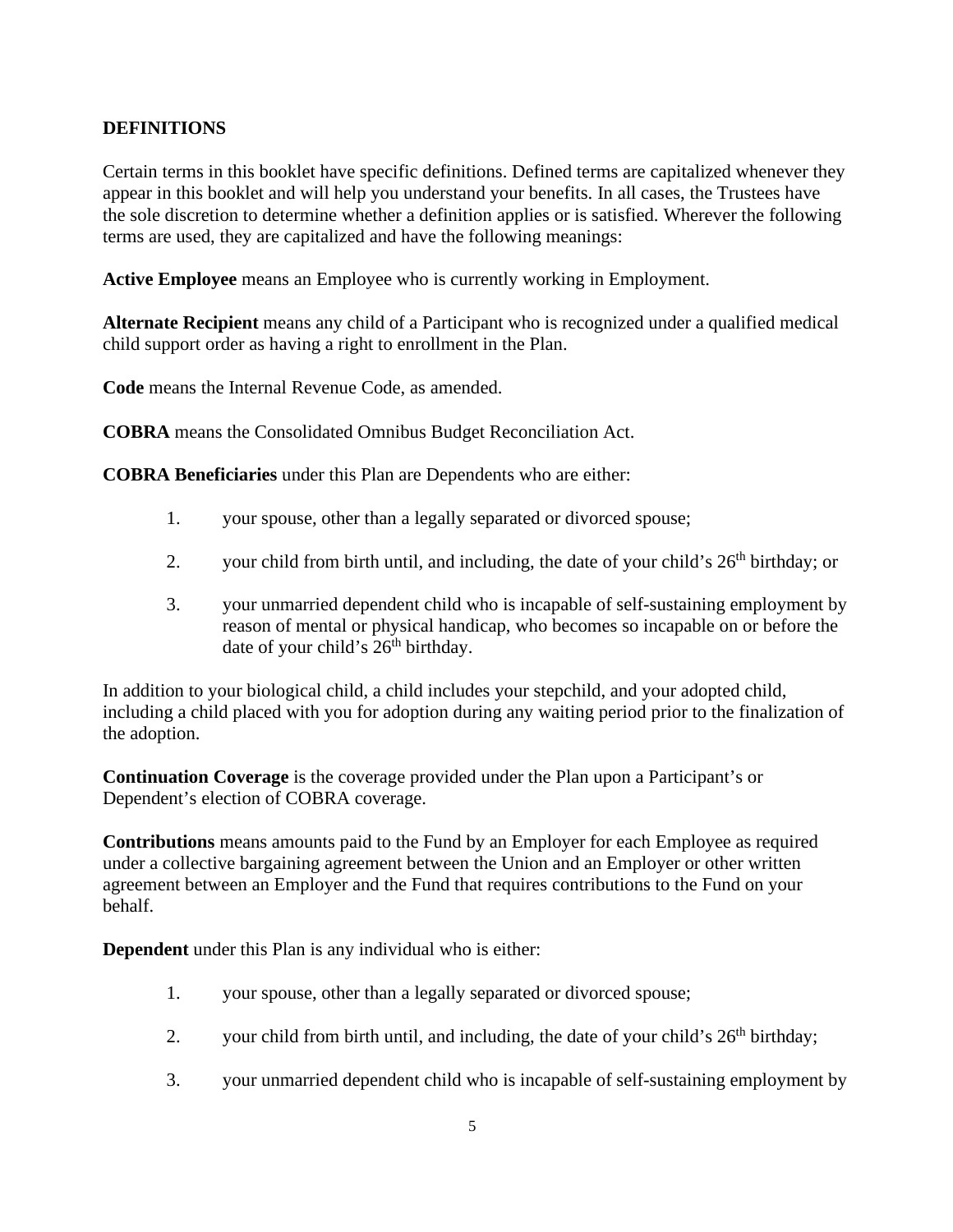reason of mental or physical handicap, who becomes so incapable on or before the date of his or her  $26^{th}$  birthday;

- 4. an individual meeting the definition of "dependent" under Code section 105(b);
- 5. a former Dependent who continues to be eligible for coverage under COBRA continuation coverage will be a Dependent until that coverage ends.

In addition to your biological child, a child includes your stepchild, and your adopted child, including a child placed with you for adoption during any waiting period prior to the finalization of the adoption. All individuals claiming Dependent status must either be listed on the Participant's properly completed enrollment form or be reported to the Fund Office by the Participant's Employer and be properly substantiated to be eligible for coverage under the Plan.

Furthermore, all individuals claiming Dependent status must be enrolled in a group health plan that provides minimum value as described under the Patient Protection and Affordable Care Act ("Affordable Care Act"), and the Fund must receive an attestation stating that the Dependent is enrolled in a group health plan that provides minimum value.

**Eligible Medical Expenses** means medical expenses that (1) are tax deductible under Code section 213; (2) are expenses for which you have not otherwise been reimbursed from insurance or from some other source; and (3) are not otherwise excluded under Section 5 of this SPD.

**Employee** means (1) an employee, or former employee, covered by a collective bargaining agreement between an Employer and the Union in a position for which contributions are required to the Fund after the applicable probationary period, if any; or (2) an employee working in a position with an Employer for which contributions are required to be made to the Fund under a written agreement with the Fund.

**Employer** means an employer that has signed a collective bargaining agreement with the Union or has executed a written agreement with the Fund obligating the employer to make payments to the Fund for coverage of its Employees.

**Employment** means a position with an Employer for which contributions are required to be made to the Fund.

**ERISA** means the Employee Retirement Income Security Act of 1974, as amended.

**Fund** means the USW HRA Fund.

**Fund Office** means the USW HRA Fund Office located at 1101 Kermit Drive, Suite 800, Nashville, TN 37217.

**Medicare** is the Health Insurance for the Aged and Disabled provisions in Title XVIII of the Social Security Act, as amended.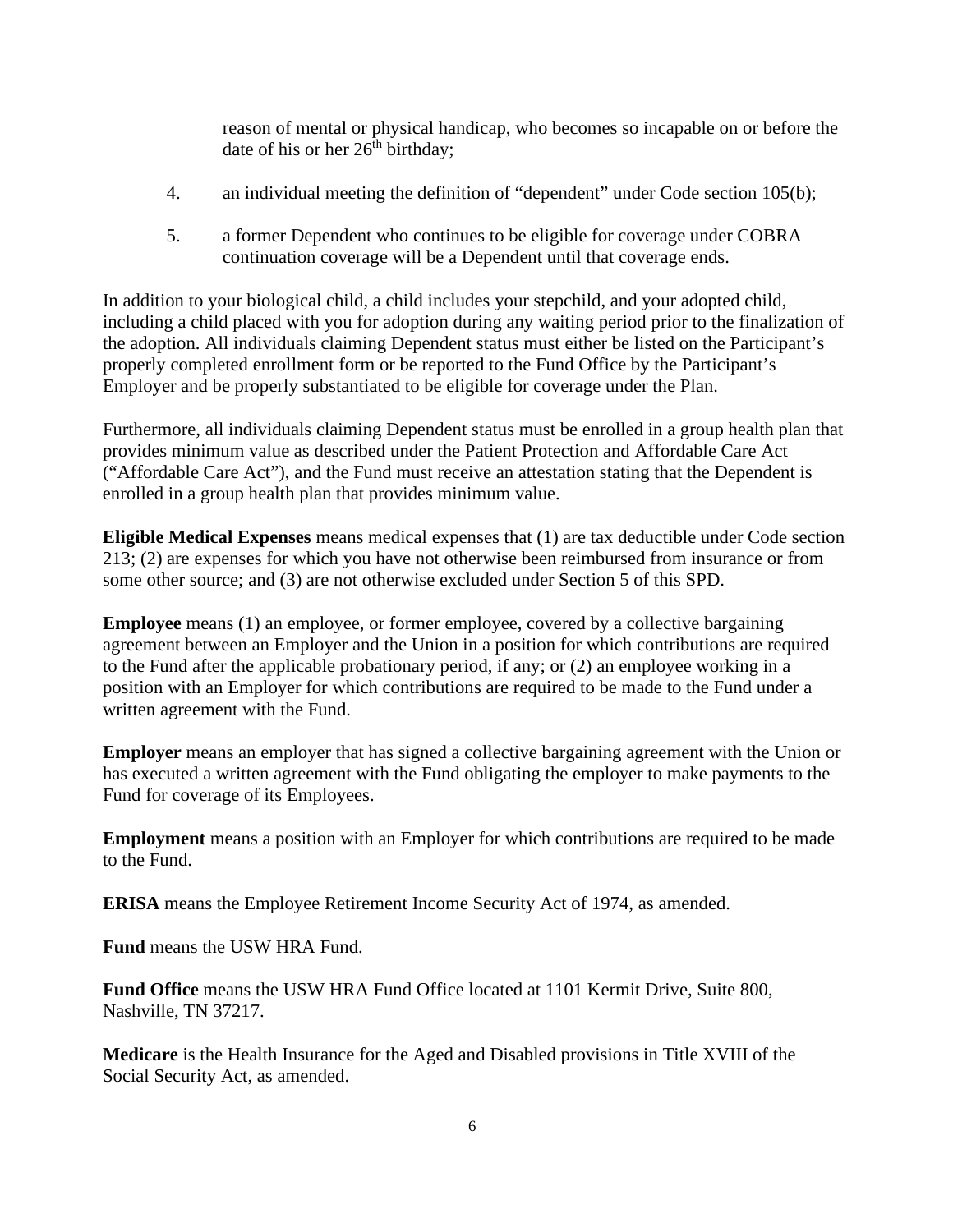**Non-Covered Employee** means an employee of an Employer who does not work in a position with the Employer for which contributions are required to be made to the Fund. Under the terms of the Plan, Non-Covered Employees are not considered Employees, as defined herein.

**Over the Counter Drugs** means nonprescription medications, not including dietary supplements or other products that are merely beneficial to general good health.

**Participant** is an Employee who meets the eligibility requirements set forth in Section 2. A former Employee who continues to be eligible for coverage under COBRA continuation coverage will be a Participant until the coverage ends. Former Employees, including Retirees, Terminated Employees, and Non-Covered Employees, who do not elect COBRA continuation coverage will no longer accumulate an account balance (except for any allocated investment earnings as described in Section 4 of this SPD), but will remain Participants for purposes of receiving reimbursements until the amount of funds in their accounts reach zero.

**Plan** means the health reimbursement arrangement provided under the USW HRA Fund.

**Plan Year** means January 1 through December 31.

**Qualified Medical Child Support Order ("QMCSO")** means a judgment, decree, or order (including a settlement agreement) that has been issued by a court of competent jurisdiction or is issued through an administrative process established under state law (and has the force and effect of law under applicable state law), and has been determined by the Plan to create the existence of an Alternate Recipient's right to, or assigns to an Alternate Recipient the right to, receive benefits for which a Participant or beneficiary is eligible under the Plan. Contact the Fund Office to obtain a copy of the Fund's QMCSO procedures.

**Retiree** means a former Employee of an Employer who has retired from employment, as reported to the Fund by the Employer.

**Retiree Program** means the plan of benefits provided by the Fund to provide health care coverage for a specific group of retired Employees of the Potlatch Corporation.

**Terminated Employee** means a former Employee of an Employer who has terminated employment with the Employer but is not a Retiree, as reported to the Fund by the Employer. In addition, if an Employer ceases to be an Employer under the Plan, all current employees of the Employer will be considered Terminated Employees.

**Union** means the United Steelworkers International Union and any local unions or other unions that require the Employer to make contributions to the USW HRA Fund on your behalf pursuant to a written agreement.

*Please note that "you" or "your" refers to the Participant, unless the context clearly indicates otherwise*.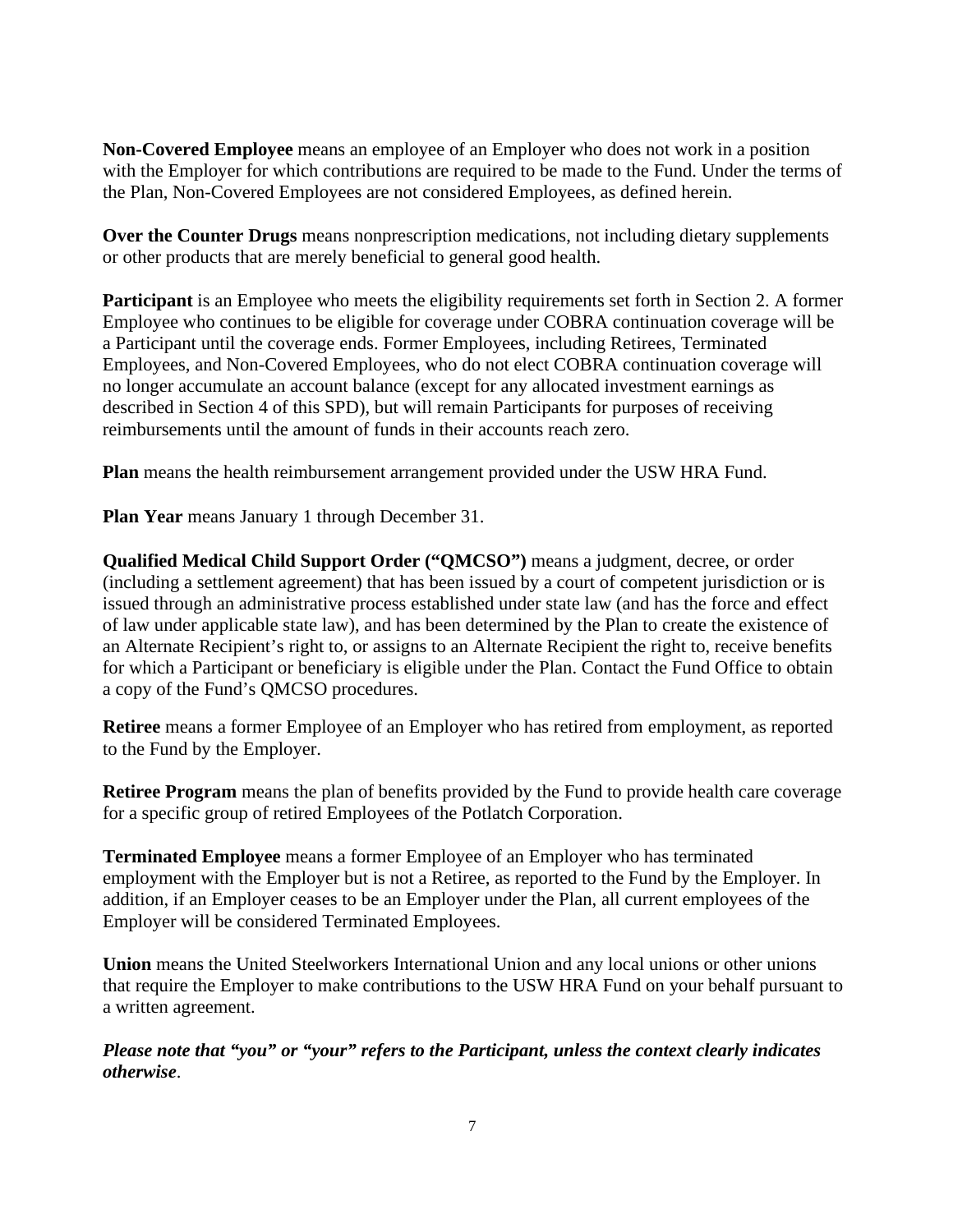## **SECTION 1. HOW THIS PLAN WORKS**

The Plan is a Health Reimbursement Arrangement that reimburses Participants and Dependents for out-of-pocket Eligible Medical Expenses. Employer Contributions made to the Fund will be credited to an individual medical account established in the name of each Participant.

For Employees, each account will be credited with an amount based on the Employer's Contributions as required under the applicable collective bargaining agreement. There is no minimum amount required to be contributed to the Fund to establish an account balance.

When a Participant or Dependent incurs an Eligible Medical Expense (as explained more fully in Section 5) a claim for reimbursement, accompanied by appropriate documents to substantiate the claim, is to be submitted and signed by the Participant or Dependent, in the case where the Participant has died. For Over the Counter Drugs (other than insulin), the Participant or Dependent, as applicable, must submit a prescription from a physician or other authorized medical professional to be eligible for reimbursement. In general, claims for Eligible Medical Expenses with a date of service that is more than 24 months prior to the date the claim is received by the Fund Office will not be reimbursed. There is a limited exception to this rule, described in the subsection "Reimbursement and Substantiation of Expenses," below. Account balances remaining at the end of each calendar year are carried over for use in the next year.

## **How To Enroll**

It is easy to enroll in the Plan. Simply complete the enrollment application available from the Fund Office at 800-251-4107 or 855-450-1875, at 1101 Kermit Drive, Suite 800, Nashville, TN 37217, or available for download on the Fund's website at [www.uswbenefitfunds.com.](http://www.uswbenefitfunds.com/) Be sure to return the enrollment information promptly to the Fund Office, as your coverage cannot begin until the enrollment information is received. If you choose Dependent coverage, you must list your Dependents on your enrollment form. Only Dependents who are listed on your enrollment form will be entitled to coverage.

In the event that a Participant dies prior to submitting a properly completed enrollment form, Dependents will have access to the Participant's account (as explained more fully in Section 4) and may submit claims for reimbursements of Eligible Medical Expenses to spend down the account until the account balance is zero, and also may elect to continue coverage under COBRA. The Fund Office may require documentation to verify Dependent status.

#### **Reimbursement and Substantiation of Expenses**

Reimbursements will be made for Eligible Medical Expenses that are incurred. Claim forms for reimbursement of Eligible Medical Expenses must be received by the Fund Office no later than 24 months following the date of service. Claims received by the Fund Office more than 24 months following the date of service ("Stale Claims") will not be eligible for reimbursement, except as set forth below.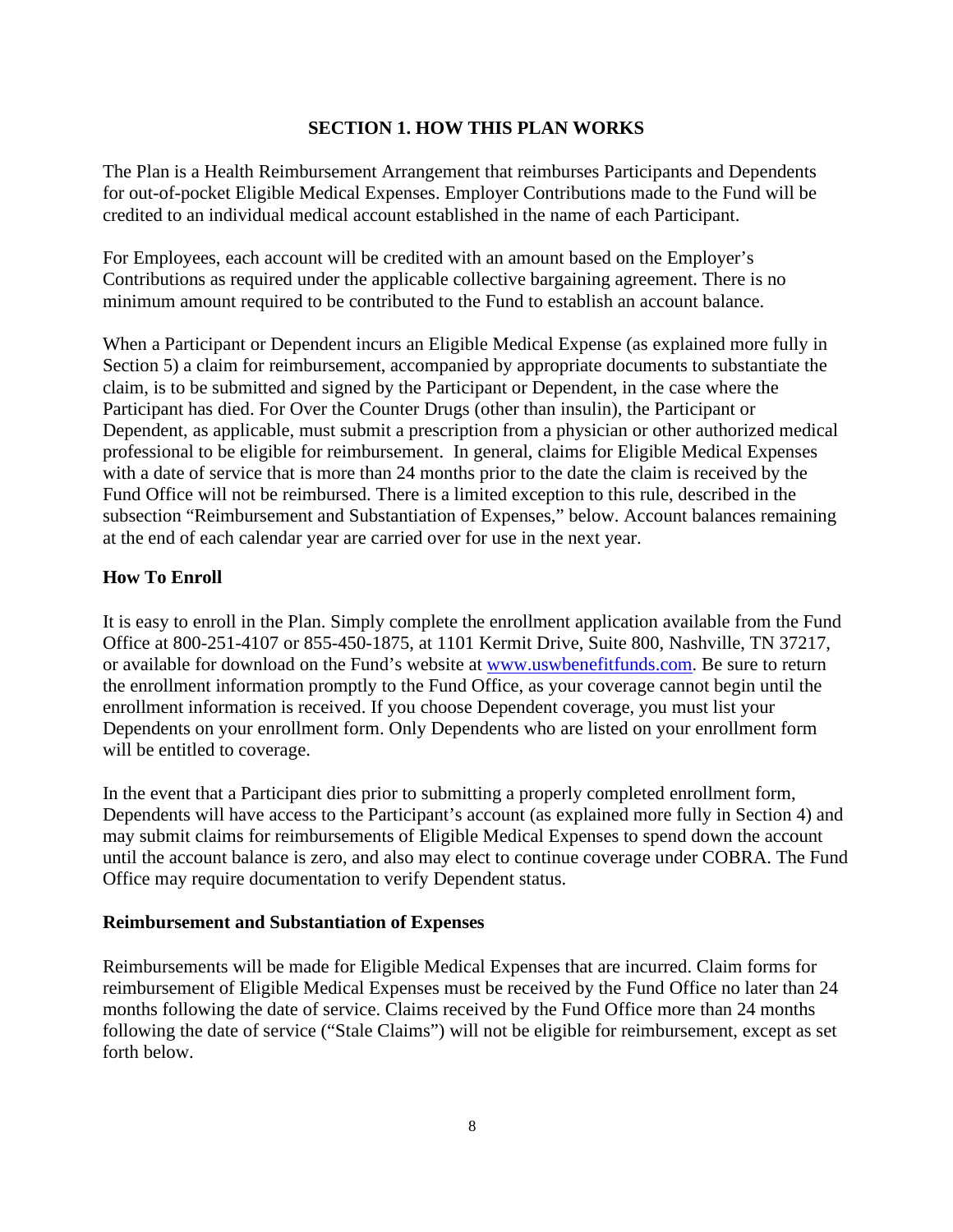When a Participant becomes a Retiree, or reaches age 65, whichever occurs first, the Participant may submit one Stale Claim form for reimbursement. To be eligible for reimbursement, the Stale Claim form must be received by the Fund Office within 180 days of the earlier of the date the Participant becomes a Retiree or reaches age 65 (the "Eligibility Period"), and the Stale Claim must otherwise satisfy the requirements for reimbursement set forth in this Section, other than the requirement that a claim be submitted no later than 24 months following the date of service. Only the first Stale Claim form received by the Fund during the Eligibility Period will be eligible for reimbursement.

To receive reimbursement for Eligible Medical Expenses, a signed claim form must be submitted to the Fund Office with the required documentation attached regarding the Eligible Medical Expenses, by one of the following methods:

| <b>US Mail:</b>   | <b>USW HRA Fund</b><br>1101 Kermit Drive, Suite 800<br>Nashville, TN 37217 |
|-------------------|----------------------------------------------------------------------------|
| <b>Facsimile:</b> | 615-333-5797                                                               |
| E-mail:           | hra@uswbenefitfunds.com                                                    |
| Website:          | www.uswbenefitfunds.com                                                    |

In general, claim reimbursement payments will be issued directly to the Participant, not to a provider of services. However, claim reimbursement payments for health insurance or health plan premiums may be issued directly to the applicable health insurer or health plan.

All claims must be submitted in writing and include substantiation that the expenses have been incurred and paid by the Participant or Dependent, and the amount of the charge. The Participant or Dependent, as applicable, also must confirm that the expenses have not been reimbursed and are not reimbursable under any other medical plan that provides the Participant or Dependent with health coverage.

With regard to Over the Counter Drugs, the Participant or Dependent, as applicable, must submit a prescription from a physician or other authorized medical professional for the Over the Counter Drug (other than insulin), a receipt identifying the purchased item, the amount paid, and the date of the purchase. If the receipt does not identify the name of the item, other documentation must be provided, such as a box-top with the name of the item. For items, other than Over the Counter Drugs, that serve a dual purpose (items that can be used for medical and non-medical purposes, such as sunscreen), you may be required to submit additional documentation. For example, you may be required to submit a doctor's note specifying that the treatment is for a specific medical condition.

Please see Section 10 for more information about claims procedures, including limitations on time periods in which you may file an appeal of a claim denial or file suit against the Fund.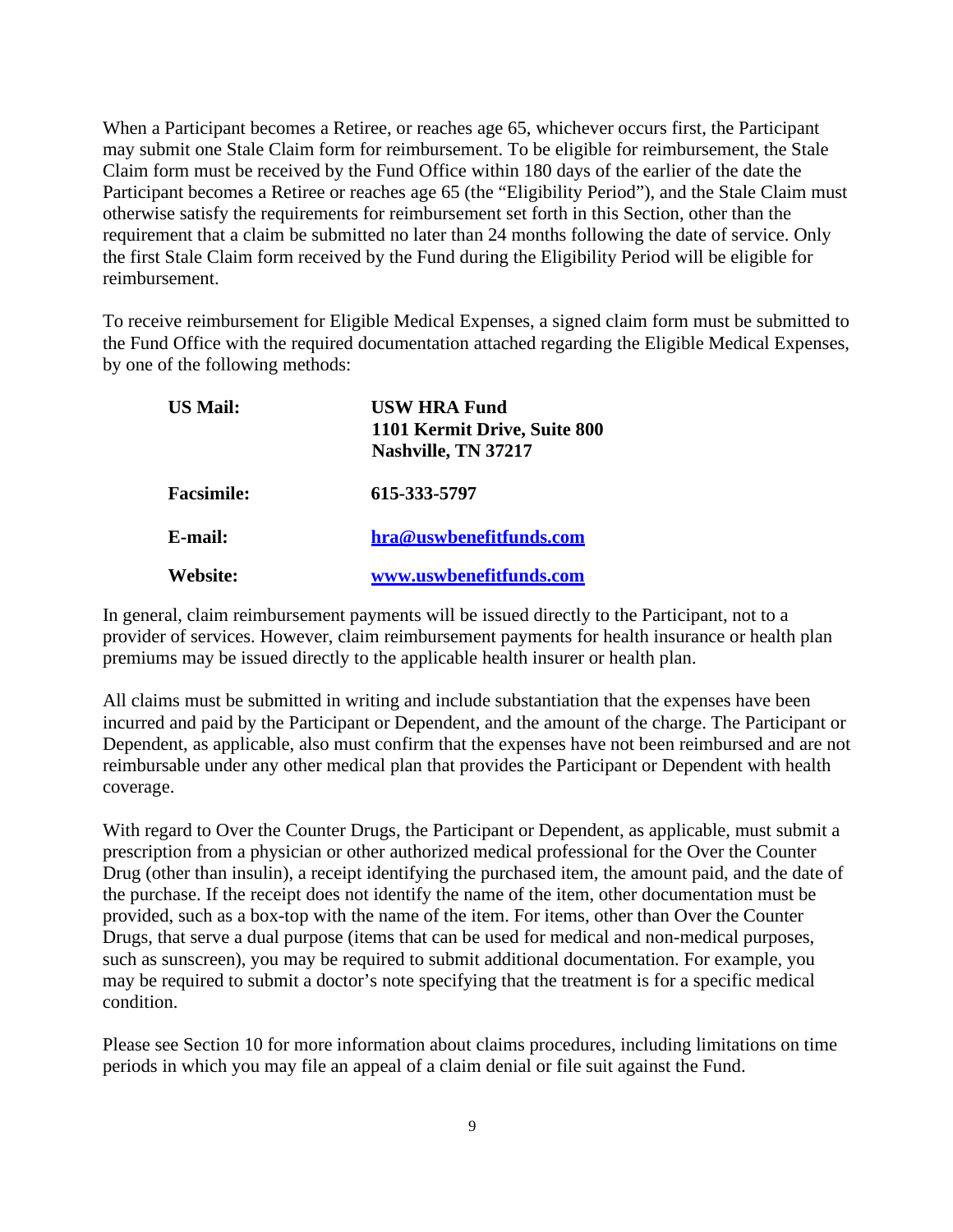## **SECTION 2. PARTICIPANT ELIGIBILITY**

#### **Initial Eligibility and When Coverage Begins**

Except as otherwise provided below, coverage begins on the first day of active Employment for which an Employer is required to make a contribution on behalf of the Participant, provided that the Participant is enrolled in a group health plan that provides minimum value as described under the Affordable Care Act, and the Fund has received the Participant's enrollment form (or electronically received the Participant's enrollment information from the Employer) and an attestation form stating that the Participant is enrolled in a group health plan that provides minimum value.

#### **Establishment of Accounts - Employees and Retirees**

Accounts were established January 1, 2003, for the following:

- 1. **Group 1** Employees who were employed by the Potlatch Corporation on December 31, 1996, and were not eligible for full retiree health benefits from the Potlatch Employee Benefits Organization Hourly Health Benefits Plan;
- 2. **Group 2** Employees who were employed by the Potlatch Corporation after December 31, 1996, and who were either (1) employed by the Potlatch Corporation or (2) had retired from employment with the Potlatch Corporation as of December 31, 2002;
- 3. **Group 3** Employees receiving benefits from the Fund under the Retiree Program as of December 31, 2002;
- 4. **Group 4** Employees of the Potlatch Corporation, covered by a collective bargaining agreement with the Potlatch Corporation that required contributions to the Fund, who worked in any Employment during the calendar year January 1, 2003 through December 31, 2003;
- 5. **Group 5** Employees of the Potlatch Corporation, covered by a collective bargaining agreement with the Potlatch Corporation that requires contributions to the Fund, who work in any Employment after December 31, 2003.

Accounts will be established, effective the first day contributions are required pursuant to an applicable collective bargaining agreement or other agreement, for the following:

> 1. **Group 6** – Employees of any other Employer, covered by a collective bargaining agreement or other written agreement that requires contributions to the Fund. However, if any account is established for an Employee who is not enrolled in a group health plan that provides minimum value as described under the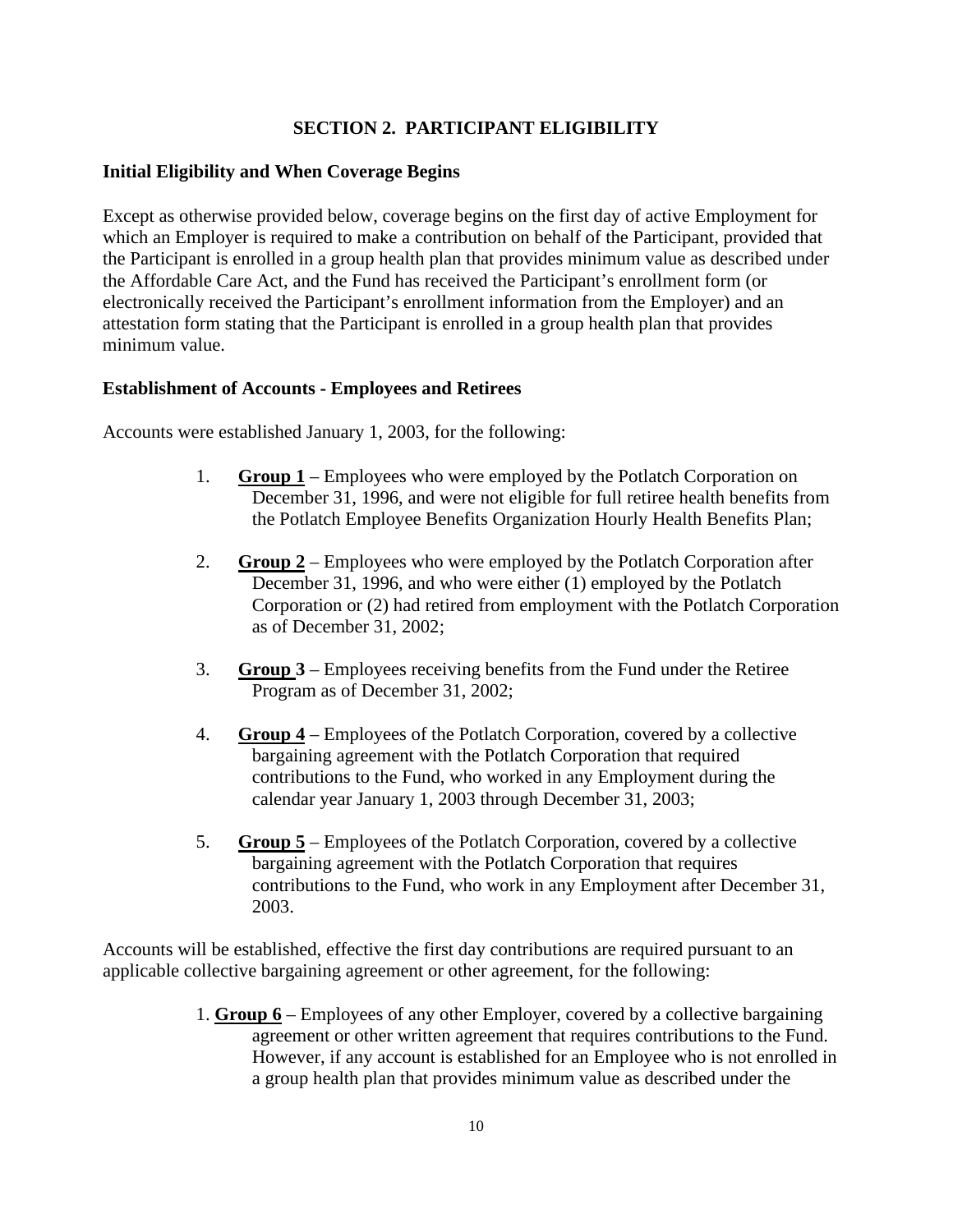Affordable Care Act, or the Fund has not received an attestation form stating that the Employee is enrolled in a group health plan that provides minimum value, the account will not be available to the Employee for reimbursement of Eligible Medical Expenses and any Contributions made to the account, and any investment earnings or other credited amounts, will be forfeited.

## **Continued Eligibility**

Once you are initially eligible, you become and remain a Participant for as long as Contributions are made to the Fund on your behalf, or for as long as your coverage is continued pursuant to Section 6. In addition, if you are no longer an Employee and do not elect COBRA continuation coverage under Section 6, you will no longer accumulate an account balance (except for any allocated investment earnings as described in Section 4 of this SPD), but you will remain a Participant for purposes of receiving reimbursements until the amount of funds in your account reaches zero.

Notwithstanding the above, effective January 1, 2014, if you are not enrolled in a group health plan that provides minimum value as described under the Affordable Care Act, or the Fund does not receive an attestation form stating that you are enrolled in a group health plan that provides minimum value, your participation in the Plan will terminate and you will no longer be credited with Contributions for periods worked after that date or accumulate an account balance after that date. Any Contributions made to the Fund on your behalf for periods worked on or after the later of January 1, 2014, or the date you are not enrolled in a group health plan that provides minimum value, and any investment earnings or other credited amounts attributable to those Contributions, will be forfeited. However, you will be permitted to spend down your remaining account balance and will remain a Participant for purposes of receiving reimbursements until the remaining nonforfeited amounts accumulated in your account reach zero. If you are unsure whether your group health plan provides minimum value, please contact that group health plan to confirm.

## **Loss of Eligibility**

An Employee will cease to be eligible to continue to accumulate Contributions in the Fund upon the earliest of the following:

- 1. termination of Employment;
- 2. military service, except as provided under the Uniformed Services Employment and Reemployment Rights Act ("USERRA") (See Section 8);
- 3. leave of absence;
- 4. the end of the Employer's obligation to make Contributions pursuant to a collective bargaining agreement between the Union and an Employer or other written agreement between an Employer and the Fund that requires Contributions to the Fund;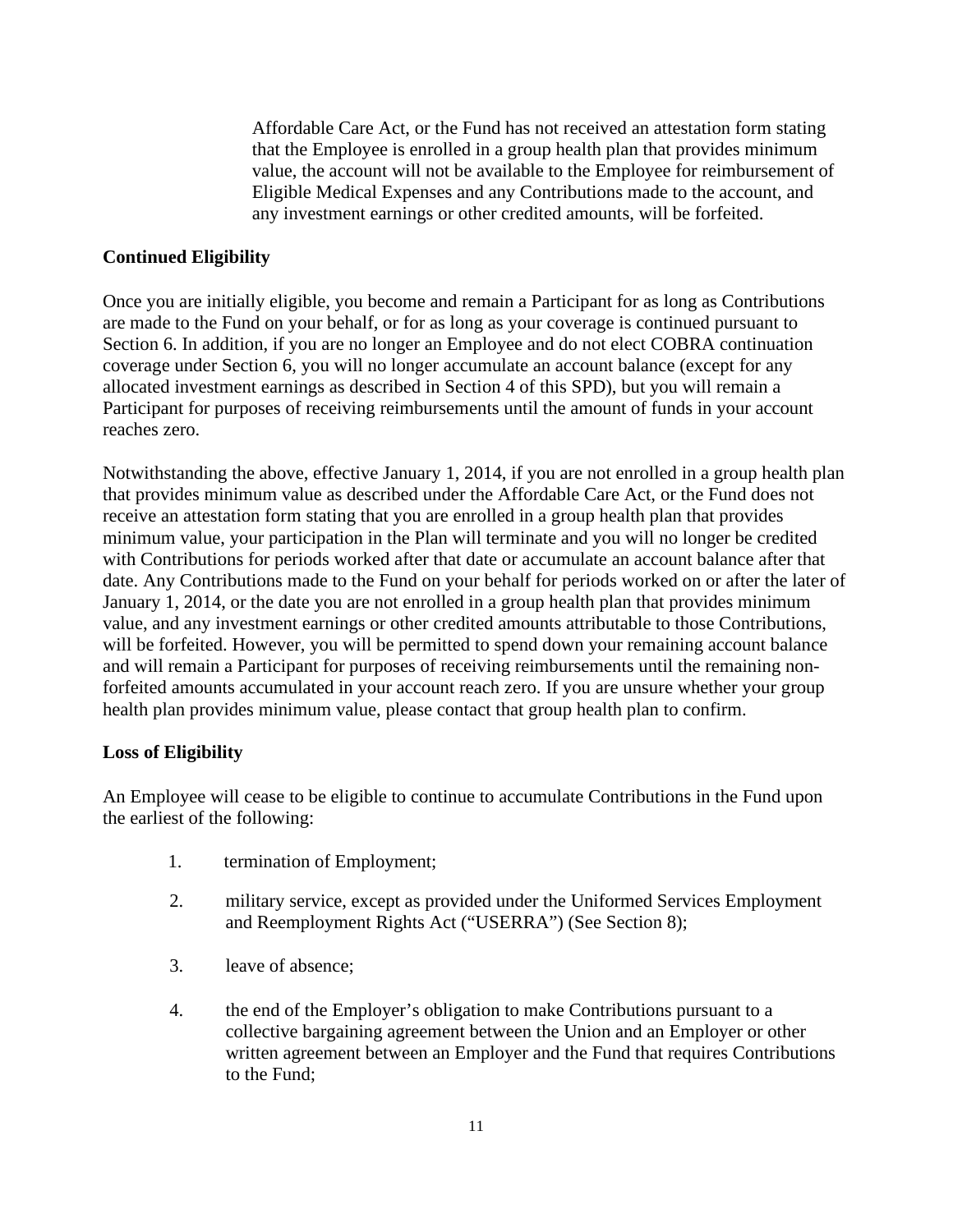- 5. the date the Plan is amended to terminate coverage of the class of Employees in which the Employee is included;
- 6. the Employee's death;
- 7. the date the Employee is no longer enrolled in a group health plan that provides minimum value as described under the Affordable Care Act; or
- 8. the date that an Employer or Employee fails to provide an attestation form stating that the Employee is enrolled in a group health plan that provides minimum value, and the Fund's inability to confirm the Employee's enrollment in such a plan.

A Retiree, Terminated Employee, or Non-Covered Employee will cease to be eligible for benefits once his or her account balance is zero.

If a Participant loses eligibility under the Plan, the Participant may elect to submit claims for reimbursements for Eligible Medical Expenses to spend down the account until the account balance is zero. In the event of a Participant's death, termination of Employment, or retirement, the Participant's Dependents also may spend down the account, and claims will be paid in the order in which the claims are received and processed by the Fund Office, until the account balance is zero. In all other cases, if a Dependent loses eligibility under the Plan, coverage will cease unless the Dependent elects to continue coverage under COBRA. Please refer to Section 6 for information regarding coverage under COBRA.

Notwithstanding the above, effective January 1, 2014, if a Participant is not enrolled in a group health plan that provides minimum value as described under the Affordable Care Act, or the Employer or Employee fails to provide an attestation form stating that the Participant is enrolled in such a group health plan, the Participant will forfeit any Contributions made to the Fund on his or her behalf for periods worked on or after the later of January 1, 2014, or the date the Participant is not enrolled in a group health plan that provides minimum value, and any investment earnings or other credited amounts attributable to such Contributions also will be forfeited. However, such a Participant will be permitted to spend down his or her remaining account balance and will remain a Participant for purposes of receiving reimbursements until the remaining non-forfeited amounts accumulated in his or her account reach zero.

If a Participant loses eligibility to continue to accumulate Contributions in his or her account due to termination of the Participant's coverage in a group health plan that provides minimum value, his or her eligibility to accumulate future Contributions may be reestablished beginning on the first day of the month that is on or after the date that the Participant's coverage in a group health plan that provides minimum value is subsequently reestablished, and the Participant otherwise meets the requirements for Participant Eligibility in this Section 2, provided that the Participant has not permanently opted out of coverage through the Fund.

Except as otherwise provided below, coverage begins on the first day of active Employment for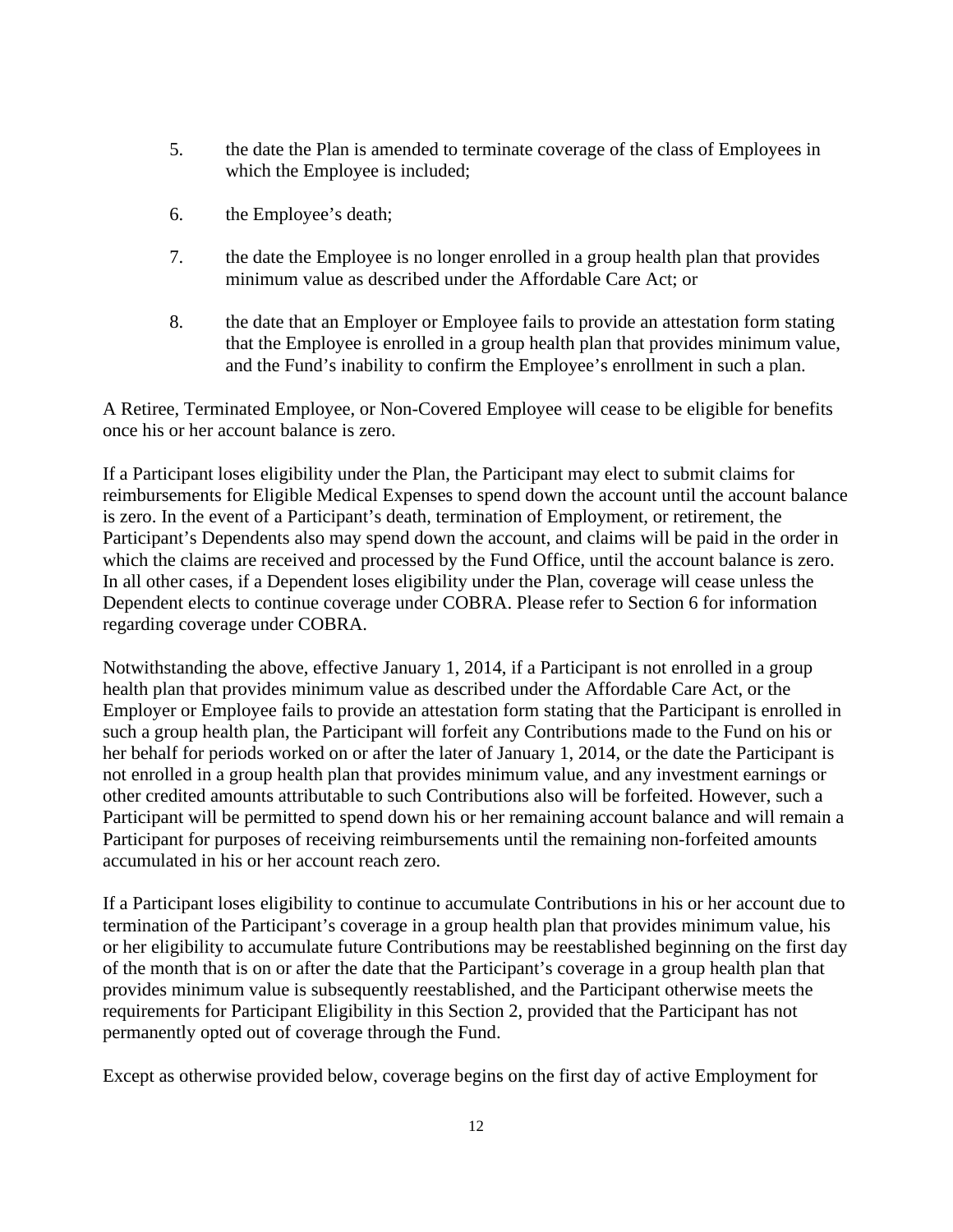which an Employer is required to make a Contribution on behalf of the Participant, provided the Participant is enrolled in a group health plan that provides minimum value as described under the Affordable Care Act, and the Fund has received the Participant's enrollment form and an attestation from stating that the Participant is enrolled in a group health plan that provides minimum value.

## **Opting Out of Coverage and Eligibility**

Participants will be provided an opportunity to opt out of participation in the Fund, to the extent required by Federal law, on an annual basis and upon termination of Employment. If a Participant elects to opt out of participation in the Fund, he or she will waive his or her eligibility for future reimbursements from the Plan and forfeit the remaining balance in his or her account.

A Participant may opt out of participation, waive his or her eligibility for future reimbursements, and forfeit the remaining balance in his or her account as follows:

- 1. A Participant may opt out by providing written notice to the Fund Office, on a form approved by the Fund, of his or her decision to opt out of participation, waive his or her eligibility for future reimbursements, and forfeit the remaining balance in his or her account. Such notice must be provided to the Fund no later than December  $15<sup>th</sup>$  and will be effective on January  $1<sup>st</sup>$  of the following calendar year; and
- 2. A Participant may opt out by providing written notice to the Fund Office, on a form approved by the Fund, of his or her decision to opt out of participation, waive his or her eligibility for future reimbursements, and forfeit the remaining balance in his or her account within 60 days after the date of the Participant's termination of Employment. Such notice will be effective on the later of the date of the Participant's termination of Employment or the date the notice is received and processed by the Fund.

If a Participant opts out of participation in the Fund, the Participant's and his or her Dependents' eligibility for coverage through the Fund will be terminated and the remaining amount accumulated in the Participant's account will be forfeited, to the extent required by Federal law.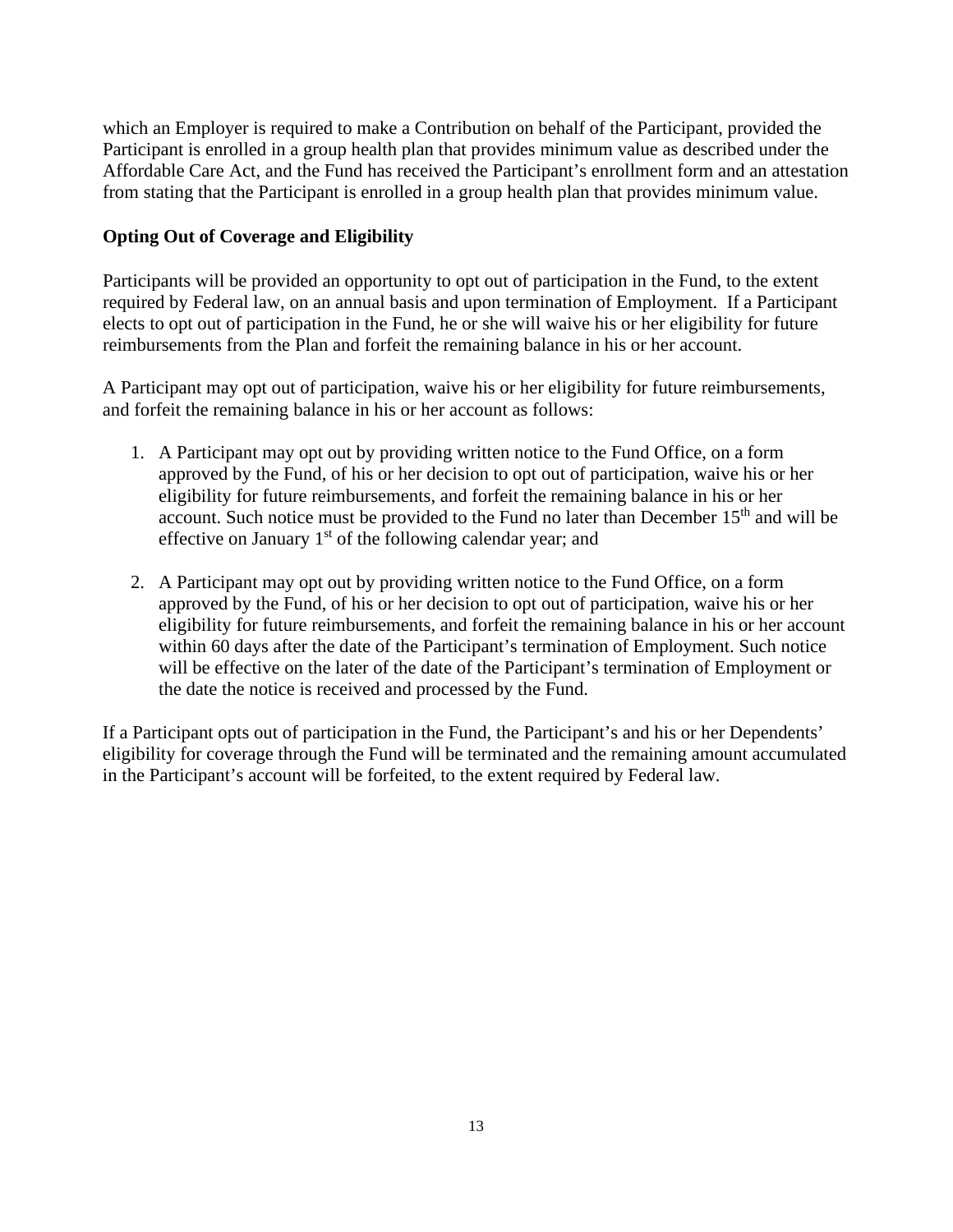## **SECTION 3. DEPENDENT ELIGIBILITY**

If a Participant chooses Dependent coverage and completes the necessary enrollment information, coverage for a Dependent begins the same day that coverage for the Participant begins and the money in the Participant's account may be used to pay the Dependent's Eligible Medical Expenses. Coverage for a Dependent will start on the day the Dependent's enrollment information is received by the Fund Office.

## **Coverage of Newborn Children**

Eligibility begins at the time of birth for a Participant's newborn child or a newborn child adopted or placed for adoption with a Participant provided that the child has been properly enrolled in the Plan. However, a newborn child must be added as a Dependent and enrollment information must be received by the Fund Office within 24 months of the child's birth in order to be covered as of the child's date of birth. Otherwise, coverage for a newborn child begins on the day the child's enrollment information is received by the Fund Office.

#### **Qualified Medical Child Support Order ("QMCSO")**

The Plan will provide Dependent coverage to a child if it is required to do so under the terms of a Qualified Medical Child Support Order ("QMCSO"). The Plan will provide coverage to a child under a QMCSO even if the Participant does not have legal custody of the child, the child is not dependent on the Participant for support, or if the child does not reside with the Participant. If the Plan receives a QMCSO and the Participant does not enroll the affected child, the Plan will allow the custodial parent or state agency to complete the necessary enrollment forms on behalf of the child. A copy of the Plan's procedures for determining whether an order is a QMCSO may be obtained, free of charge, from the Fund Office.

#### **When Dependent Coverage Ceases**

Coverage for a Dependent will end on the earliest of the following dates:

- 1. the date a Dependent becomes eligible for coverage under the Plan as an Employee;
- 2. in the case of a Dependent child, the later of:
	- (a) the day following the date of the  $26<sup>th</sup>$  birthday of the child, unless the child is incapable of self-sustaining employment by reason of mental or physical handicap and becomes so incapable on or before the child's  $26<sup>th</sup>$ birthday; or
	- (b) the date the child ceases to meet the definition of "dependent" under Code section 105(b).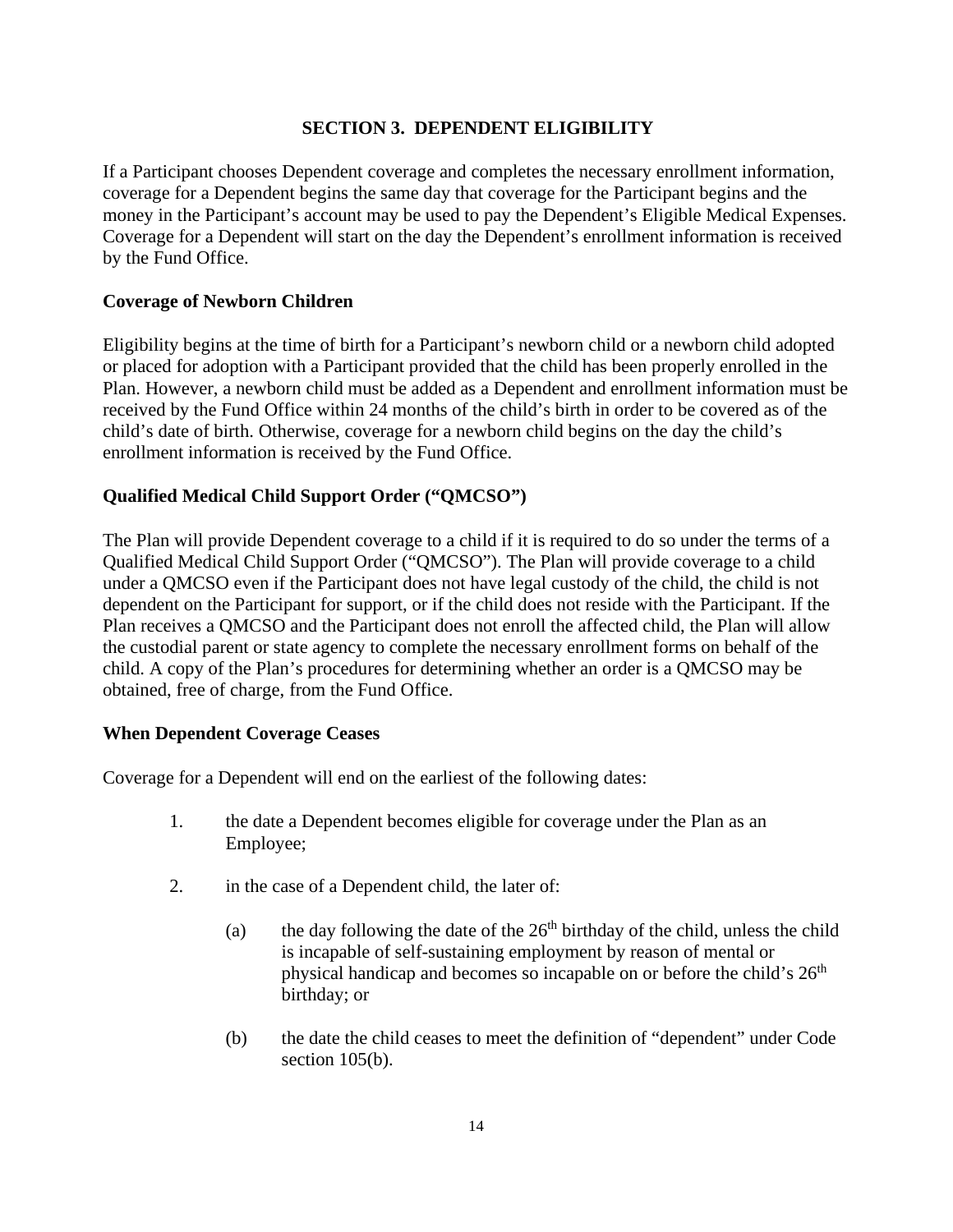- 3. in the case of a spouse, the earlier of the date of the Participant's divorce or legal separation from the spouse;
- 4. in the case of a Dependent who is not a spouse or child of the Participant, the date the Dependent ceases to meet the definition of "dependent" under Code section  $105(b);$
- 5. the date the Dependent is no longer enrolled in a group health plan that provides minimum value as described under the Affordable Care Act;
- 6. the date that an Employer, Employee, or Dependent fails to provide an attestation form stating that the Dependent is enrolled in a group health plan that provides minimum value, and the Fund's inability to confirm the Dependent's enrollment in such a plan; or
- 7. the date Participant coverage is terminated. However, if a Dependent loses coverage because a Participant ceases to be an Employee, the Dependent will remain eligible to receive reimbursements, provided that funds remain in the applicable Participant's account and the Dependent is not otherwise ineligible under 1 through 6 above.

In addition, if the Participant is not enrolled in a group health plan that provides minimum value under the Affordable Care Act, or an attestation form stating that the Participant is enrolled in such a group health plan has not been received by the Fund and the Fund is unable to confirm the Participant's enrollment in such a plan, the Dependent's eligibility to receive reimbursements will be limited as follows: the Dependent may only receive reimbursements to the extent that there are Contributions in the Participant's account for periods worked prior to the later of January 1, 2014, or the date that the Participant was not enrolled in a group health plan that provides minimum value, or any investment earnings or other credited amounts attributable to such Contributions.

If a Dependent loses coverage under the Fund due to the termination of a Participant's or Dependent's coverage in a group health plan that provides minimum value, such coverage under the Fund may be reestablished beginning on the first day of the month that is on or after the date that the Participant's or Dependent's coverage in a group health plan that provides minimum value is subsequently reestablished and the Dependent otherwise meets the requirements for Dependent eligibility in this Section 3.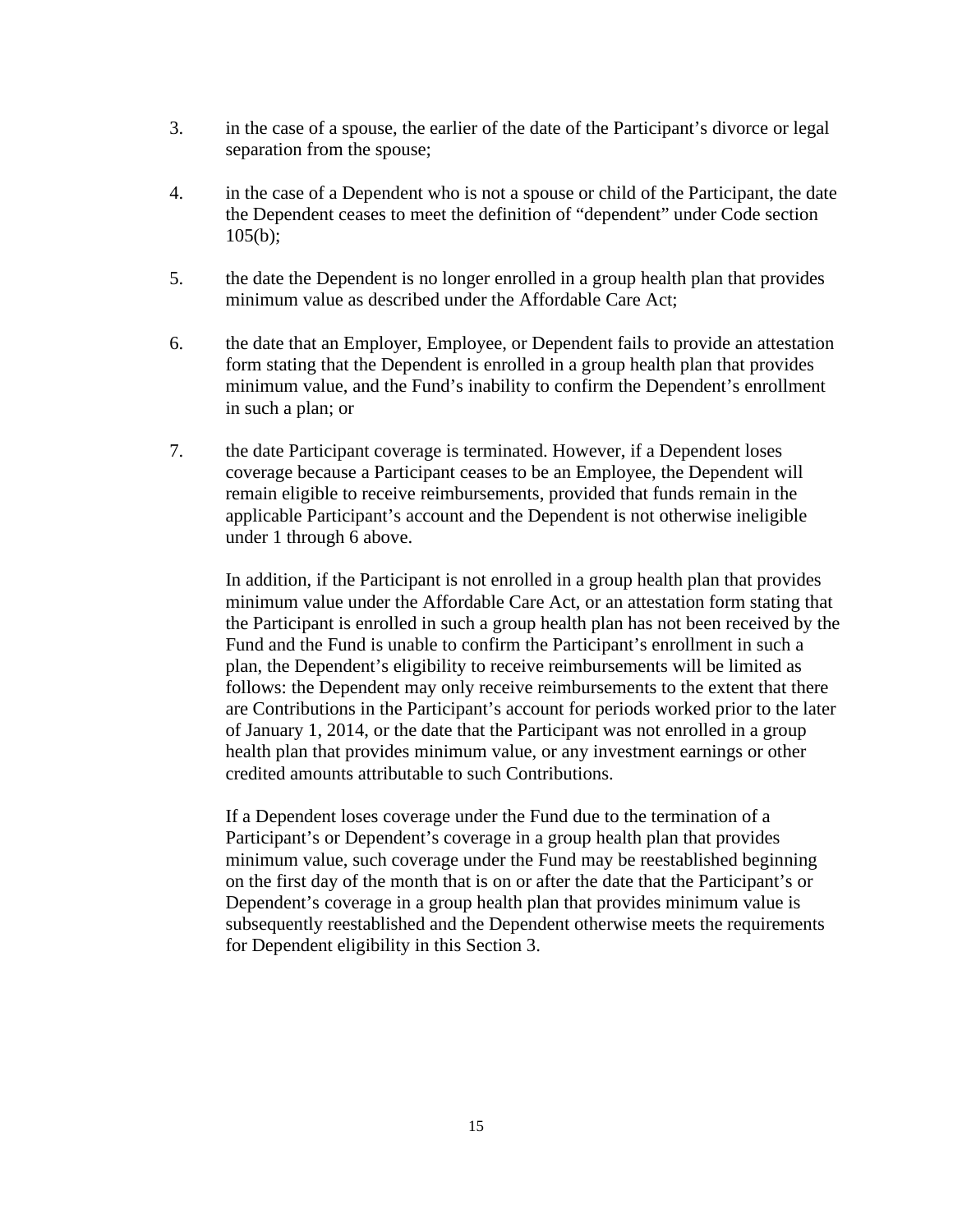## **SECTION 4. ACCOUNT INFORMATION**

#### **Accessing Amounts in Accounts**

Retirees and their Dependents may access up to 100% of their account balance at any time. For a Participant who is not a Retiree, the amount of his or her account that he or she may access will depend on whether the Participant is in Program A, Program B, or Program C, as described in the "Account Balance Access" chart below. Your eligibility under a particular program is determined based on the terms of the collective bargaining agreement or other written agreement requiring Contributions to the Fund on your behalf. If you are unsure which program you are enrolled in, please see Appendix A or contact the Fund Office at 800-251-4107 or 855-450-1875, or at 1101 Kermit Drive, Suite 800, Nashville, TN 37217, or at hra@uswbenefitfunds.com.

| <b>Account Balance Access</b>                                                                                     |                                                                                                                                                                                                                                                                                                |                                                                                                                                                                                                                                                                                                                                                                              |  |
|-------------------------------------------------------------------------------------------------------------------|------------------------------------------------------------------------------------------------------------------------------------------------------------------------------------------------------------------------------------------------------------------------------------------------|------------------------------------------------------------------------------------------------------------------------------------------------------------------------------------------------------------------------------------------------------------------------------------------------------------------------------------------------------------------------------|--|
| Program A                                                                                                         | <b>Program B</b>                                                                                                                                                                                                                                                                               | Program C                                                                                                                                                                                                                                                                                                                                                                    |  |
| <b>Full Access Program</b><br>ALL Participants may access up<br>to 100% of their account balances at<br>any time. | <b>Partial Access Program</b><br>Active Employees and Non-<br>Covered Employees may access up<br>to 50% of the amount in their<br>accounts as determined on January 1<br>of each year.<br>Terminated Employees and<br>Retirees may access up to 100% of<br>their account balances at any time. | <b>Retiree Access Program</b><br>All Participants who are age 65<br>or older, and Retirees, may access<br>up to 100% of their account balances<br>at any time.<br>Active Employees, Non-Covered<br>Employees, and Terminated<br>Employees who are not age 65 or<br>older may not access their account<br>balance at any time until they reach<br>age 65 or become a Retiree. |  |
| at any time.                                                                                                      | All Programs: A Dependent of a deceased Participant may access up to 100% of the Participant's account balance                                                                                                                                                                                 |                                                                                                                                                                                                                                                                                                                                                                              |  |

Once a Participant's account is reduced to zero, neither the Participant nor the Dependent is eligible for benefits from the Fund unless an Employer makes additional Contributions on behalf of the Participant, or the Participant or Dependent makes after-tax payments to the Fund to maintain COBRA coverage as described in Section 6. If a Participant dies or retires with a remaining account balance, the account is maintained and is available to reimburse the Participant's spouse or other Dependents for Eligible Medical Expenses until the account is reduced to zero. Access to a Participant's account is subject to the eligibility requirements of Sections 2 and 3.

## **Account Forfeitures**

Amounts remaining in a Participant's account following his or her death may only be used by the Participant's spouse, or other Dependents, to pay for Eligible Medical Expenses. The Participant's estate, through the legal representative of the estate, also may receive reimbursements for Eligible Medical Expenses incurred by the Participant if the claim is received by the Fund Office on or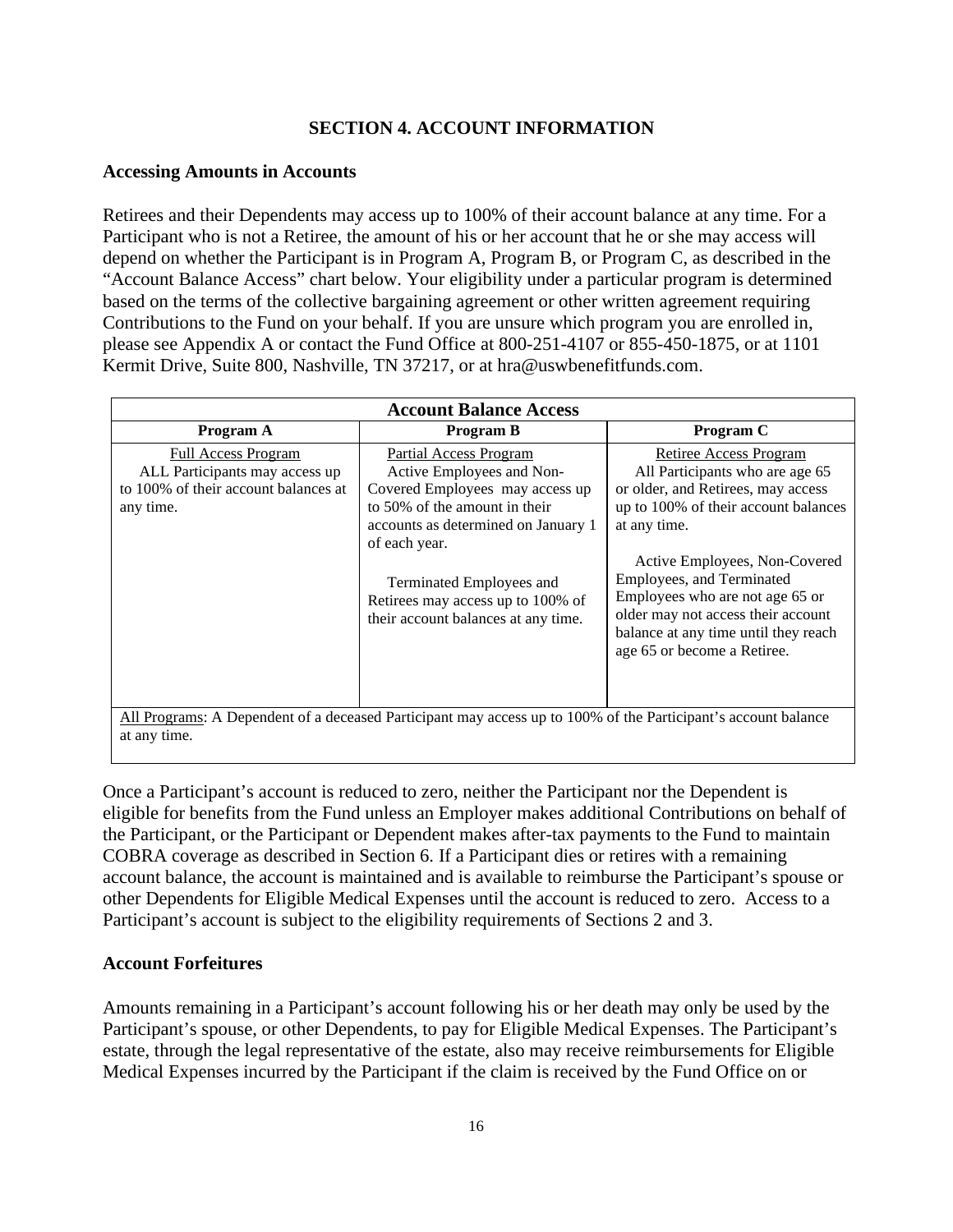before the last business day immediately preceding the first anniversary of the Participant's death and otherwise meets the requirements for reimbursement. Except as otherwise provided, no other distribution from the deceased Participant's account may be made. If there are no Dependents upon the Participant's death and no claims are received by the Fund Office from the legal representative of the Participant's estate on or before the last business day immediately preceding the first anniversary of the Participant's death, any remaining amounts in the account will be forfeited. Amounts also will be forfeited in the case of a lost Participant, as described below. Additionally, any amounts remaining in an account are forfeited upon the termination of COBRA continuation coverage.

If a Participant is not enrolled in a group health plan that provides minimum value as described under the Affordable Care Act, or the Fund does not receive an attestation form stating that the Participant is enrolled in a group health plan that provides minimum value and the Fund cannot confirm the Participant's enrollment in such group health plan, the Participant will forfeit any Contribution made to the Fund on his or her behalf for periods worked on or after the later of January 1, 2014, or the date the Participant is not enrolled in a plan that provides minimum value. Any investment earnings or other credited amounts attributable to such forfeited Contributions also will be forfeited. In addition, if a Participant elects to opt out of participation in the Plan and waive his or her eligibility for future reimbursements from the Plan, the amounts accumulated in the Participant's account will be forfeited, to the extent required by Federal law.

#### **Allocation of Administrative Expenses, Fees, and Investment Income**

Reasonable administrative expenses of the Fund are paid from the investment income earned on the Fund's assets, forfeited Participant account balances, and fees collected from Participant accounts as described below. To the extent that investment income, forfeitures, and fees are not sufficient to pay the administrative expenses for a calendar year, such expenses will be deducted from each Participant's account, effective December 31st of that calendar year, on a pro-rata basis in proportion to the amount in each Participant's account. If the investment income, forfeitures, and fees collected from Participant accounts exceed the Fund's administrative expenses for a calendar year, such excess shall be allocated to each account, effective December 31st of that calendar year, on a pro-rata basis, in proportion to the amount in each Participant's account.

The Administration Fees, Payment Processing Fees, Denied Claim Processing Fees, and Account Inactivity Fees are determined as indicated below, based on the applicable Program.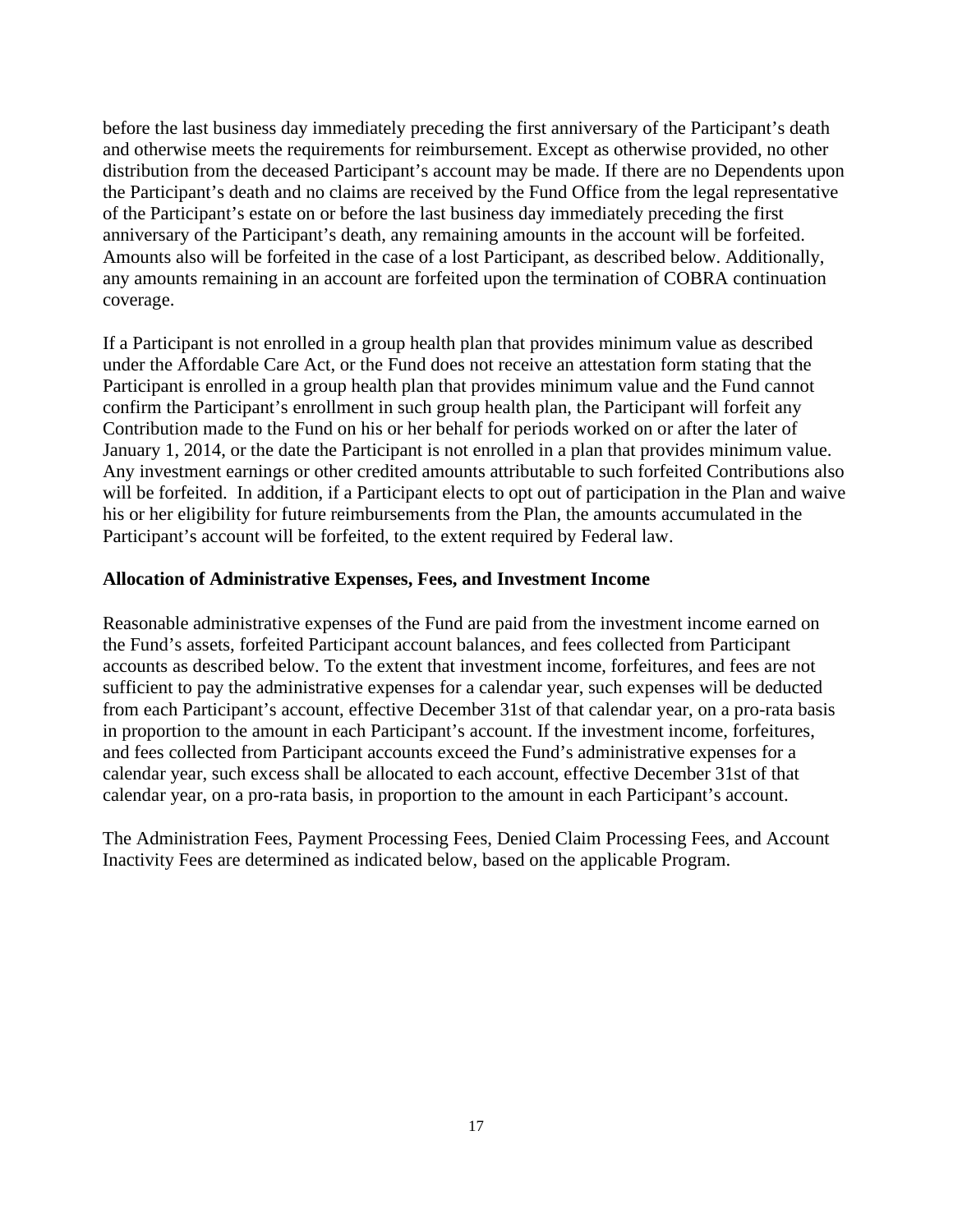## Administration Fees

The amount and frequency of the Administration Fees are determined by Program, as indicated in the "Administration Fees" chart below.

| <b>Administration Fees</b>               |                             |                                                |                             |
|------------------------------------------|-----------------------------|------------------------------------------------|-----------------------------|
| Participant                              | <b>Program A Fee Amount</b> | <b>Program B Fee Amount</b>                    | <b>Program C Fee Amount</b> |
| Active Employee                          | \$5.00 per month            | \$5.00, each month in<br>which a claim is paid | None                        |
| Non-Covered Employee                     | \$5.00 per month            | \$5.00, each month in<br>which a claim is paid | None                        |
| Terminated Employee,<br>under age 65     | \$5.00 per month            | \$5.00, each month in<br>which a claim is paid | None                        |
| Terminated Employee,<br>age 65 and older | None                        | None                                           | None                        |
| Retiree                                  | None                        | None                                           | None                        |
| Dependent of Deceased<br>Participant     | None                        | None                                           | None                        |

## Payment Processing Fees

The Fund Office will issue a reimbursement payment only in the form of an Automated Clearing House ("ACH") credit transfer for all Eligible Medical Expenses submitted on a claim form that meets the requirements of Section 1. Payment Processing Fees are assessed on the accounts of Participants or Dependents receiving reimbursement payments, as indicated in the "Payment Processing Fees" chart below.

| <b>Payment Processing Fees</b>        |                                    |                             |  |
|---------------------------------------|------------------------------------|-----------------------------|--|
| Participant                           | <b>Programs A and B Fee Amount</b> | <b>Program C Fee Amount</b> |  |
|                                       | Paid by ACH                        | Paid by ACH                 |  |
| Active Employee                       | \$5.00 per payment                 | Not Applicable              |  |
| Non-Covered Employee                  | \$5.00 per payment                 | Not Applicable              |  |
| Terminated Employee, under age 65     | \$5.00 per payment                 | Not Applicable              |  |
| Terminated Employee, age 65 and older | None                               | None                        |  |
| Retiree                               | None                               | None                        |  |
| Dependent of a Deceased Participant   | None                               | None                        |  |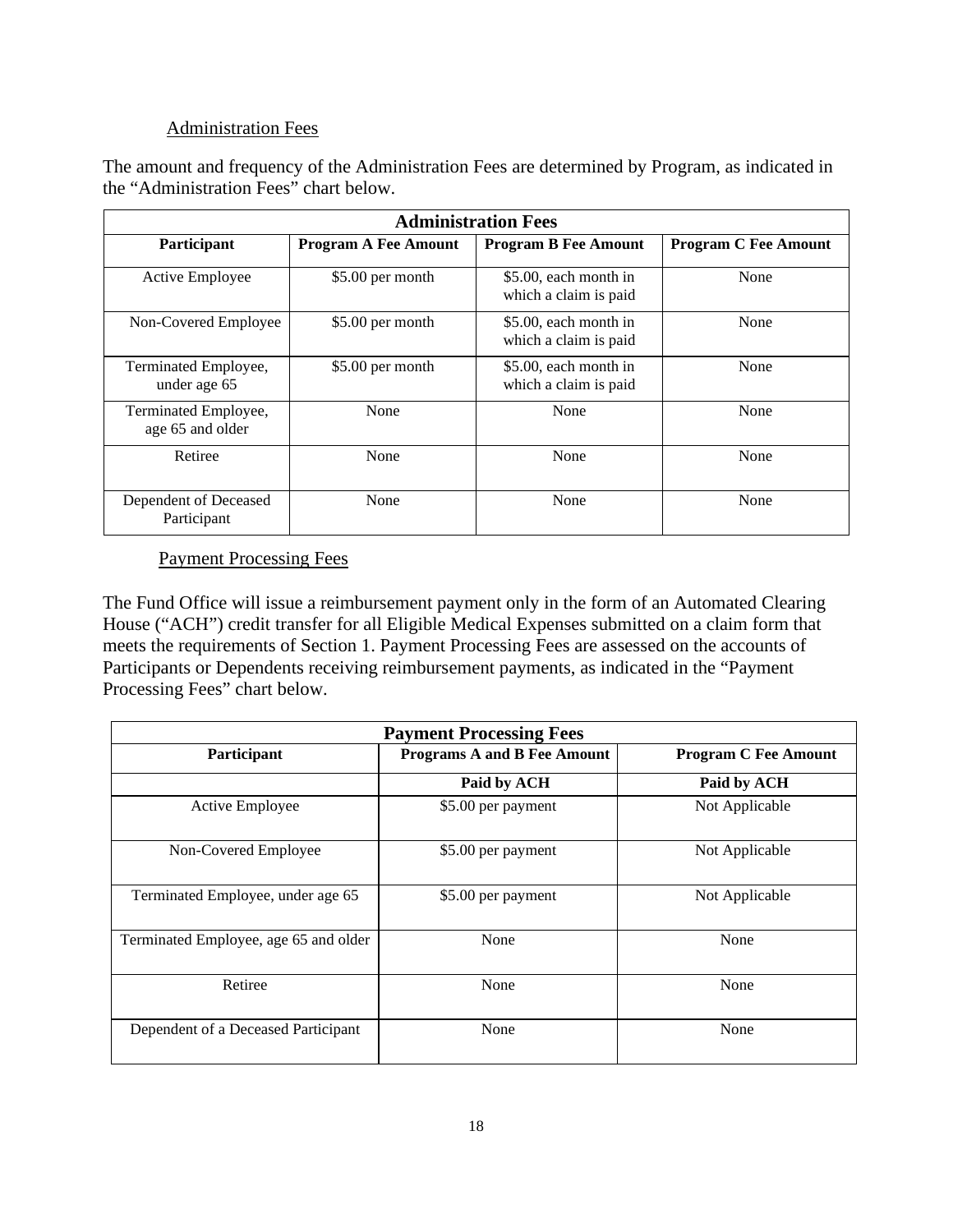#### Account Inactivity Fees

For all Programs, an annual \$50.00 Account Inactivity Fee will be applied to a Participant's account if the account balance is less than \$100.00 and the account has been inactive for the past two years. The Account Inactivity Fee will be assessed on the last day of each Plan Year in which all of the following requirements are met, determined as of the last day of the Plan Year:

- 1. The balance of the Participant's account is less than \$100.00, as determined before crediting of any applicable investment income or the deduction of any applicable administrative expenses (other than Administration Fees or Processing Fees) for the Plan Year;
- 2. The Participant is not an Active Employee or Non-Covered Employee;
- 3. No amounts derived from Contributions or COBRA premiums have been credited to the Participant's account during the current Plan Year or immediately prior Plan Year;
- 4. No reimbursements for Eligible Medical Expenses have been made from the Participant's account during the current Plan Year or immediately prior Plan Year; and
- 5. No claims for reimbursement from the Participant's account have been received by the Fund Office during the current Plan Year or immediately prior Plan Year.

If an Account Inactivity Fee exceeds the balance remaining in a Participant's account, the Participant's account will be reduced to zero. The Participant will not be required to pay the Fund for any portion of the Account Inactivity Fee that exceeds the balance in the Participant's account.

## **Lost Participants**

Accounts will only be forfeited if a Participant dies with no Dependents or if all three of the following criteria are met: 1) it is the account of a Participant who is no longer actively employed; 2) no distributions from the account have been made for three calendar years; and 3) regular mail from the Plan to the Participant has been returned with no forwarding information. In such an event, the Fund Office will search for the Participant, or the Participant's Dependents in the event of a Participant's death. The Fund Office will contact both the Employer and the Union, and will avail itself of government programs, if any, provided through the Social Security Administration, the Department of Labor, or other entities to attempt to obtain information regarding the Participant, including the Participant's last known mailing address. The cost of such efforts shall be deducted from the account.

If, after following the above procedures, the Fund Office is unable to locate any Participant or Dependent, upon approval by the Board of Trustees, the applicable Participant accounts will be forfeited. If, at any time later, the Participant or a Dependent contacts the Fund Office, the Participant's account will be reconstituted and the cost of such shall be treated as an Administrative Expense. The reconstituted account will reflect a proportionate share of income earned, and will be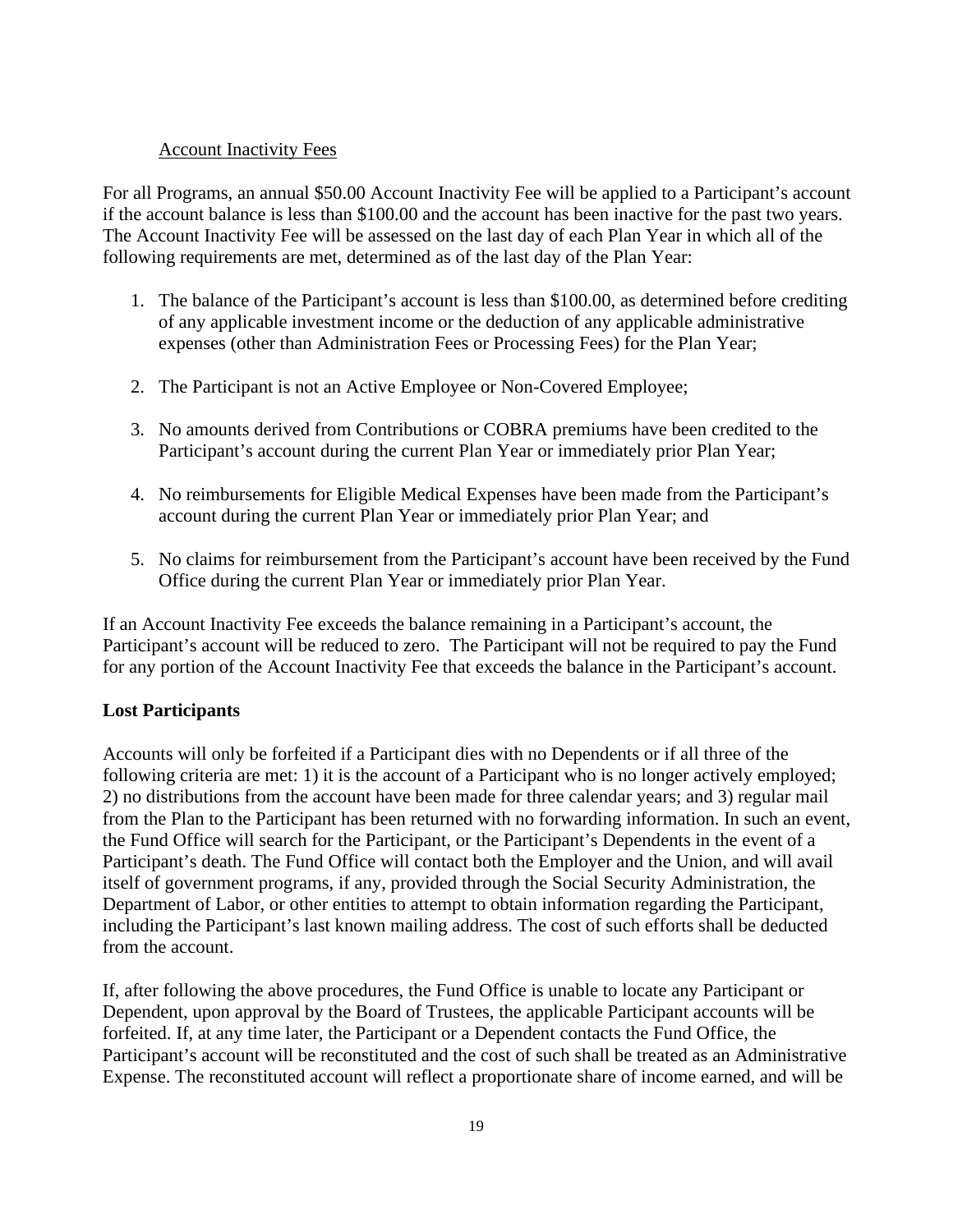reduced by a proportionate share of administrative expenses incurred by the Fund and allocated to all Participants' accounts for the period up to the date the account is reconstituted.

## **Reporting of Account Balance**

Account balances will be reported to Participants in statements mailed to Participants twice a year. In addition, a Participant may view his or her account balance at [www.uswbenefitfunds.com.](http://www.uswbenefitfunds.com/)

## **Overpayments**

If a Participant, or his or her Dependent, is overpaid for a claim, the Participant, or his or her Dependent, must return the overpayment. The Fund has the right to recover any payments made that were based on false or fraudulent information, as well as any payments made in error. Amounts recovered may include interest, costs, and attorneys' fees. If repayment is not made by the date specified by the Fund, the Fund may deduct the overpayment amount from any future benefits from this Fund that the Participant, or his or her Dependent, would otherwise receive, or a lawsuit may be initiated to recover the overpayment.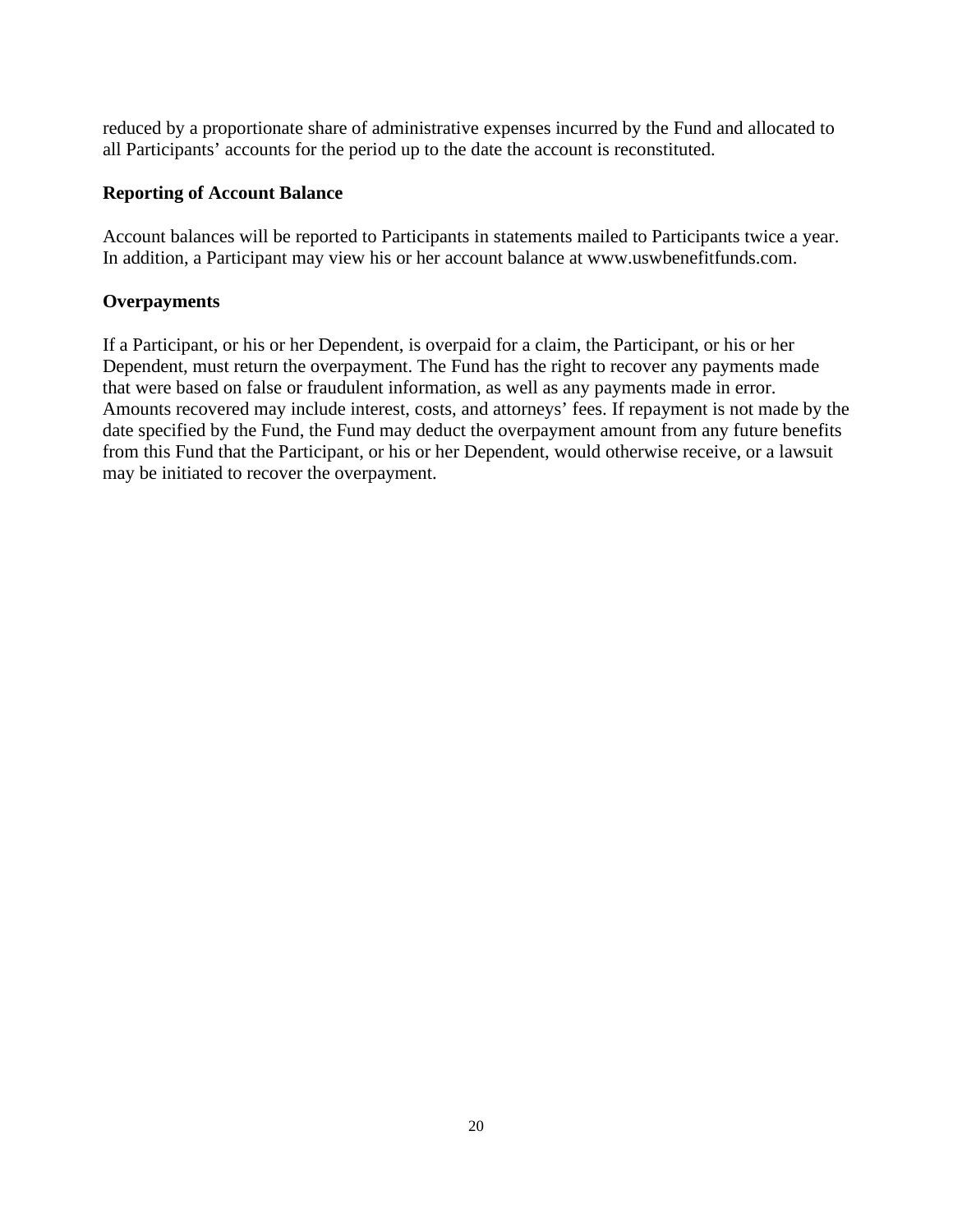## **SECTION 5. BENEFITS**

The Plan will reimburse a Participant or his or her Dependent for Eligible Medical Expenses, as described below, that are tax deductible under Code section 213 and are expenses that may be reimbursed by an HRA. Eligible Medical Expenses are expenses that have not otherwise been reimbursed by insurance or from some other source such as an employer sponsored flexible spending account and that are not otherwise excluded from coverage by this Section. Eligible Medical Expenses are limited to generally recognized health care expenses, which are defined as (a) expenses incurred for the diagnosis, cure, mitigation, treatment, or prevention of disease or for the purpose of affecting any structure or function of the body; and (b) for transportation primarily for and essential to such medical care. No Participant or Dependent can elect to receive cash or other taxable or non- taxable benefits under the Plan other than the reimbursement of Eligible Medical Expenses.

Eligible Medical Expenses include:

- Health insurance premiums
- COBRA premiums<br>• Medicare Part B pre
- Medicare Part B premiums
- Long term care insurance premiums

Subject to appropriate substantiation as detailed in Section 1, Eligible Medical Expenses that the Plan would reimburse also include:

- 1. amounts paid for operations;
- 2. Over the Counter Drugs, with a prescription from a physician or other authorized medical professional;
- 3. obstetrical expenses;
- 4. artificial teeth and limbs, eye glasses, hearing aids;
- 5. cosmetic surgery following an operation that causes disfigurement or that is needed to correct a defect caused by a disease or that interferes with the normal functioning of the body;
- 6. physical therapy expenses;
- 7. x-ray treatments;
- 8. hospital services;
- 9. nursing services;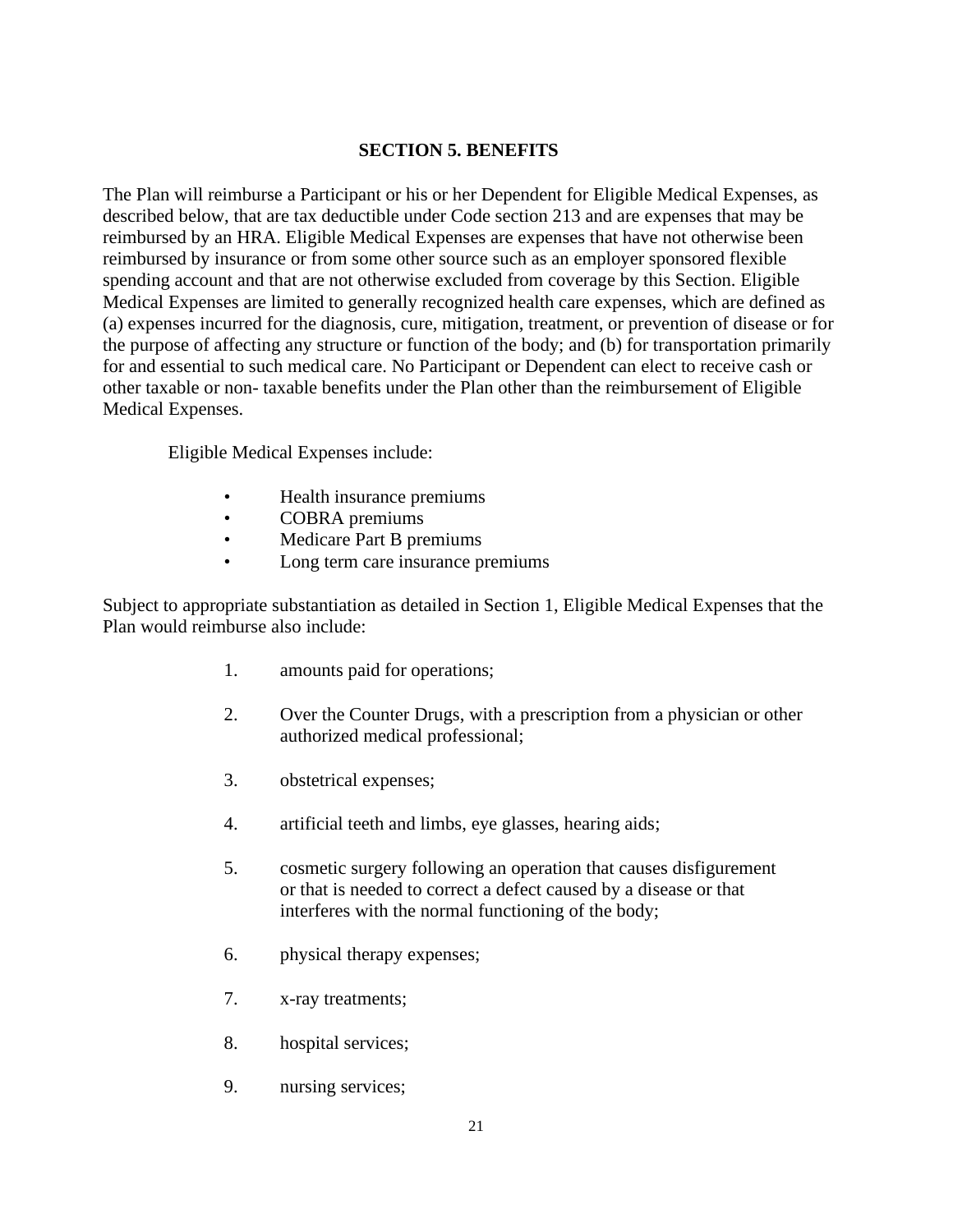- 10. medical, laboratory, surgical, dental and diagnostic services;
- 11. prescription drugs and insulin;
- 12. ambulance services;
- 13. institutionalized care (including meals and lodging);
- 14. transportation expenses used primarily for medical care;
- 15. expenses that are covered under another medical plan that are not paid at 100%;
- 16. insurance deductibles and co-payments.

Some expenses that are not covered as Eligible Medical Expenses include:

- 1. travel expenses, including the cost of lodging, for the general improvement of a Participant's or Dependent's health (for example, vacation expenses);
- 2. expenses paid for cosmetic surgery that is not medically necessary such as hair transplants, electrolysis, liposuction, teeth whitening, and face lift operations, or is not described above under the covered expense provisions;
- 3. long-term disability insurance coverage;
- 4. special foods or dietary supplements;
- 5. hot tubs and home spas and any expenses incurred for the maintenance of hot tubs and home spas;
- 6. swimming pools and any expenses incurred for the maintenance of swimming pools;
- **7.** Over the Counter Drugs (other than insulin), unless prescribed by a physician or other authorized medical professional.

## **Newborns' and Mothers' Health Protection Act**

Group health plans and health insurance issuers generally may not, under Federal law, restrict benefits for any length of hospital stay in connection with childbirth for the mother or newborn child to less than 48 hours following a normal vaginal delivery, or less than 96 hours following a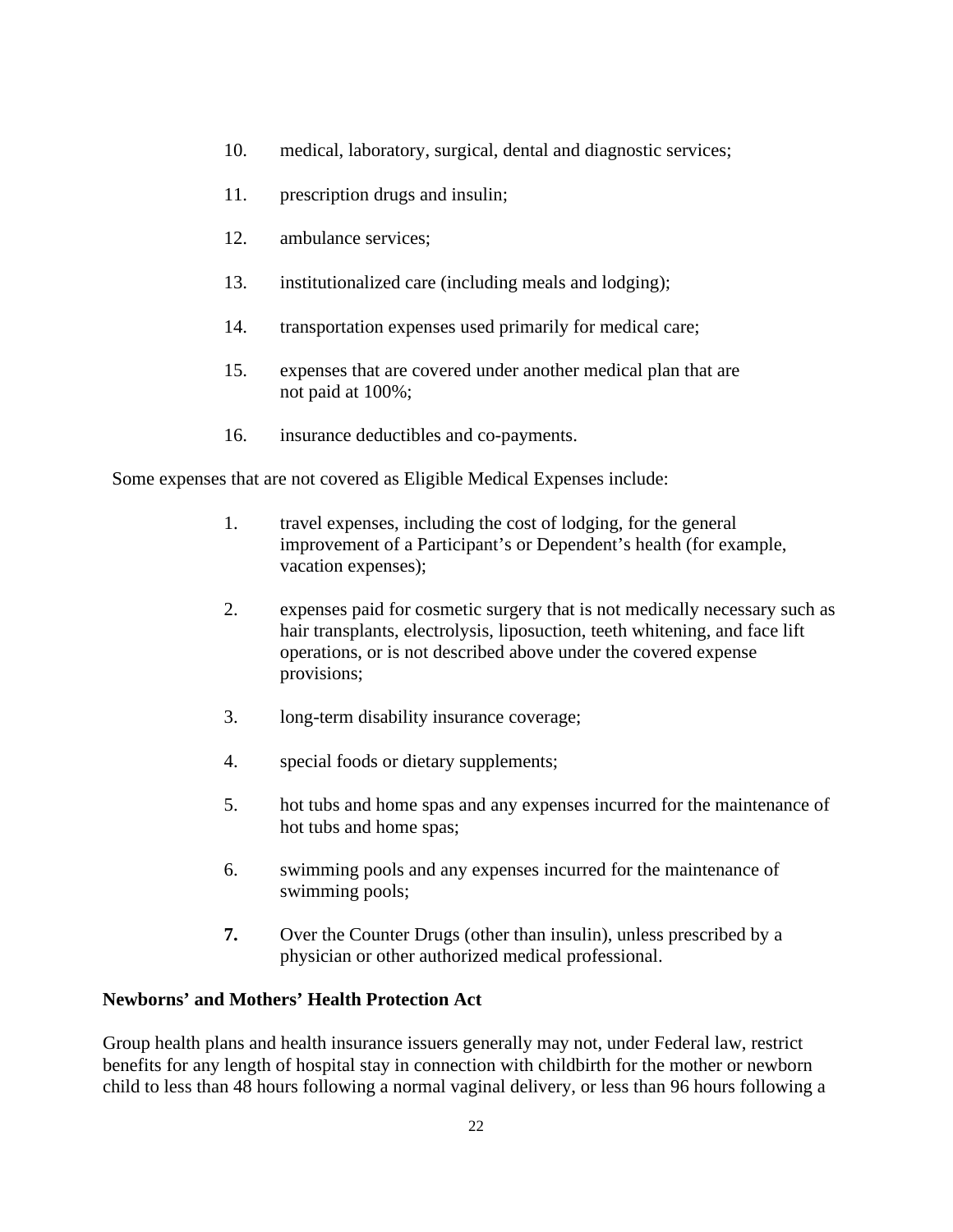cesarean section. However, Federal law generally does not prohibit the mother's or newborn's attending provider, after consulting with the mother, from discharging the mother or her newborn child earlier than 48 or 96 hours, as applicable. In any case, plans and insurance issuers may not, under Federal law, require that a provider obtain authorization from the plan or the insurance issuer for prescribing a length of stay not in excess of 48 hours or 96 hours.

#### **Women's Health and Cancer Rights Act**

Notwithstanding any other provisions, the Plan provides reimbursements for the following if performed in connection with a mastectomy that is an Eligible Medical Expense under the Plan:

- 1. reconstruction of the breast on which the mastectomy was performed;
- 2. surgery and reconstruction of the other breast to produce a symmetrical appearance;
- 3. prostheses; and
- 4. treatment for physical complications at all stage of mastectomy, including lymphedemas.

These benefits will be provided under the Plan subject to the same rules applicable to all other Eligible Medical Expenses. If you would like more information on benefits under the Women's Health and Cancer Rights Act, please contact the Fund Office.

## **Mental Health Parity Act**

Subject to applicable limits, to the extent claims incurred for the treatment of mental health are Eligible Medical Expenses under the Plan, the reimbursement for such claims will not be lower than any other limits for other, non-mental health Eligible Medical Expenses covered under the Plan.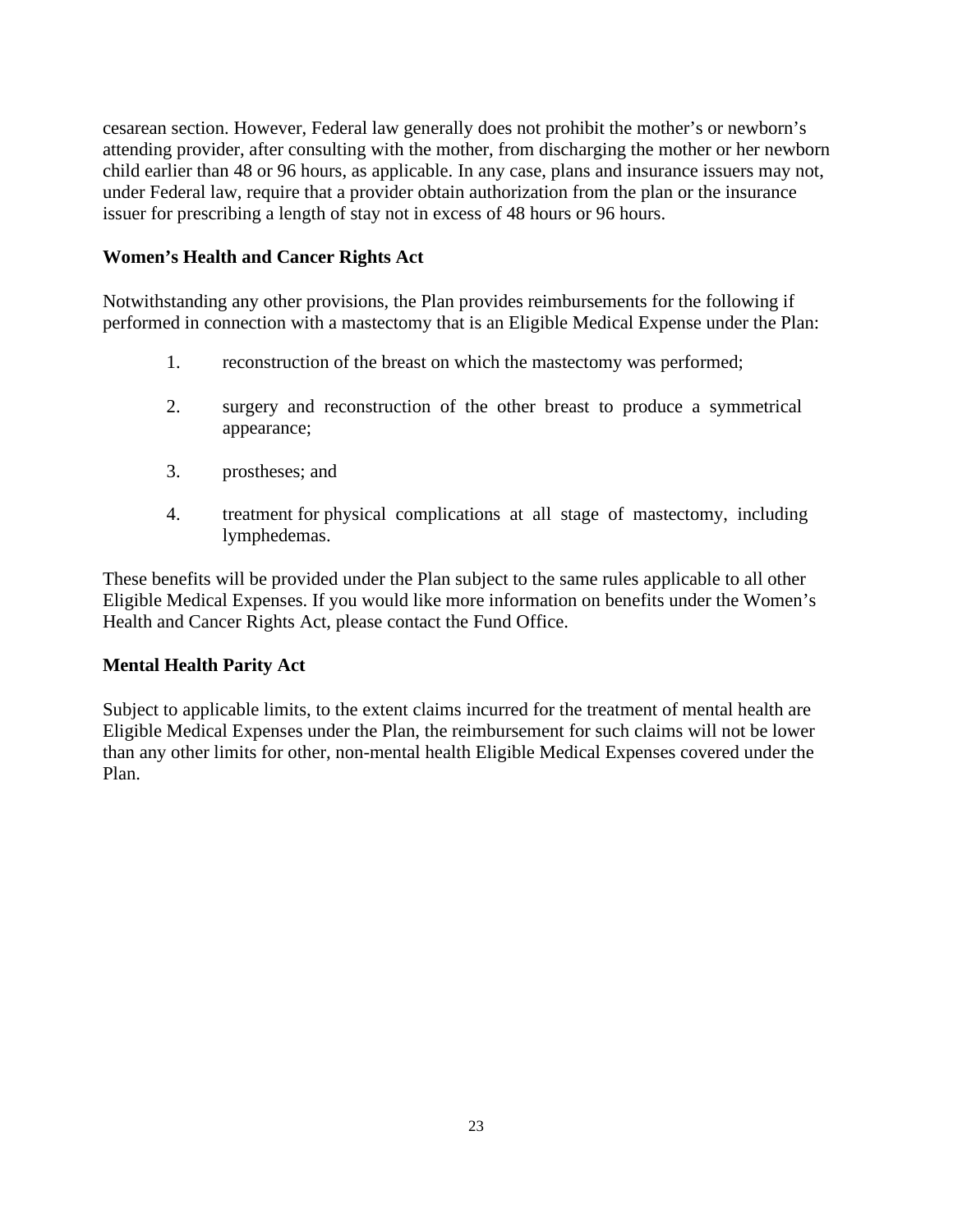## **SECTION 6. CONSOLIDATED OMNIBUS BUDGET RECONCILIATION ACT ("COBRA")**

The Consolidated Omnibus Budget Reconciliation Act, more commonly known as COBRA, generally requires that group health plans offer Participants and their COBRA Beneficiaries the opportunity to temporarily continue their health coverage when coverage under the Plan would otherwise end. This extended coverage is called "COBRA coverage." If you and your COBRA Beneficiaries are covered under the Plan, you and your COBRA Beneficiaries can continue coverage for a time if coverage ends for one of the several reasons (called Qualifying Events), even if you or they are already covered by another group health plan or Medicare.

Administrative duties relating to the day-to-day operation of the Plan, including the administration of COBRA continuation coverage, are done by the Fund Office.

## **Qualifying Events**

If any of the following events result in a loss of Plan coverage, you and your COBRA Beneficiaries can elect COBRA coverage under the Plan. If you and/or your COBRA Beneficiaries do not elect COBRA coverage, you and/or your Dependents' coverage under the Plan will end when one of these Qualifying Events occurs. Qualifying Events are:

- 1. your termination of Employment (for reasons other than gross misconduct) or retirement;
- 2. reduction in your hours of Employment to fewer than the number required for participation in the Plan;
- 3. your entitlement to Medicare;
- 4. your death;
- 5. termination or substantial reduction of your coverage as a Retiree (or Retiree's spouse or child) within one year before or after your Employer files bankruptcy proceedings under Title 11 of the United States Bankruptcy Code;
- 6. your divorce or legal separation;
- 7. loss of status as a Dependent.

Coverage may be continued for any eligible COBRA Beneficiary who is properly enrolled on the day before the event resulting in loss of eligibility (listed above). Each eligible COBRA Beneficiary has the independent right to elect or reject COBRA continuation coverage. The Participant may elect coverage on behalf of his or her spouse and family members. An election on behalf of a COBRA Beneficiary child can be made by the child's parent or legal guardian.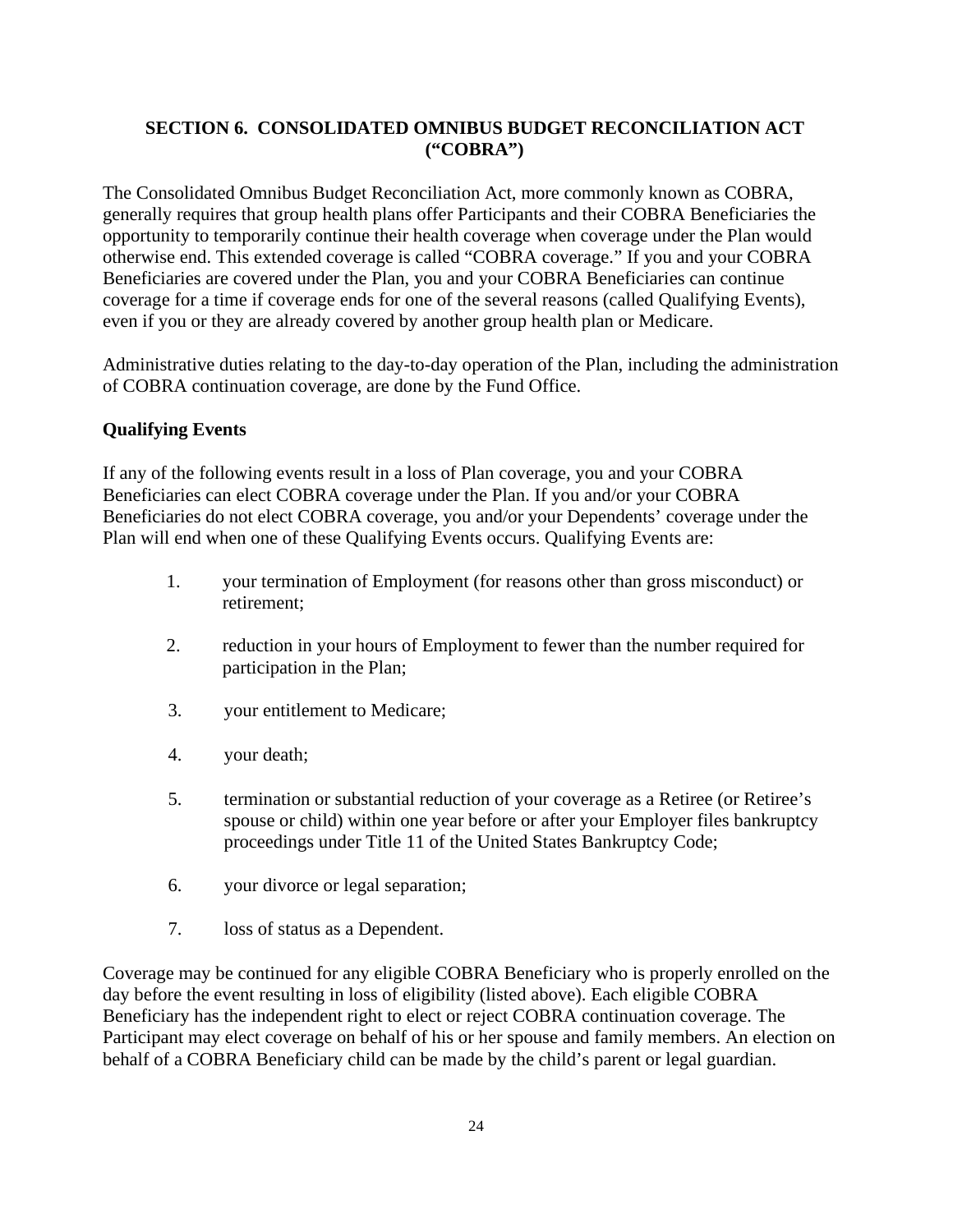If one of the Qualifying Events listed above occurs and you and/or your COBRA Beneficiary(s) do not elect COBRA coverage, you and/or your COBRA Beneficiary's health coverage under the Plan will end.

#### **Reporting Requirements**

The Fund will offer COBRA coverage to qualified beneficiaries only after the Fund has been timely notified of the occurrence of a Qualifying Event.

#### Employer Notices and Procedures

An Employer must notify the Fund, in writing, within 30 days of the Participant's death, termination of the Participant's employment, reduction in working hours, the Participant's entitlement to Medicare, or the Employer's initiation of bankruptcy proceedings.

#### Participant and COBRA Beneficiary Notices and Procedures

The Participant or eligible COBRA Beneficiary must inform the Fund Office, in writing, within 60 days of the following Qualifying Events in order to maintain the right to COBRA Coverage: divorce or legal separation of a Participant, or a child's loss of Dependent status as defined by the Fund. Both the Participant and the affected COBRA Beneficiary are jointly responsible for this notice. If you or your COBRA Beneficiary fail to give written notice to the Fund Office within the required 60 days, the affected person will lose the right to COBRA Coverage.

All notifications under COBRA must comply with these provisions. Notice should be mailed or hand delivered to the USW HRA Fund, 1101 Kermit Drive, Suite 800, Nashville, TN 37217.

The written notice of a Qualifying Event must include the following information: name and address of affected Participant and/or beneficiary, Participant's Social Security number, date of occurrence of the Qualifying Event, and the nature of the Qualifying Event. In addition, you must enclose evidence of the occurrence of the Qualifying Event (for example, a copy of a divorce decree, separation agreement, death certificate, Dependent's birth certificate). Once the Fund Office receives timely notification that a Qualifying Event has occurred, COBRA coverage will be offered to the Participant and COBRA Beneficiaries, as applicable.

#### Notice of Second Qualifying Event or Disability

Participants and beneficiaries covered under COBRA continuation coverage must provide notice of a second Qualifying Event or disability to the Fund Office within 60 days of the date of occurrence of the second Qualifying Event or the date of disability determination, and before the end of the 18-month COBRA continuation coverage period.

The written notice must conform to the requirements for providing notices in the subsection titled "Participant and COBRA Beneficiary Notices." The notice must include evidence of the second Qualifying Event or disability (for example, a copy of a divorce decree, separation agreement, death certificate, Medicare eligible / enrollment, COBRA Beneficiary's birth certificate, SSA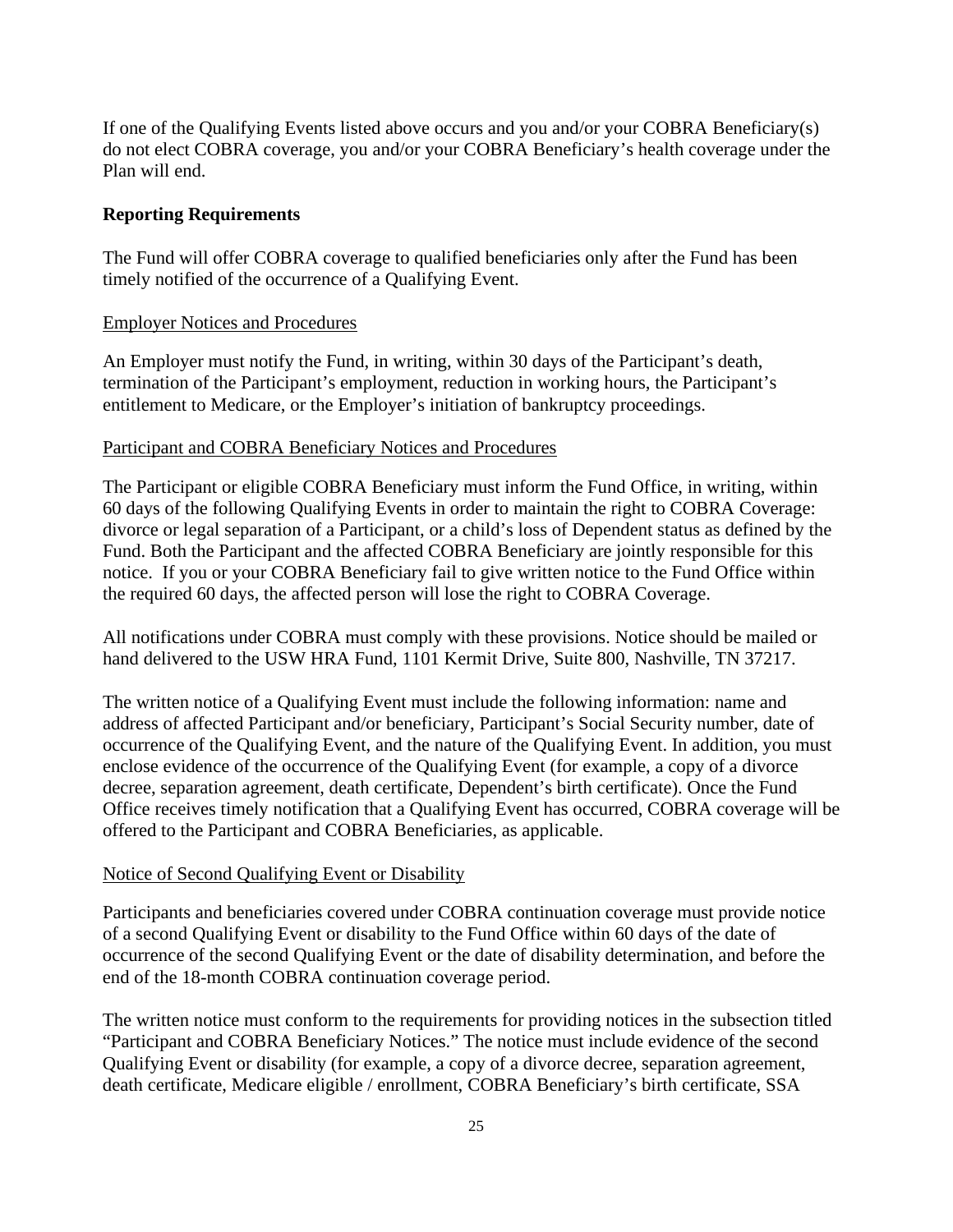disability determination).

Failure to provide the Fund Office notice of a disability or second qualifying event within 60 days will result in the loss of the right to extend coverage.

## **Financial Responsibility for Failure to Give Notice**

If a Participant or COBRA Beneficiary does not give written notice within 60 days of the date of the Qualifying Event, or an Employer within 30 days of the Qualifying Event, and as a result, the Plan pays a claim for a person whose coverage terminated due to a Qualifying Event, then that person or the Employer, as applicable, must reimburse the Plan for any claims that should not have been paid. If the person fails to reimburse the Plan, then all amounts due may be deducted from other benefits payable on behalf of that individual or on behalf of the Participant, if the person was his or her COBRA Beneficiary.

In addition, you or your eligible COBRA Beneficiary must notify the Fund Office immediately if you become covered by any other plan of group health benefits whether through your employment or your spouse's employment or otherwise. You must repay the Fund for any claims paid in error as a result of your failure to notify the Fund Office of any other health coverage.

## **Notice and Election Form**

Within 30 days of receiving notice of any of these events, the Fund Office will notify the Participant or eligible COBRA Beneficiary of the right to continue coverage. The Participant or eligible COBRA Beneficiary must elect COBRA continuation coverage within 60 days of the date that coverage would otherwise end, or if later, within 60 days from the date that Fund Office first sent notice of the right to elect COBRA continuation coverage to the Participant or eligible COBRA Beneficiary. This election must be made in writing and returned to the Fund Office within the 60-day election period. Failure to notify the Fund Office on time will result in forfeiture of COBRA rights.

## **Details of Continuation Coverage**

Coverage provided under the Plan to Participants and COBRA Beneficiaries electing COBRA is the same as the coverage provided to similarly situated Participants or COBRA Beneficiaries who have not elected COBRA, regardless of account balances. If the coverage provided under the Plan is modified after a COBRA election is made, coverage for Participants and COBRA Beneficiaries who elected COBRA also will be modified.

If you have a child born, or if a child is placed for adoption with you, during a period of COBRA coverage, you may elect COBRA continuation coverage for that child for the remainder of your COBRA coverage period provided that you enroll the child in accordance with the Fund's rules. Coverage for the newborn or adopted child will continue for the same time as coverage for COBRA Beneficiary children who were properly enrolled in the Fund on the day before the Qualifying Event. Newborn or adopted children added to your COBRA coverage also become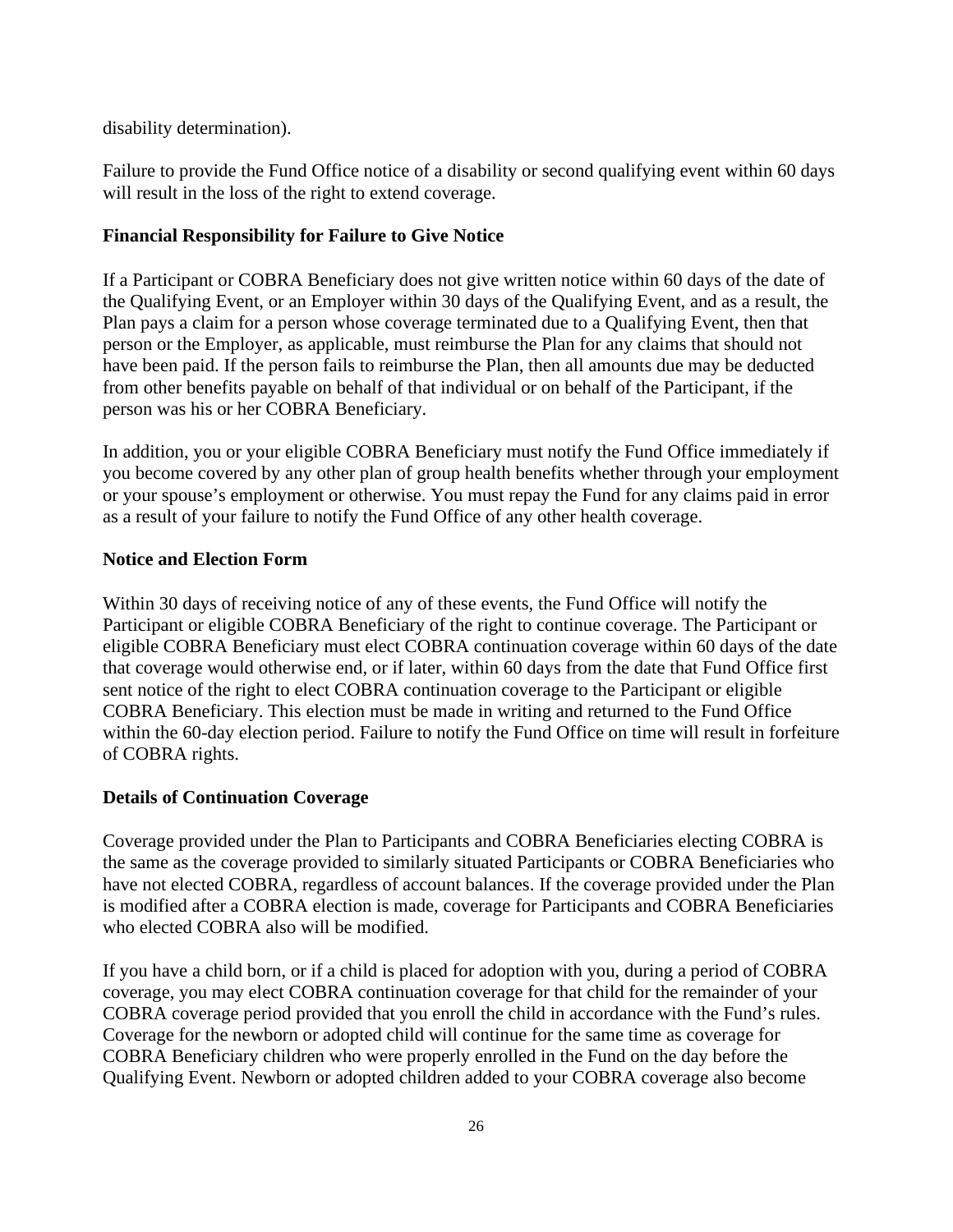## COBRA Beneficiaries.

## **Participant Election of COBRA and Spend Down Option**

Upon the occurrence of a Qualifying Event, a Participant may spend down the amount in the account until it reaches zero and also may elect COBRA which will allow the Participant to make monthly contributions to the account in the form of a COBRA premium.

## **COBRA Beneficiary Election of COBRA in the Event of the Participant's Death or Retirement and Spend Down Option**

In the event that a COBRA Beneficiary loses coverage under the Plan as a result of the Participant's death or retirement, the COBRA Beneficiary may spend down the amount in the Participant's account and may elect COBRA, which will allow the COBRA Beneficiary to make monthly contributions to the account in the form of a COBRA premium.

## **COBRA Beneficiary Election of COBRA in the Event of a Qualifying Event Other than the Participant's Death or Retirement**

In the event that a COBRA Beneficiary loses coverage under the Plan due to a Qualifying Event other than the Participant's death or retirement, the COBRA Beneficiary is not entitled to spend down the account, but may elect to continue coverage under COBRA. Upon the election of COBRA, the COBRA Beneficiary is allowed the following options:

- 1. the COBRA Beneficiary may immediately fund a separate account using post-tax dollars in an amount equal to the value of the Participant's account on the date of the COBRA Qualifying Event. Under this option, the COBRA Beneficiary also is required to make monthly COBRA premium payments; or
- 2. the COBRA Beneficiary may elect not to fund a separate account in the amount equal to the value of the Participant's account on the date of the COBRA Qualifying Event, but instead can choose to make only monthly COBRA premium payments.

## **Payment Provisions**

Under COBRA, timely monthly payments must be made. The payment due date is the first day of the month in which COBRA coverage begins. For example, payments for the month of November must be paid on or before November 1st. The payment due for the initial period of COBRA coverage must include payment for the period of time dating back to the date that coverage terminated. If the full payment is not paid by each due date (or within the 30-day grace period for payments other than your initial payment) coverage under COBRA will cease.

There is an initial grace period of 45 days to pay the first amounts due starting with the date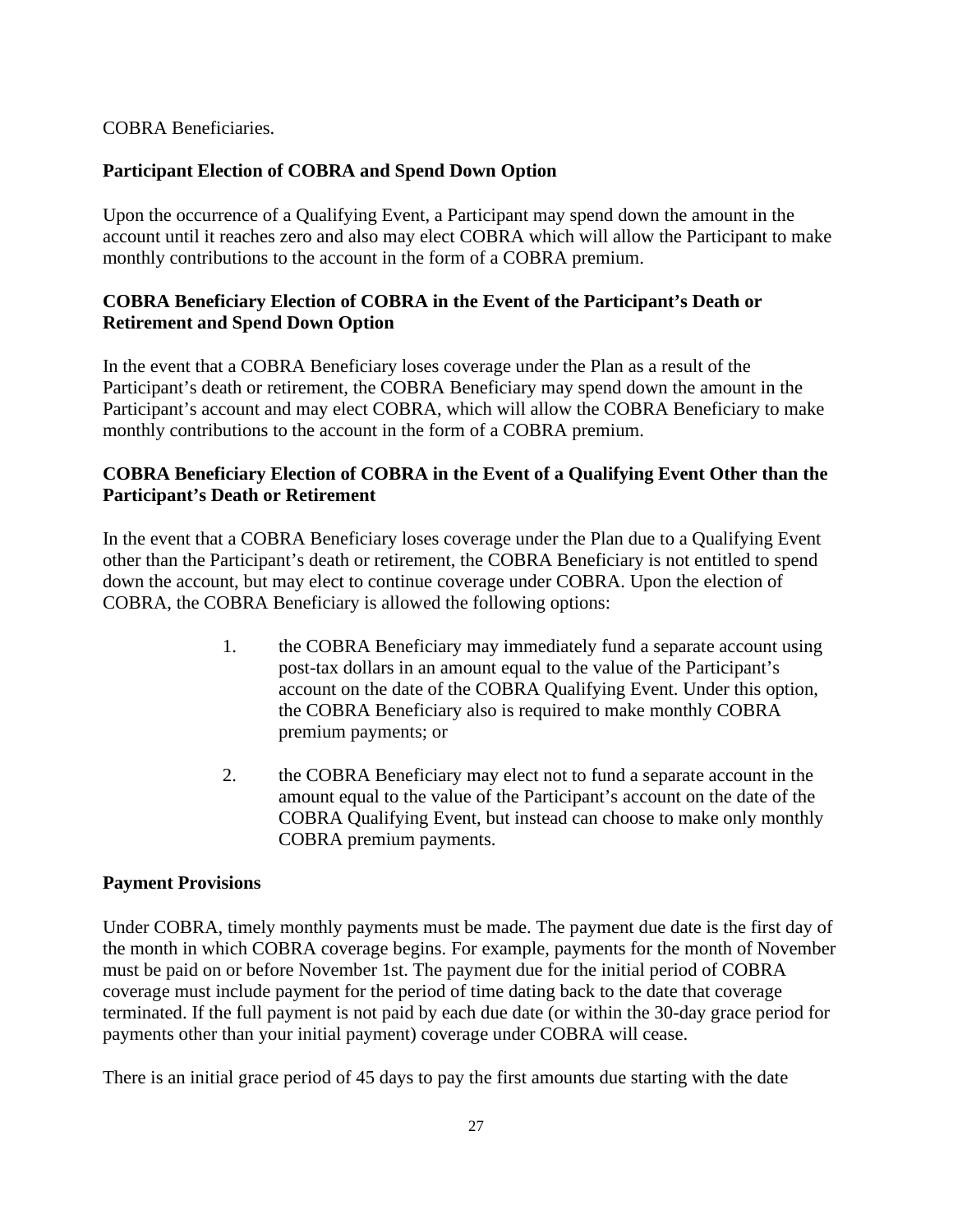COBRA coverage was elected. There is then a grace period of 30 days to pay any subsequent amounts due. If payment of the amounts due is not received by the end of the applicable grace period, the COBRA coverage will terminate.

Once a timely election of COBRA coverage has been made, it is the responsibility of the Participant or COBRA Beneficiary seeking COBRA coverage to make timely payment of all payments. The Fund will NOT send notice that a payment is due or that it is late, or that COBRA coverage is about to be or has been terminated due to the untimely payment of a required payment.

## **COBRA Premiums**

The cost of COBRA coverage for all Participants and COBRA Beneficiaries is based on 102% of the monthly contributions made to the Plan on behalf of the Participant as calculated in accordance with the formulas described below. If any individual or family coverage is extended beyond 18 months because of entitlement to Social Security disability income benefits (described below), the cost of COBRA coverage is based on 150% of the contributions made to the Plan on behalf of the Participant as calculated in accordance with the formulas described below and due during the 11-month extension of COBRA coverage.

COBRA premiums for Participants and COBRA Beneficiaries will be determined by evaluating the average contributions received by the Plan on behalf of the Participant for the 12 months immediately preceding the Qualifying Event. Administrative fees will also be included in the determination of COBRA premiums.

#### **Maximum Periods of COBRA Coverage for Each Qualifying Event**

| COBRA coverage continues subject to a maximum time period as set forth in the chart below: |  |  |  |  |  |
|--------------------------------------------------------------------------------------------|--|--|--|--|--|
|                                                                                            |  |  |  |  |  |

|                                               |                | <b>Dependents</b>   |                     |
|-----------------------------------------------|----------------|---------------------|---------------------|
|                                               | Participant    | <b>Spouse</b>       | Child(ren)          |
| Participant terminated (for other than gross  | 18 months      | 18 months           | 18 months           |
| misconduct) or retirees                       |                |                     |                     |
| Participant's reduction in hours of           | 18 months      | 18 months           | 18 months           |
| Employment                                    |                |                     |                     |
| Participant dies                              | N/A            | 36 months           | 36 months           |
| Participant becomes divorced or legally       | N/A            | 36 months           | 36 months           |
| separated                                     |                |                     |                     |
| Participant becomes entitled to Medicare      | N/A            | 36 months           | 36 months           |
| Dependent child ceases to have Dependent      | N/A            | N/A                 | 36 months           |
| status                                        |                |                     |                     |
| Termination or substantial reduction of your  | Lifetime COBRA | For the life of the | For the life of the |
| coverage as a Retiree (or Retiree's spouse or | coverage       | Retiree plus 36     | Retiree plus 36     |
| child) within one year before or after your   |                | months following    | months following    |
| Employer files bankruptcy proceedings under   |                | the death of the    | the death of the    |
| Title 11 of the United States Bankruptcy Code |                | Retiree             | Retiree             |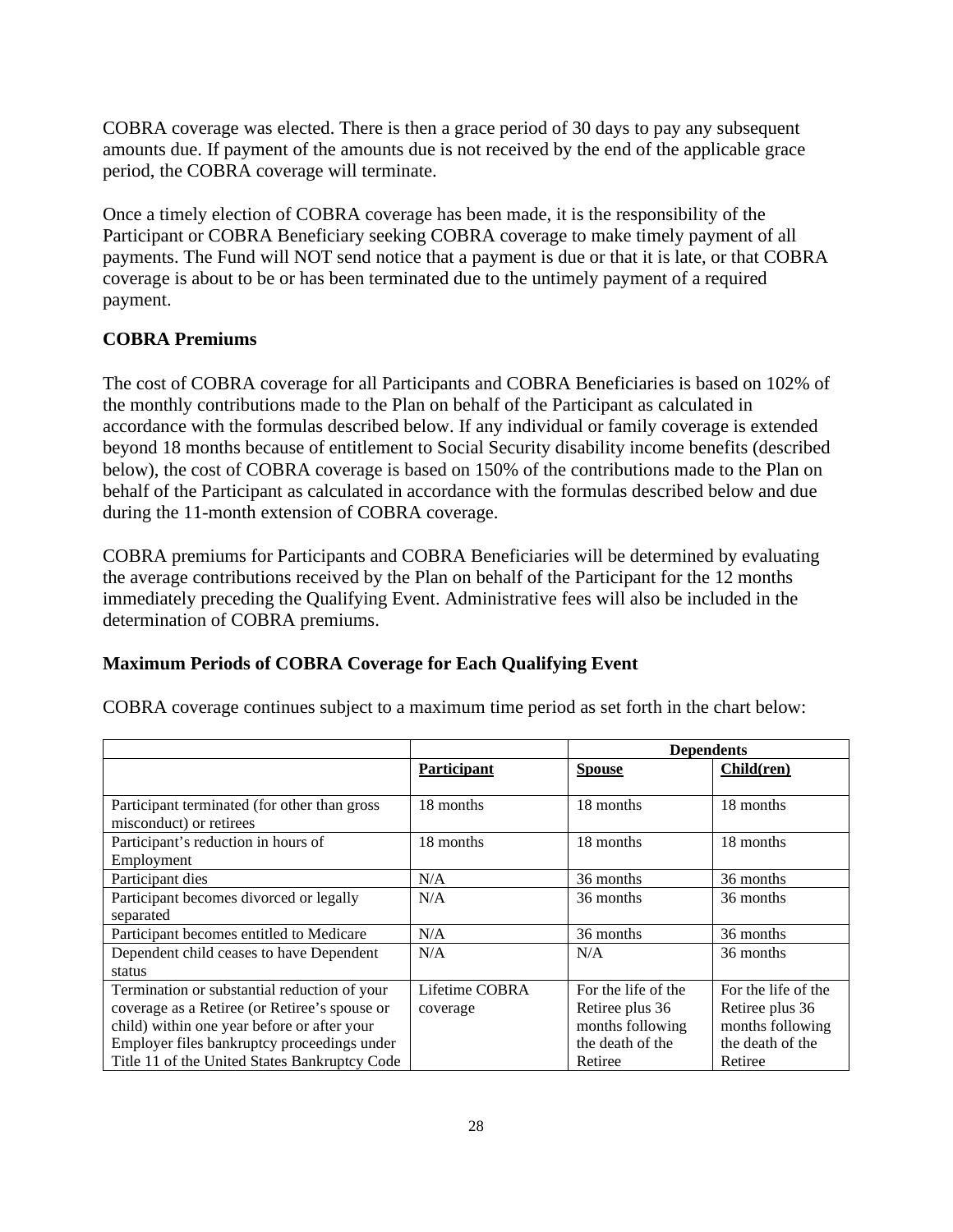If a Participant becomes entitled to Medicare, and within 18 months of becoming entitled to Medicare, he/she becomes entitled to COBRA due to termination of employment (other than for gross misconduct) or reduction in work hours, coverage for the Participant's Dependent may be continued for up to 36 months from the date the Participant became entitled to Medicare.

If you become eligible for COBRA continuation coverage, the 18-month coverage period may be extended for your spouse or beneficiaries for an additional 18 months if a second qualifying event occurs within the 18-month period of COBRA continuation coverage. However, in no event will COBRA continuation coverage extend beyond 36 months. Such second qualifying events include the death of the Participant, divorce or separation from the Participant, the Participant's becoming entitled to Medicare benefits (under Part A, Part B, or both), or a COBRA Beneficiary child's ceasing to be eligible for coverage as a Dependent under the Fund. However, these events are second qualifying events only if they would have caused the qualified beneficiary to lose coverage under the Fund if the first qualifying event had not occurred. You must notify the Fund Office in writing and in accordance with the notification procedures described below in order to extend the period of continuing coverage.

#### **Entitlement to Social Security Disability Income Benefits**

If you become eligible for COBRA continuation coverage, the 18-month COBRA continuation coverage period may be extended an additional 11 months if you or your COBRA Beneficiary are determined to be disabled by the Social Security Administration ("SSA") as of or during the first 60 days of COBRA continuation coverage. The extended COBRA continuation coverage period applies to you and your COBRA Beneficiaries, regardless of which of you is disabled. You must notify the Fund Office in writing and in accordance with the notification procedures described in this Section in order to extend the period of continuing coverage. If, during the initial 18-month period, the Social Security Administration determines that the person is no longer disabled, the 11 month extension does not apply. If the Social Security Administration determines that the person is no longer disabled after the initial 18-month period, the period of continuation coverage ends with the first month that begins more than 30 days after the date of the Social Security Administration's determination, provided the period of continuation coverage does not extend 29 months.

## **Termination of COBRA Coverage**

If you and/or your COBRA Beneficiaries elect COBRA coverage, the COBRA coverage will end upon the occurrence of the earliest of the following events:

- 1. the date the Plan terminates or the Plan no longer provides coverage to similarly situated Participants or COBRA Beneficiaries;
- 2. the date a COBRA payment is due and unpaid after the applicable grace period;
- 3. the date you and/or your COBRA Beneficiary first become covered under another group health plan as long as it is after the Qualifying Event. Contact the Fund Office for additional information when you and/or your COBRA Beneficiaries become covered under another group plan;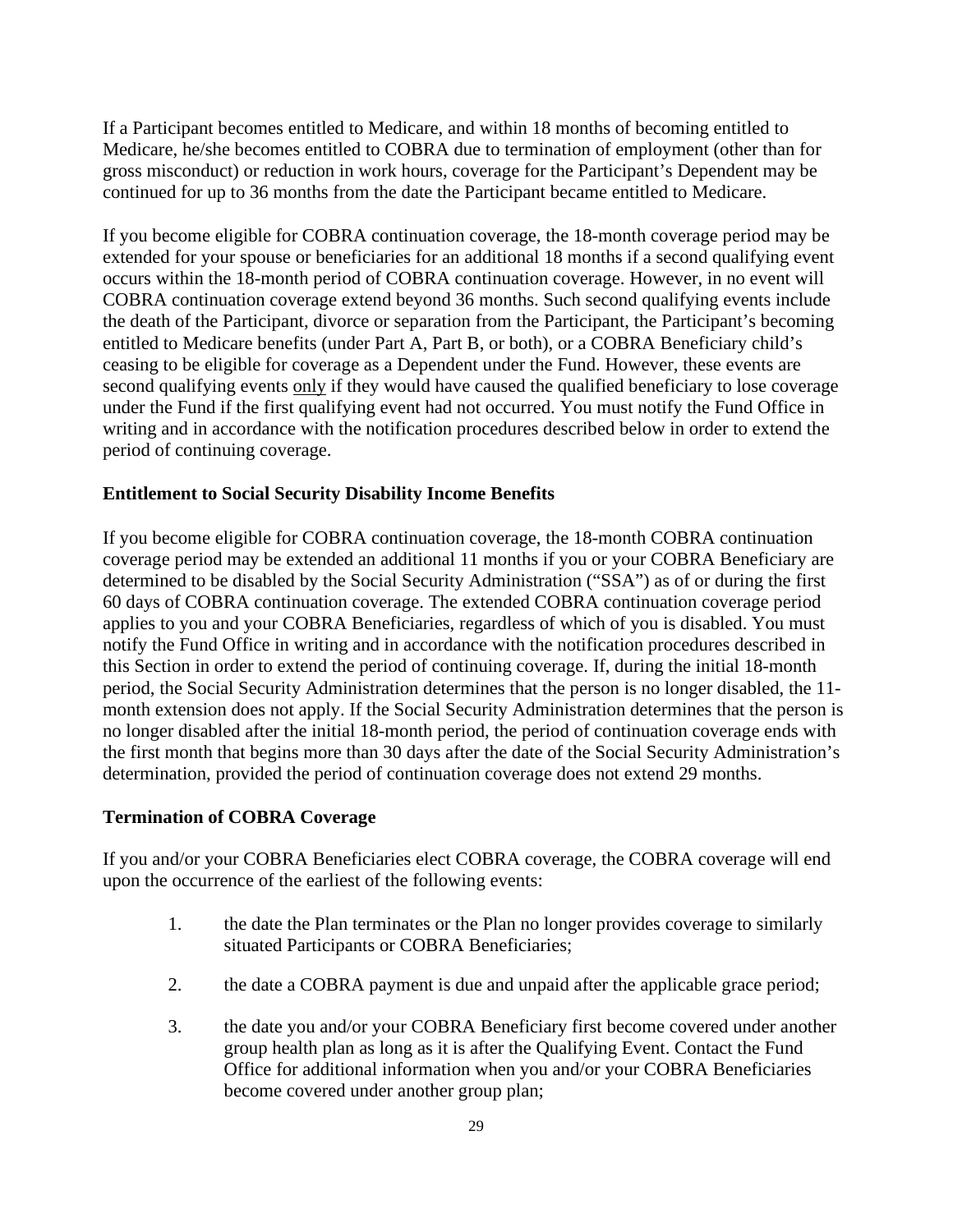- 4. the date you or your COBRA Beneficiaries first become eligible for Medicare, as long as it is after the Qualifying Event;
- 5. the date the applicable period of COBRA coverage ends;
- 6. the first month that begins more than 30 days after the date of the Social Security Administration's determination that you or your COBRA Beneficiaries are no longer disabled in situations where coverage was being extended for 11 months, so long as the period of continuation coverage does not exceed 29 months;
- 7. if your Employer ceases to maintain any group health plan for its Employees through the Fund, the date your Employer makes health coverage available to a class of Employees formerly covered under the Plan.

## **Notice of Change of Participant's and COBRA Beneficiary's Address**

It is crucial that Participants and beneficiaries keep the Fund informed of their current addresses. If you or a covered family member experiences a change of address, immediately inform the Fund Office.

## **Other Rights**

This section describes your rights under COBRA. It is not intended to describe all of the rights available under ERISA, the Health Insurance Portability and Accountability Act (HIPAA), and other laws.

## **Contact for Additional Information**

If you have questions or wish to request additional information about COBRA coverage or the Plan, please contact:

> **USW HRA Fund 1101 Kermit Drive, Suite 800 Nashville, TN 37217**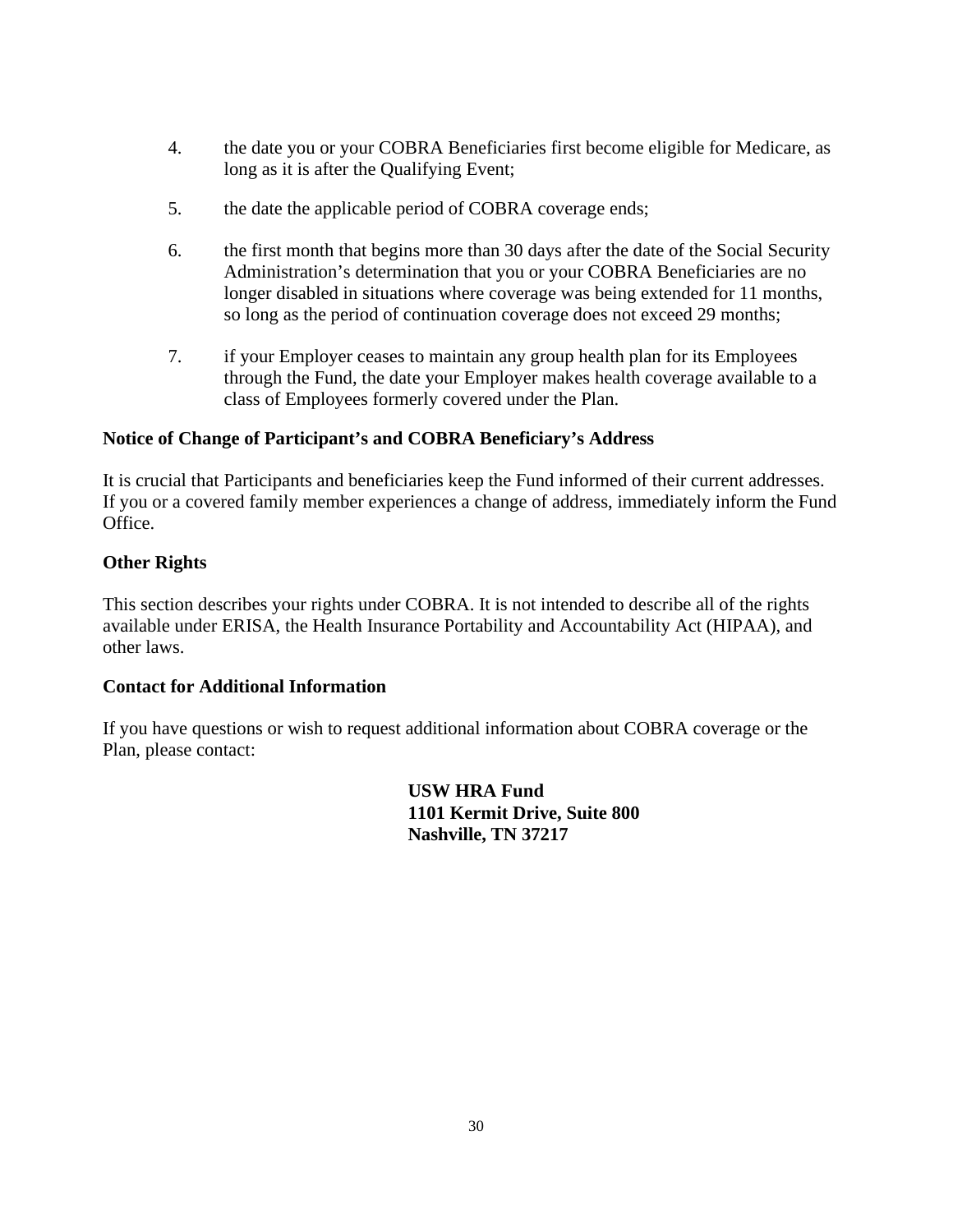## **SECTION 7. FAMILY AND MEDICAL LEAVE ACT ("FMLA")**

The Family and Medical Leave Act of 1993 ("FMLA") requires certain employers to provide employees with unpaid leave for certain kinds of family or medical situations. You should contact your Employer for details about FMLA.

To comply with the FMLA, your Employer is required to maintain your existing coverage under the Plan during your period of leave under the FMLA just as if you were in Employment. Your coverage under the Plan will end once the Plan is notified or otherwise determines that you have terminated Employment, exhausted your 12-week or 26-week FMLA leave entitlement, or you inform the Plan of your intent not to return from FMLA leave.

Once the Plan is notified or otherwise determines that you are not returning to Employment following a period of FMLA leave, you may elect continued coverage under the COBRA coverage rules. The date of the Qualifying Event entitling you to COBRA coverage is the last day of your FMLA leave.

If you fail to return to Employment following your FMLA leave, or if you choose not to elect COBRA coverage, your account will be forfeited.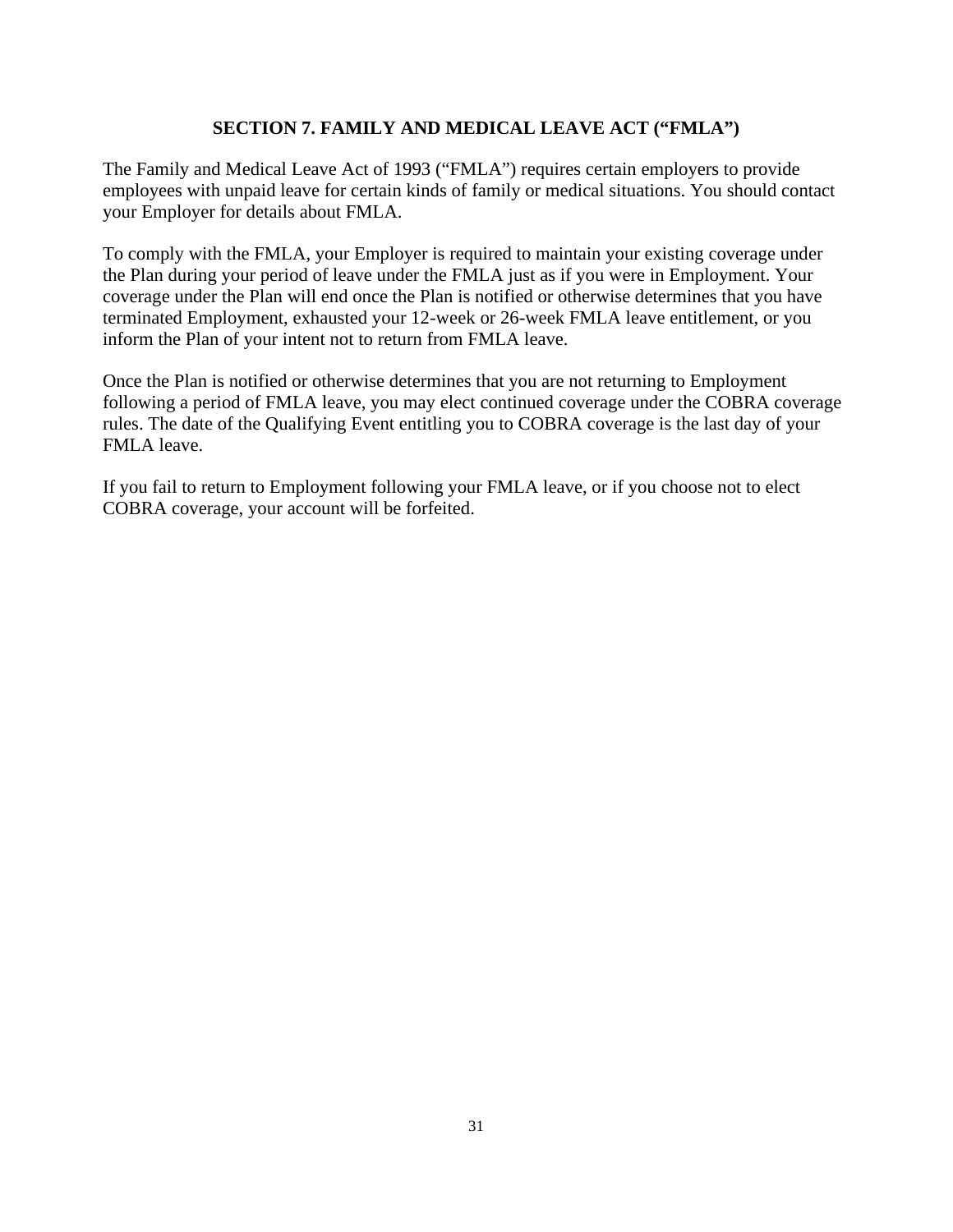## **SECTION 8. THE UNIFORMED SERVICES EMPLOYMENT AND REEMPLOYMENT RIGHTS ACT OF 1994 ("USERRA")**

The Uniformed Services Employment and Reemployment Rights Act of 1994 ("USERRA") and the regulations thereunder require that the Plan provide to Participants and their Dependents the right to elect continuous health coverage for up to 24 months, beginning on the date in which the Participant's absence from Employment begins due to military service, including Reserve and National Guard Duty under federal authority, as described below.

## **Coverage Under USERRA**

If you are absent from Employment by reason of military service, you can elect to continue coverage for yourself and your Dependents under the provisions of USERRA. This coverage will include the same benefits offered under COBRA coverage. Your coverage also will include any other benefits that you would be entitled to if you were on leave of absence. The right to elect USERRA coverage does not apply to Dependents who enter military service. Further, USERRA rights do not apply to service in a state national guard under authority of state law.

The period of coverage begins on the date on which your absence begins and ends on the earlier of:

- 1. The end of the 24-month period beginning on the date on which the absence begins; or
- 2. The day after the date on which you are required to, but fail to apply under USERRA for or return to a position of Employment covered under the Plan. (For example, for periods of service over 180 days, generally you must reapply for employment within 90 days of discharge.)

In addition to the right to continued coverage under USERRA, you or your Dependents also may have rights to elect continuation coverage under COBRA. Please refer to the COBRA Section of this SPD (Section 6) for more information.

If you meet the Plan's eligibility requirements at the time you entered the uniformed services, you will not be subject to any additional exclusions or a waiting period for coverage under the Plan upon return from uniformed service, as required under USERRA.

## **Notice and Election of USERRA Coverage**

You must notify your Employer and the Fund Office that you will be absent from Employment due to military service, unless giving notice is precluded by military necessity or unless, under all the relevant circumstances, notice is impossible or unreasonable. If you wish to elect USERRA coverage, you also must notify the Fund Office within 60 days of the last day of Employment unless you are excused from giving advance notice of service under the provisions of USERRA. While an employee may notify an employer of service orally, the Fund requires that you elect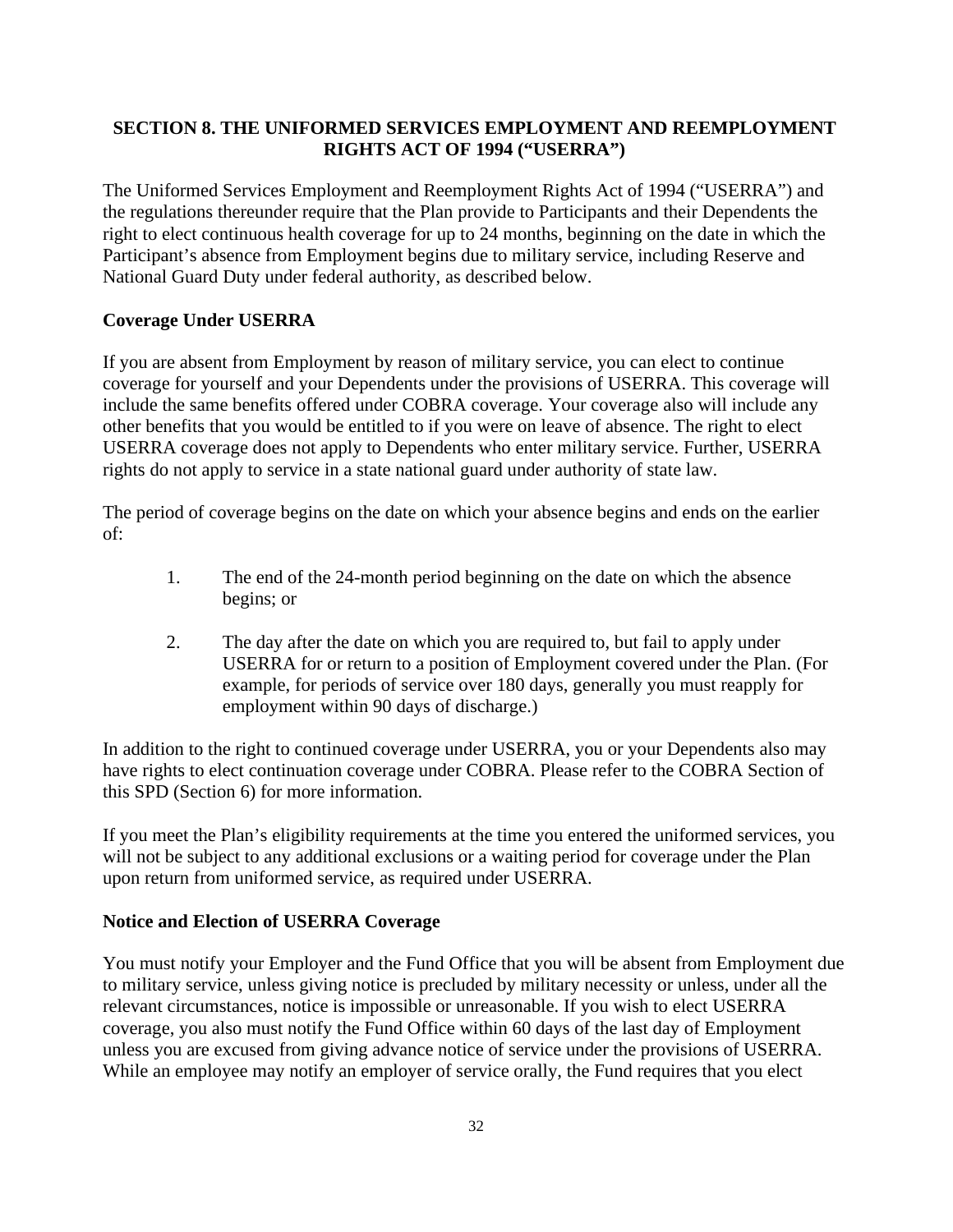USERRA coverage in writing. The Fund will provide you with the necessary forms.

## **Paying for USERRA Coverage**

You may be required to pay all or a portion of the cost of these benefits. If the period of military service is less than 31 days, there is no charge for this coverage. If the military service extends more than 31 days, the participant must pay 102% of the cost of the coverage unless the Employer pays for the coverage under its leave policy. The cost will be determined in the same manner as the costs for COBRA continuation coverage. Participants should contact the Fund Office for the current cost.

USERRA coverage requires timely monthly payments. The payment due date is the first day of the month in which USERRA coverage begins. For example, payments for the month of November must be paid on or before November 1st. The payment due for the initial period of USERRA coverage must include payment for the period of time dating back to the date that coverage would have terminated if the Participant had not elected USERRA coverage. There is an initial grace period of 45 days to pay the first premium due, starting with the date USERRA coverage was elected. After that, there is a grace period of 30 days to pay any subsequent amounts due. If the Participant timely elects and pays for USERRA coverage, coverage will be provided retroactive to the date of the Participant's departure for military service. If payment is not received by the end of the applicable grace period, USERRA coverage will terminate as of the end of the last period for which payment was received. If the Participant fails to pay the full payment by each due date (or within the 30-day grace period), the Participant will lose all USERRA coverage and such continuation coverage cannot be reinstated.

Once a timely election of USERRA coverage has been made, it is the responsibility of the Participant to make timely payment of all required payments. The Fund will not send notice that a payment is due or that it is late, or that USERRA coverage is about to be terminated due to the untimely payment of a required payment.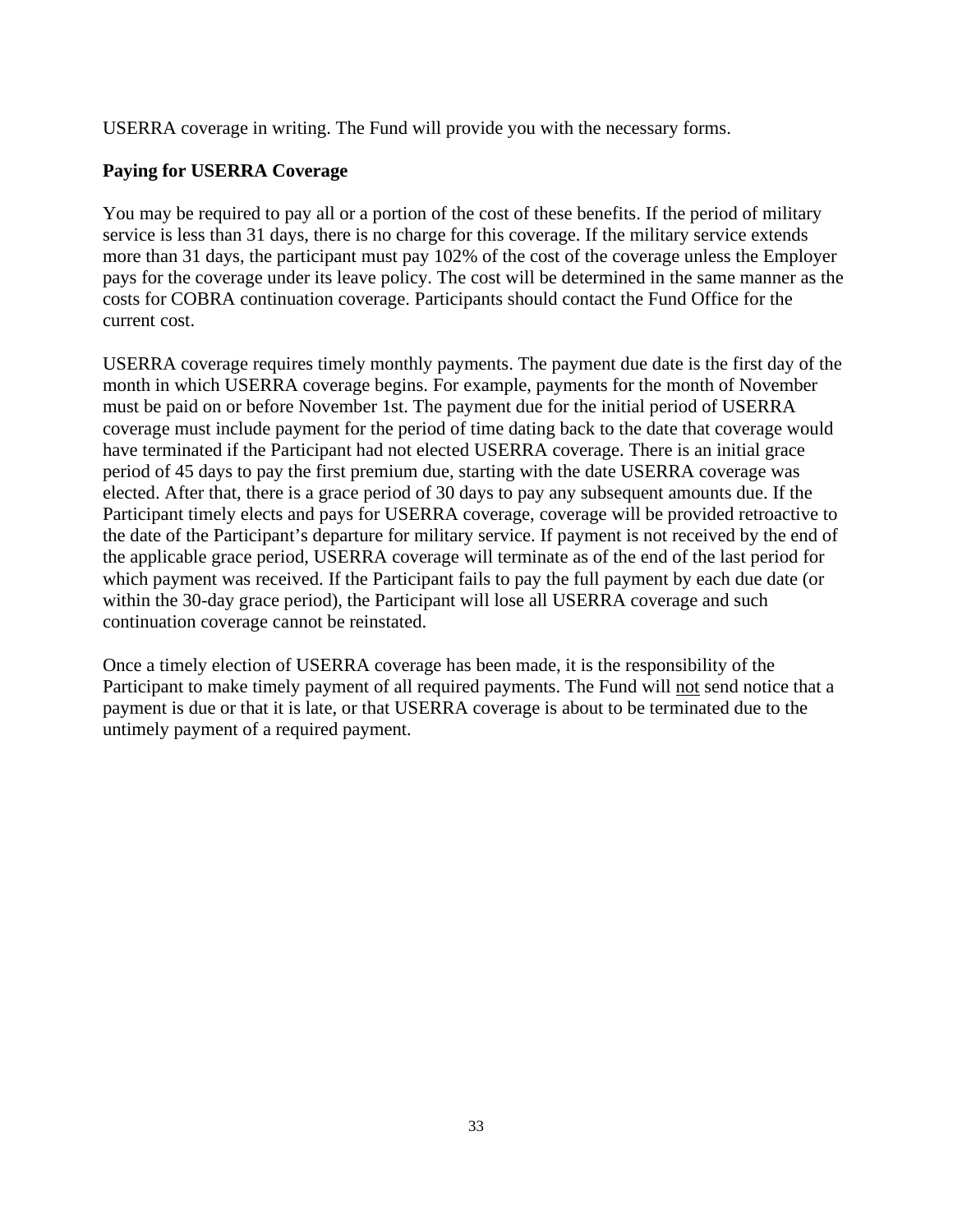## **SECTION 9. COORDINATION OF BENEFITS WITH MEDICARE AND OTHER PROGRAMS**

## **Active Employees Age 65 and Over and Their Dependents**

Generally, the Fund will be primary for any Active Employee over the age of 65 and spouses over age 65 of Active Employees of any age. An Active Employee or Dependent may decline coverage under the Plan and elect Medicare as primary. In that instance, the Fund will not pay benefits secondary to Medicare for Medicare covered services. Absent an election, the Fund will continue to be primary. In the event Medicare seeks reimbursement from the Fund for amounts for which the Fund should have paid primary, but did not, such amounts will be deducted from the Participant's account. In the event such an account no longer exists, the individuals to whom the claims apply shall be responsible for reimbursement to Medicare, not the Fund.

#### **Disabled Employees or Disabled Dependents Under 65**

If the Plan is a Large Group Health Plan as defined under applicable federal law, the Plan will be Primary, to the extent required by law, for Active Employees and their Dependents who are under age 65 and who are entitled to Medicare benefits due to disability (other than End Stage Renal Disease).

#### **End Stage Renal Disease**

The Plan will be primary for Employees or their Dependents who are under age 65 and who are entitled to Medicare benefits due to End Stage Renal Disease for the first 30 months of such entitlement, to the extent required by law.

## **Medicaid**

If you are covered by both this Plan and Medicaid, this Plan is primary and Medicaid pays secondary.

## **Other Coverage Provided by State or Federal Law**

If you are covered by both this Plan and any other coverage provided by any other state or federal law, the coverage provided by any other state or federal law pays first and this Plan pays second.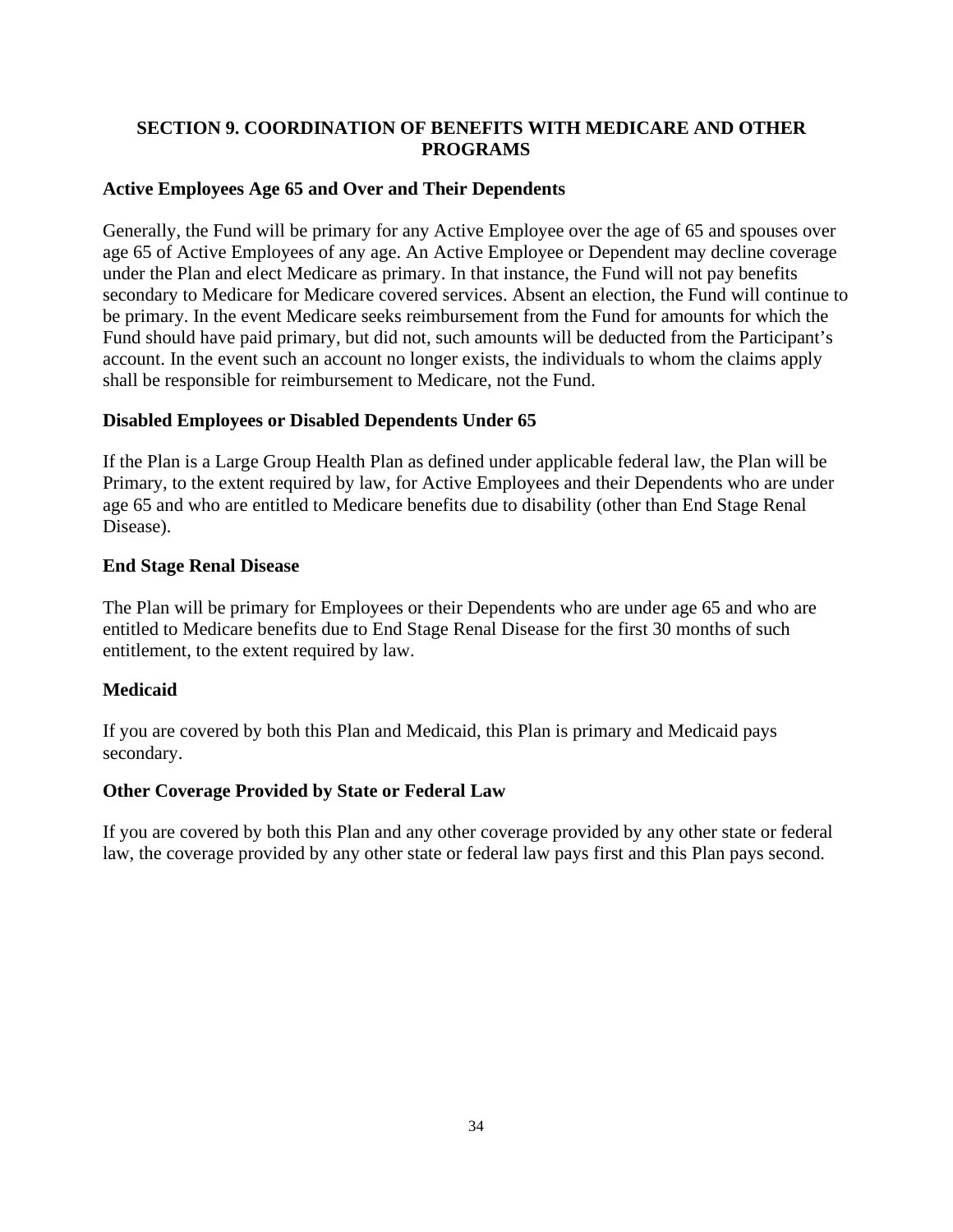#### **SECTION 10. BENEFIT CLAIMS AND APPEALS PROCEDURES**

Claims for reimbursement from the Plan should be filed with the Fund Office. All claims must be accompanied by appropriate substantiation of the expense incurred as described in Section 1.

#### **Claim Procedure**

The claimant may name a representative to act on his or her behalf during the claims procedure. To do so, the claimant must notify the Fund Office in writing of the representative's name, address, and telephone number and authorize the Fund Office to release information to the representative. The Plan will not impose any charges or costs to review a claim or appeal; however, regardless of the outcome of an appeal, neither the Trustees nor the Plan shall be responsible for paying any expenses that might be incurred during the course of an appeal.

The Fund Office, in making decisions on claims and appeals, will apply the terms of the Plan document and any applicable guidelines, rules, and schedules, and will periodically verify that benefit determinations are made in accordance with such documents, and where appropriate, are applied consistently with respect to similarly situated claimants. The Fund Office may request that the claimant voluntarily extend the period of time in which to make a decision on claims or appeals.

If the Fund Office denies the claim, in whole or in part, it will send the claimant a notice of the claim denial within a reasonable period of time, but not later than 30 days after the claim is received by the Fund Office. The Fund Office may extend the period for a decision for up to 15 additional days due to matters beyond its control, provided that it gives the claimant written notice of such extension before the end of the initial 30-day period. The notice of an extension will set forth the circumstances requiring an extension of time and the date by which the Fund Office expects to make a decision. If an extension is necessary due to the claimant's failure to submit the information required to decide the claim, the notice of extension will specifically describe the required information, and the claimant will be given at least 45 days from receipt of the notice to provide the requested information. If the information requested is not provided, the Fund Office will decide the claim based on the information it has available.

If the Fund Office denies a claim for reimbursement, in whole or in part, the Fund Office will send a written notice of the denial. The notice will provide (a) the specific reason or reasons for denial; (b) reference to specific Plan provisions on which the denial is based; (c) a description of any additional material or information necessary to perfect the claim and an explanation of why such material or information is necessary; (d) an explanation of the Plan's claims review procedures and the time limits applicable to such procedures; (e) a statement of the claimant's right to bring a civil action under Section 502(a) of ERISA following a denial of the appeal; (f) if an internal rule, guideline, protocol, or other similar criterion was relied upon in denying the claim, a statement that the specific rule, guideline, protocol, or other similar criterion was relied upon in denying the claim and that a copy of the rule, guideline, protocol, or other similar criterion will be provided free of charge upon request; and  $(g)$  if the denial is based on a determination of medical necessity or experimental treatment or similar exclusion or limit, a statement that an explanation of the scientific or clinical judgment related to your condition will be provided free of charge upon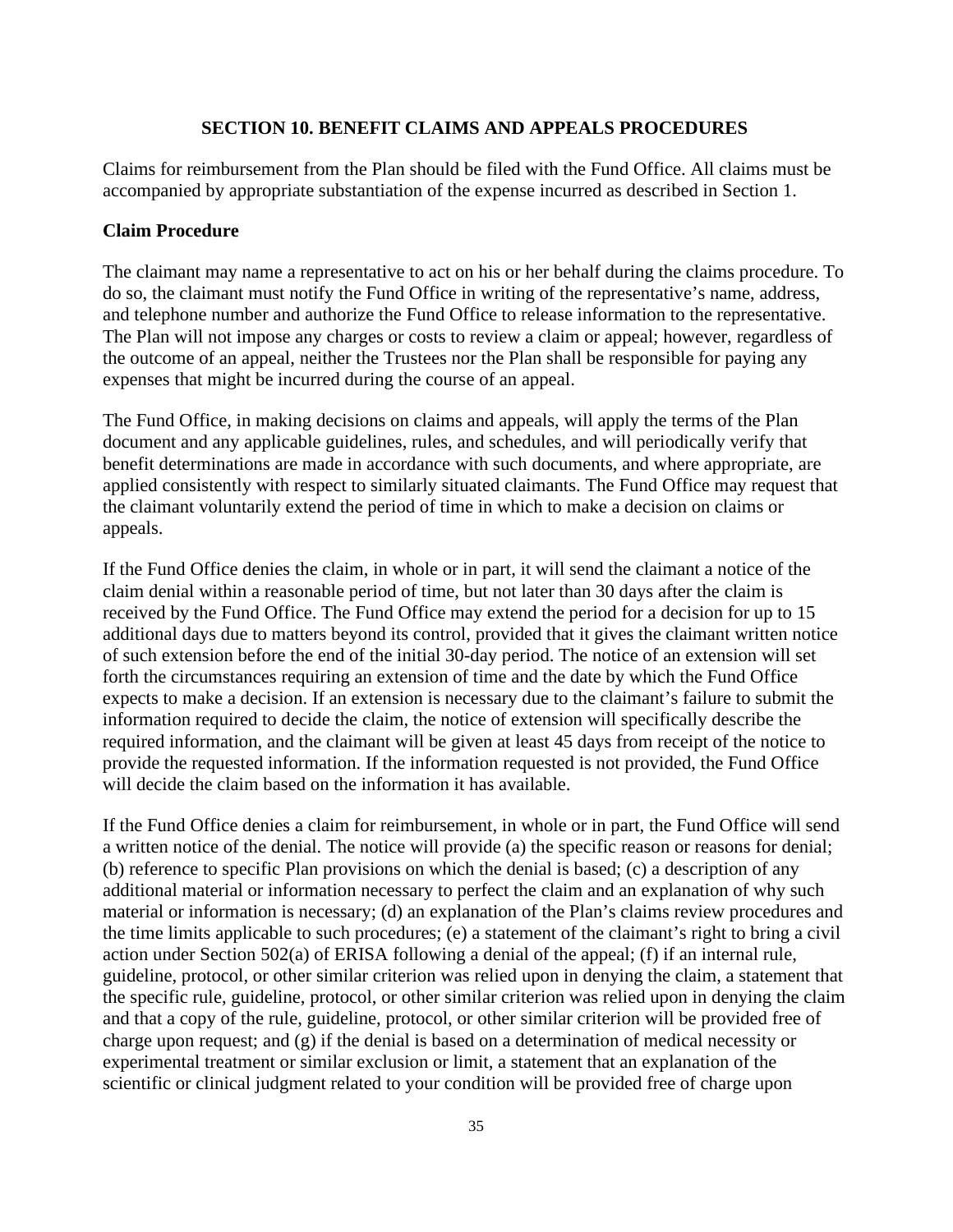request.

#### **Appeal Procedure**

The claimant shall have the right to appeal a denial of a benefit claim to the Trustees. The appeal must be in writing and must be sent to the Trustees at USW HRA Fund, 1101 Kermit Drive, Suite 800, Nashville, TN 37217.

If a claim for reimbursement has been wholly or partially denied, the claimant will have 180 days from receipt of the denial notice to file an appeal with the Trustees.

The claimant has the right to (a) submit written comments, documents, records, and other information relating to a claim for benefits; and (b) upon request, reasonable access to, and free copies of, all documents, records, and other information relevant to the claim for benefits. In making a decision on review, the Trustees will review and consider all comments, documents, records, and all other information submitted by the claimant or the claimant's duly authorized representative, without regard to whether such information was submitted or considered in the initial claim determination. In reviewing the claim, the Trustees will not automatically presume that the Plan's initial decision was correct, but will independently review the appeal. In addition, if the initial decision was based in whole or in part on a medical judgment (including a determination whether a particular treatment, drug, or other item is experimental, investigational, or not medically necessary or appropriate), the Trustees will consult with a healthcare professional in the appropriate medical field who was not the person consulted in the initial claim (nor a subordinate of such person) and will identify the medical or vocational experts who provided advice to the Plan on the initial claim.

The Trustees will provide the claimant with notice of a determination regarding the appeal within sixty (60) days of the receipt of the appeal.

If the Trustees have denied the appeal, the notice will provide (a) the specific reason or reasons for the denial; (b) references to specific Plan provisions on which the denial is based; (c) a statement that the claimant is entitled to receive, upon request and free of charge, reasonable access to, and copies of, all documents, records, and other information relevant to your claim for benefits; and (d) a statement of the claimant's right to bring an action under Section 502(a) of ERISA.

In addition, the notice will state that (a) if an internal rule, guideline, protocol, or other similar criterion was relied upon in denying the appeal, a copy of the rule, guideline, protocol, or other similar criterion will be provided free of charge upon request; and (b) if the denial of the appeal was based on a medical necessity or experimental treatment or similar exclusion or limit, an explanation will be provided free of charge upon request.

The Trustees retain the power and sole discretion to interpret, apply, construe, and amend the provisions of the Plan and make all factual determinations regarding the construction, interpretation, and application of the Plan. The decision of the Trustees is final and binding.

If the claim is denied, in whole or in part, the claimant is not required to appeal the decision. If a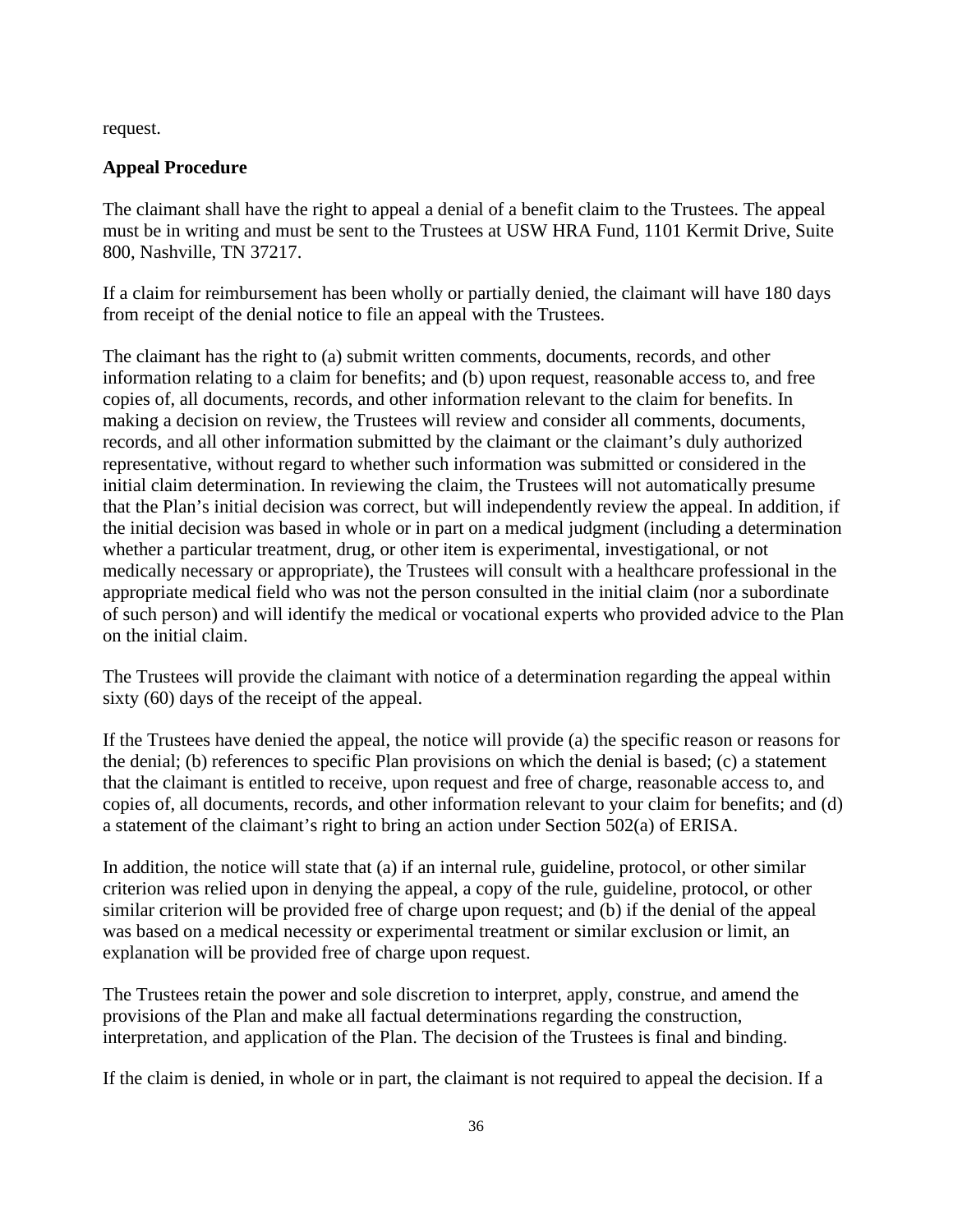claimant disputes a decision on a claim for benefits, the claimant has a right to file suit under Section 502(a) of ERISA on the claim for benefits, however, the claimant first must exhaust the Plan's administrative remedies by appealing the denial to the Trustees before the claimant has a right to file suit. Failure to exhaust the Plan's administrative remedies will result in the loss of the claimant's right to file suit. **If the claimant wishes to file suit for a denial of a benefit claim, the claimant must do so within two (2) years of the date the Trustees denied the appeal. For all other actions, a claimant must file suit within two (2) years of the date on which the violation of Plan terms is alleged to have occurred.** These rules apply to you, your spouse, Dependent, or beneficiary, and any provider who provided services to you or your spouse, Dependent, or beneficiary. This Section applies to all litigation against the Fund, including litigation in which the Fund is named as a third party defendant.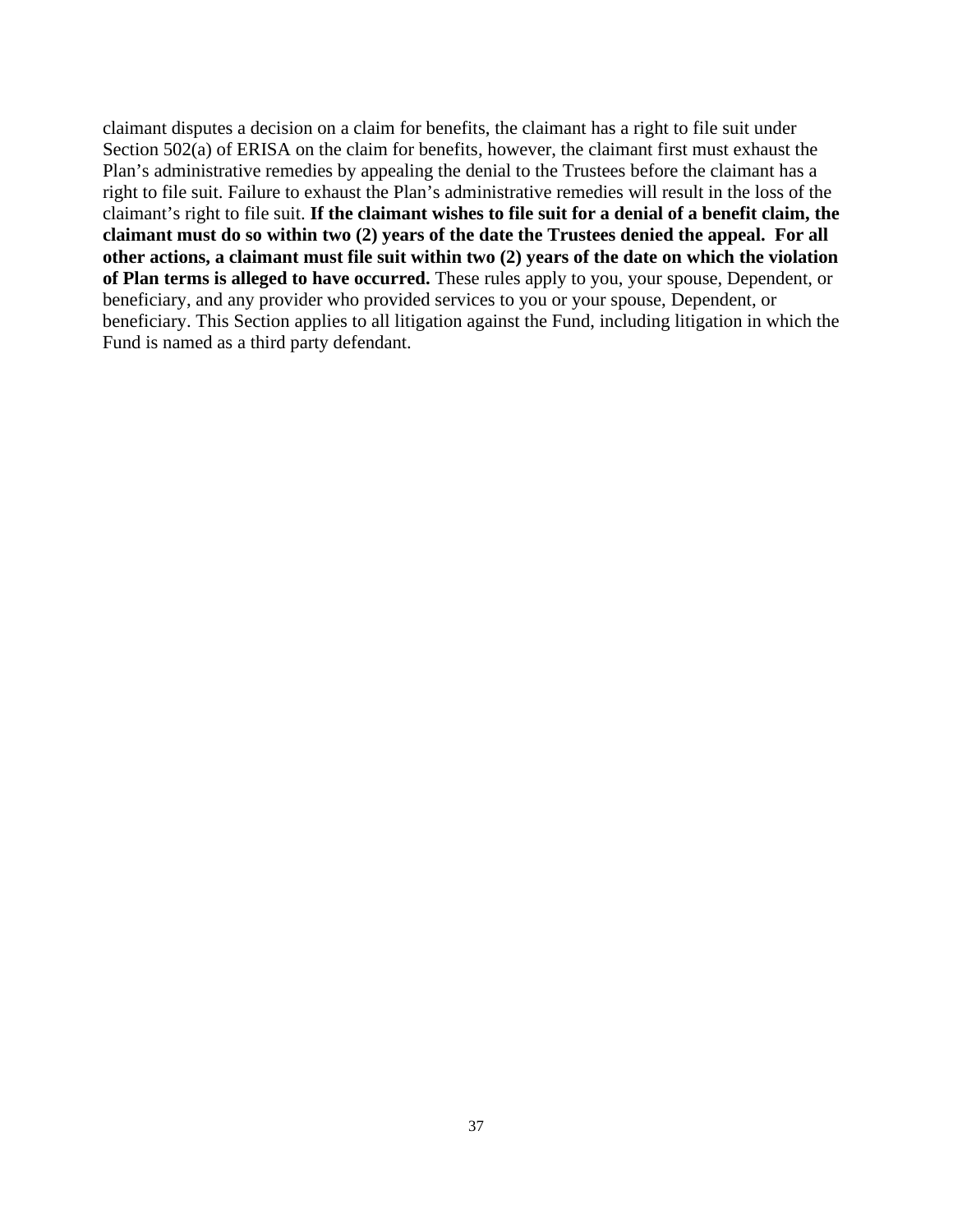## **SECTION 11. YOUR RIGHTS UNDER ERISA**

As a Participant in the Plan you are entitled to certain rights and protections under ERISA. The Trustees comply fully with this law and encourage you to first seek assistance from the Fund Office when you have questions or problems that involve the Plan.

ERISA provides that all plan participants shall be entitled to:

#### Receive Information about Your Plan and Benefits

Examine, without charge, at the Plan Administrator's office and at other specified locations, such as worksites and union halls, all documents governing the Plan, including insurance contracts, if any, and collective bargaining agreements, and a copy of the latest annual report (Form 5500 Series) filed by the Plan with the U.S. Department of Labor and available at the Public Disclosure Room of the Employee Benefits Security Administration.

Obtain, upon written request to the Plan Administrator, copies of documents governing the operation of the Plan, including insurance contracts, if any, and collective bargaining agreements, and copies of the latest annual report (Form 5500 Series) and updated Summary Plan Description. The Plan Administrator may make a reasonable charge for the copies.

Receive a summary of the Plan's annual financial report. The Plan Administrator is required by law to furnish each Participant with a copy of this Summary Annual Report.

#### Continue Group Health Plan Coverage

Continue health care coverage for yourself, spouse, or Dependents if there is a loss of coverage under the Plan as a result of a qualifying event. You or your Dependents may have to pay for such coverage. Review this Summary Plan Description and the documents governing the Plan on the rules governing your COBRA continuation coverage rights.

#### Prudent Actions by Plan Fiduciaries

In addition to creating rights for plan participants, ERISA imposes duties upon the people who are responsible for the operation of the employee benefit plan. The people who operate your Plan, called "fiduciaries" of the plan, have a duty to do so prudently and in the interest of you and other Plan Participants and Beneficiaries. No one, including your Employer, your Union, or any other person, may fire you or otherwise discriminate against you in any way to prevent you from obtaining a welfare benefit or exercising your rights under ERISA.

#### Enforce Your Rights

If your claim for a welfare benefit is denied or ignored, in whole or in part, you have a right to know why this was done, to obtain copies of documents relating to the decision without charge, and to appeal any denial, all within certain time schedules. Please read Section 10 for more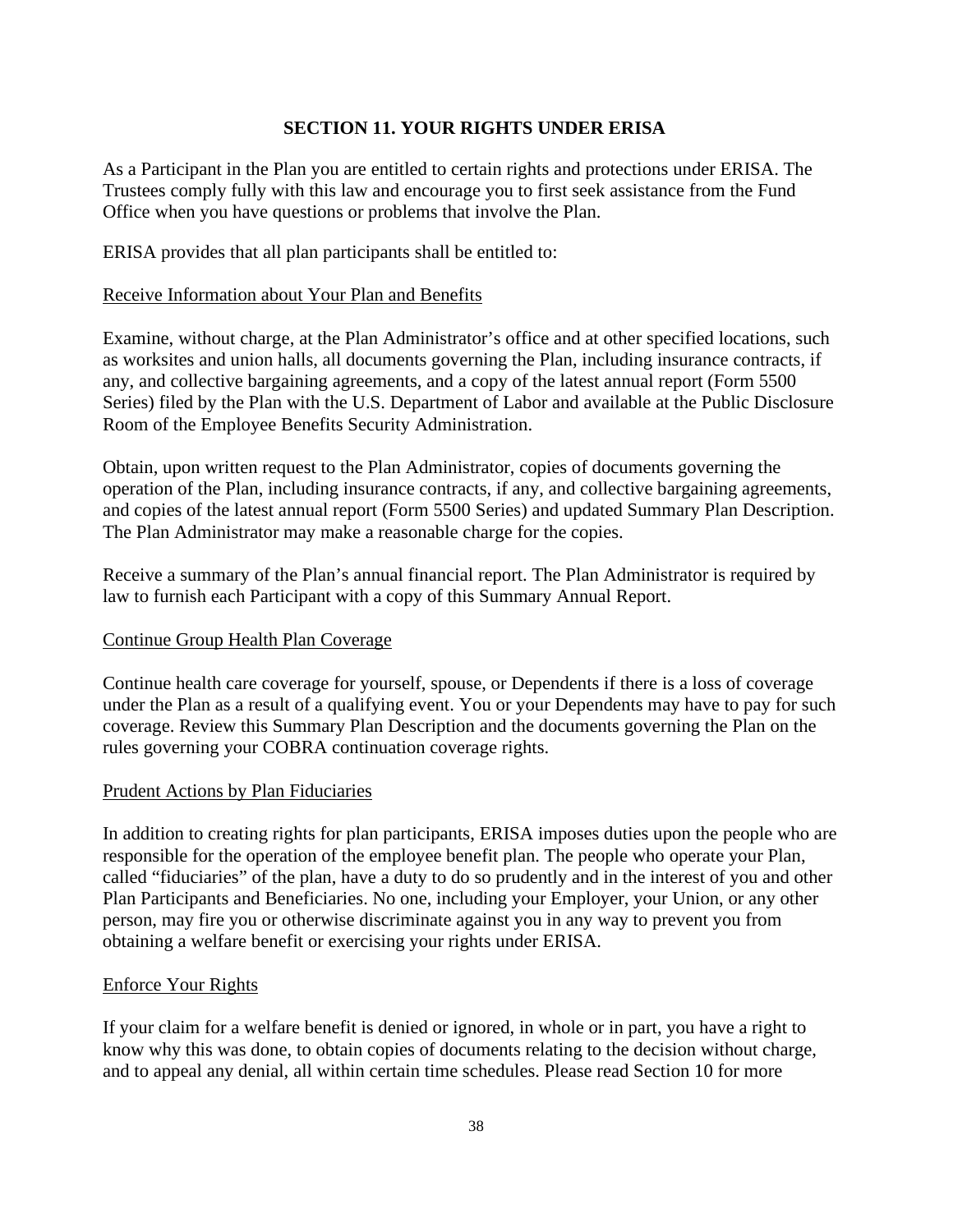information about the claims procedures, including limitations on time periods in which you may file an appeal of a claim denial or file suit against the Fund.

Under ERISA, there are steps you can take to enforce the above rights. For instance, if you request a copy of Plan documents or the latest annual report from the plan and do not receive them within thirty (30) days, you may file suit in a Federal court. In such a case, the court may require the Plan Administrator to provide the materials and pay you up to \$110 a day until you receive the materials, unless the materials were not sent because of reasons beyond the control of the Plan Administrator. If you have a claim for benefits which is denied or ignored, in whole or in part, you may file suit in a state or Federal court, provided that you have exhausted the Plan's administrative remedies, which are described in Section 10, by appealing the denial to the Trustees before you file suit. In addition, if you disagree with the Plan's decision or lack thereof concerning the qualified status of a domestic relations order or a medical child support order, you may file suit in Federal court, also provided that you have exhausted the Plan's administrative remedies, which are described in Section 10. If it should happen that Plan fiduciaries misuse the Plan's money, or if you are discriminated against for asserting your rights, you may seek assistance from the U.S. Department of Labor, or you may file suit in a Federal court. The court will decide who should pay court costs and legal fees. If you are successful the court may order the person you have sued to pay these costs and fees. If you lose, the court may order you to pay these costs and fees, for example, if it finds your claim is frivolous.

#### Assistance with Your Questions

If you have any questions about your Plan, you should contact the Plan Administrator. If you have any questions about this statement or about your rights under ERISA, or if you need assistance in obtaining documents from the Plan Administrator, you should contact the nearest office of the Employee Benefits Security Administration, U.S. Department of Labor, listed in your telephone directory or the Division of Technical Assistance and Inquiries, Employee Benefits Security Administration, U.S. Department of Labor, 200 Constitution Avenue N.W., Washington, D.C. 20210. You also may obtain certain publications about your rights and responsibilities under ERISA by calling the publications hotline of the Employee Benefits Security Administration.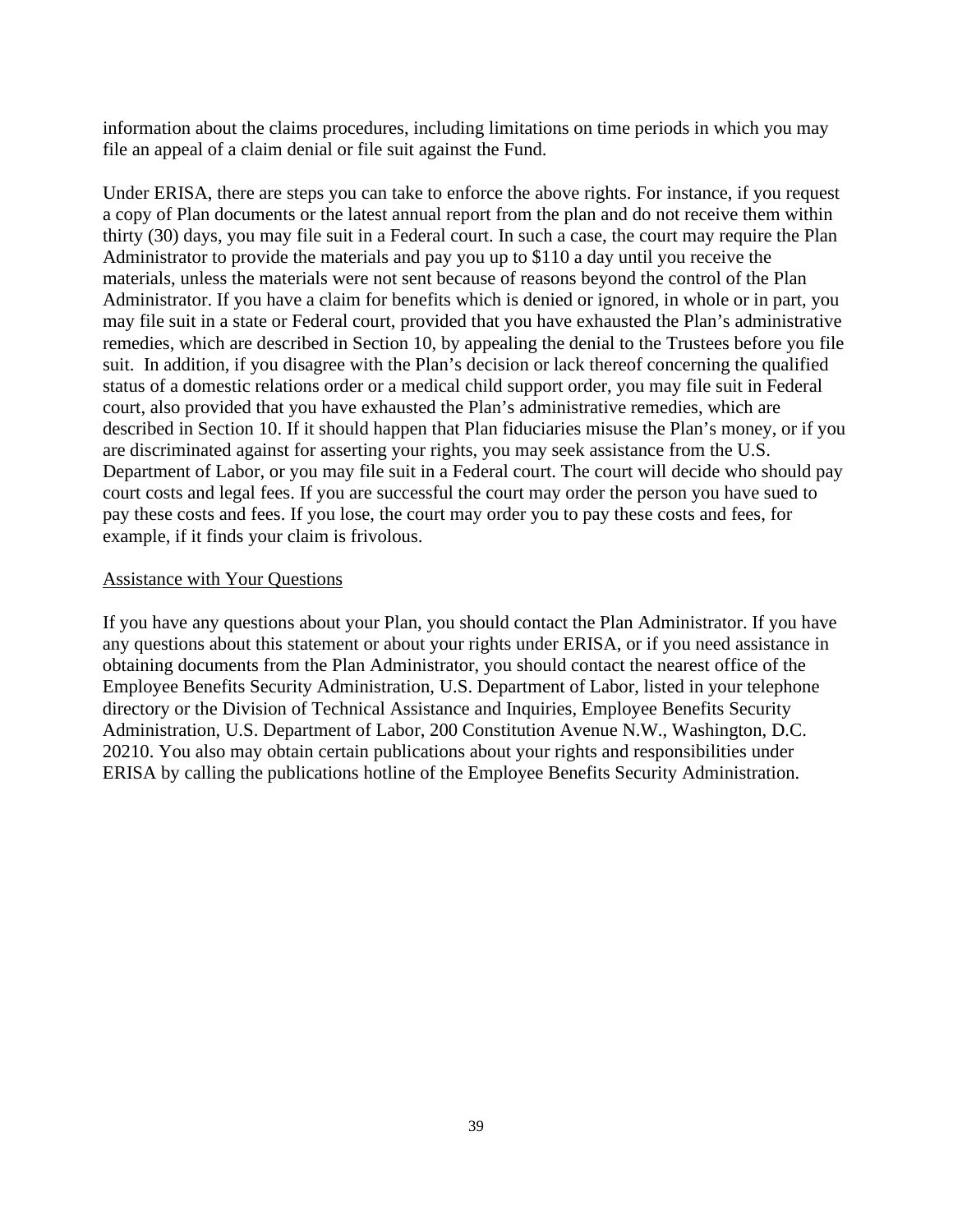## **SECTION 12. GRANDFATHER STATUS**

The notice below is required by the U.S. Department of Labor:

This group health plan believes this plan or coverage is a "grandfathered health plan" under the Patient Protection and Affordable Care Act (the Affordable Care Act). As permitted by the Affordable Care Act, a grandfathered health plan can preserve certain basic health coverage that was already in effect when that law was enacted. Being a grandfathered health plan means that your plan may not include certain consumer protections of the Affordable Care Act that apply to other plans, for example, the requirement for the provision of preventive health services without any cost sharing. However, grandfathered health plans must comply with certain other consumer protections in the Affordable Care Act, for example, the elimination of lifetime limits on benefits.

Questions regarding which protections apply and which protections do not apply to a grandfathered health plan and what might cause a plan to change from grandfathered health plan status can be directed to the USW HRA Fund at 855-450-1875. You may also contact the Employee Benefits Security Administration, U.S. Department of Labor at 1-866-444- 3272 or [www.dol.gov/ebsa/healthreform.](http://www.dol.gov/ebsa/healthreform) This website has a table summarizing which protections do and do not apply to grandfathered health plans.

12/2019